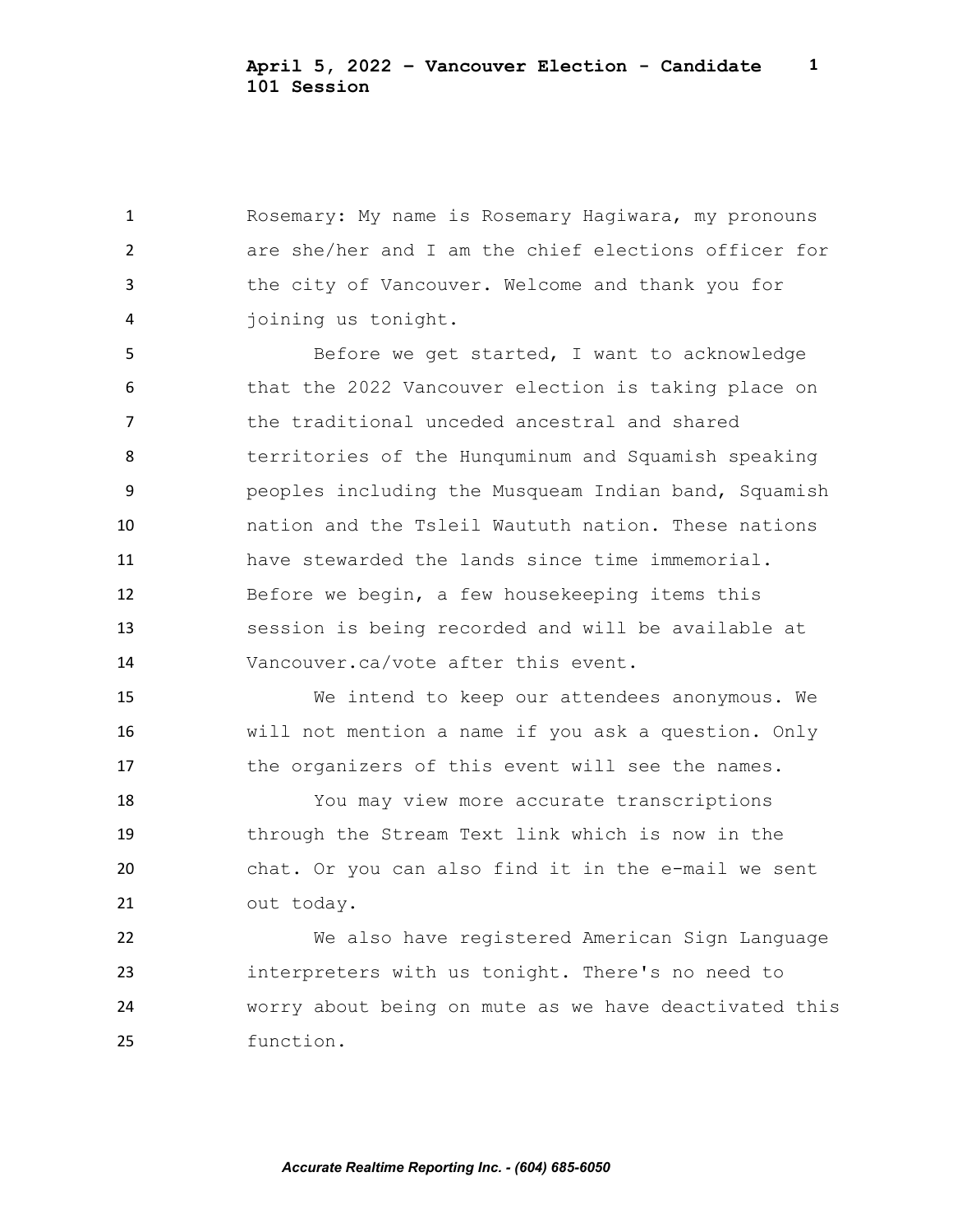If you have a question for the panelist or guest speakers tonight, we will address them at the end of the presentation. Please click on the icon with Q&A on your screen to leave your questions. If you have technical questions or questions 7 for our organizers, please use the chat button. The chat button will otherwise be deactivated through communicating with others to minimize disruptions during the presentation. You may also use the closed captioning feature available on your screen. This is our plan today. This is the first of four sessions and we will cover other topics about becoming a candidate in other sessions. My colleagues Cheryl Chan from the Vancouver Art Board as well as David Green from the Vancouver School Board will be presenting with me tonight. Dr. Joy Masuhara and Trudi Goels of Women Transforming Cities and Professor Gerald Baier of UBC Studies of Democratic Institutions will be joining us later as our special guests. Let us get started with an overview of the role of an elected official. What are your duties as an elected official?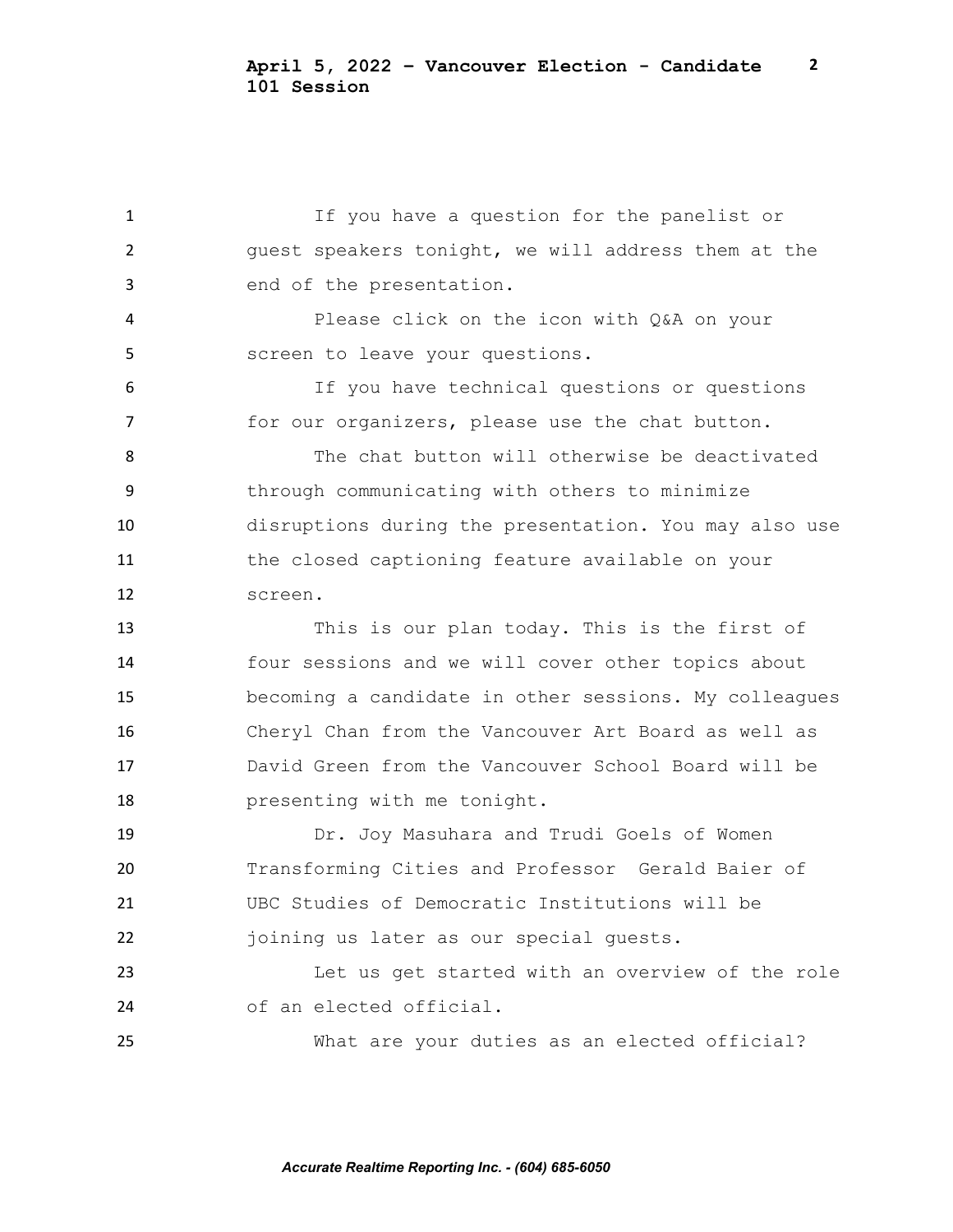Some examples are-- spending a considerable amount of time connecting with citizens. Listening to their comments and concerns. You'll need to commit to understand existing policies. And programs or potential impacts of policies and programs before making decisions. You need to be proactive in working and finding collective solutions with other officials 8 and partners in other government agencies.

 You expect to make decisions around budget and 10 to create more housing in the city. And while doing the job you are bound by the rules and policies in how you exercise your authority as an elected official we will discuss this in greater detail in a future session.

 I will spend a few minutes now on focusing what 16 the city is responsible for before I turn it over to 17 the other panelists. The city of Vancouver is responsible for providing access to local roads. Maintaining sidewalks.

 Street lights, cemeteries, collecting garbage, providing residents access to water. Approving changes to zonings and developments. Approving building permits. Regulating businesses.

 Providing funding to the police department and libraries.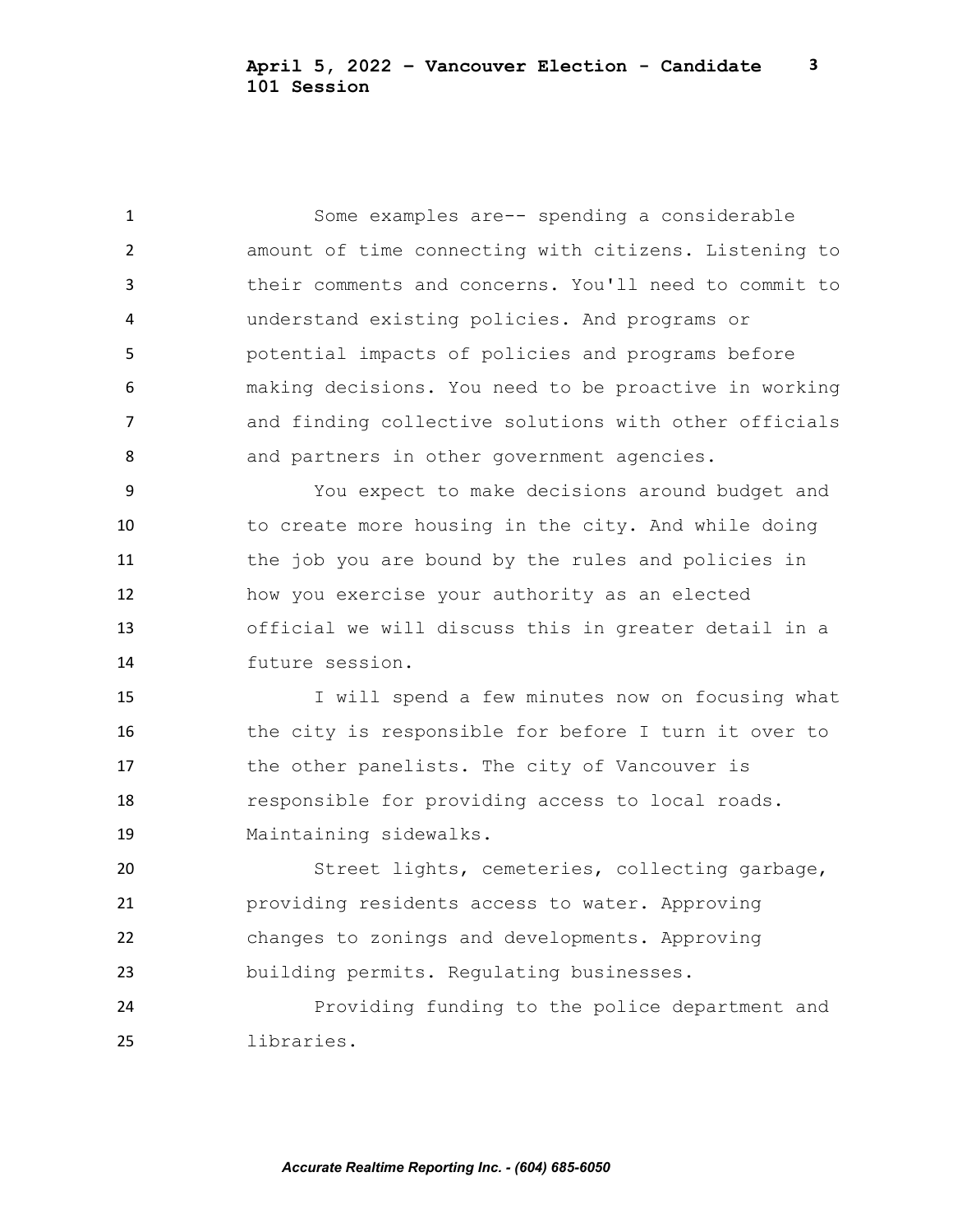1 As an elected official, you'll be expected to make decisions on behalf of the community and address issues in all areas in the city. Different elective official positions support in different ways. So let's explore. Council is made up of one mayor and ten councillors. The role of council is but not limited to setting strategic direction such as the Vancouver plan. Future cells. And adapting policies to enable more housing. Adopting city's financial plans through a setting property tax rate to fund services and programs. And allocating resource services competing capital projects and either priorities. Some examples of programs include allocating programs to non-profit groups or business improvement areas such as commercial drive, Camby Village, Hastings North. And creating public plazas to allow liquor consumption. The role of the mayor has additional responsibilities. That includes chairing council meetings and public hearings. Maintaining the order and facilitate debates in meetings. Ensuring that the meeting rules are followed and encourage expression of differing viewpoints. The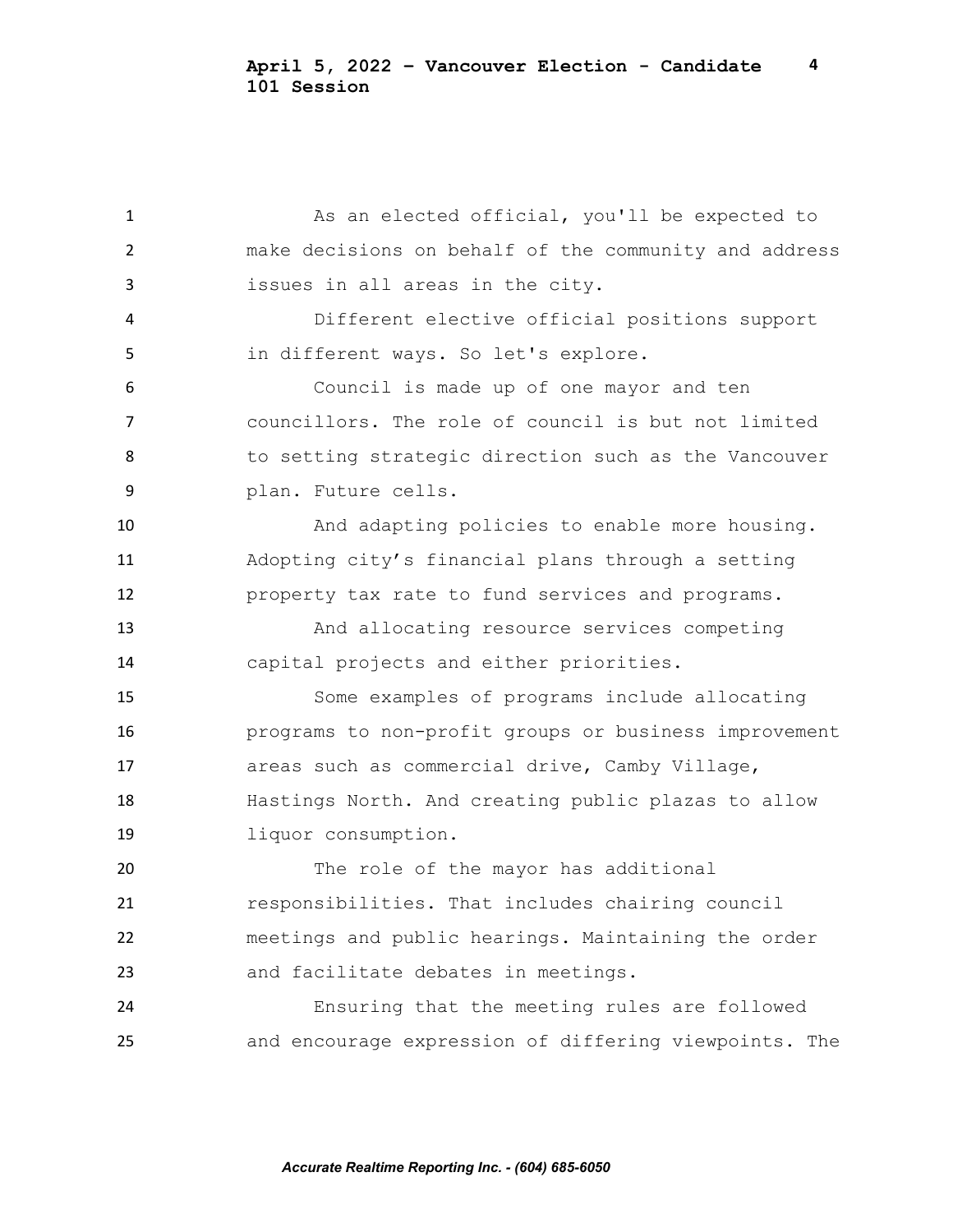mayor also chairs the police board and represents council when meeting with dignitaries, First Nations, provincial and federal governments. The mayor communicates primarily with the city manager also known as chief administrative officer. We will now hear from the park board. Cheryl Chan, pronouns are she/her, has been at the park board since 2013. In her role she has been responsible for providing procedural, intergovernmental protocol and organizational support 11 and quidance to three different terms over that time. Her team coordinates and delivers all meetings, briefings, workshops. Riding office and administrative support to commissioners. Her team also manages and responds to public inquiries, maintains and tracks official park decisions, and assists commissioners with event invitations and special guests. Cheryl? Cheryl: Thank you, Rosemary. I'm pleased to be joining you from the traditional territories of the Musqueam, Squamish and tooth coast Salish peoples where I am honoured to live, work and play. I'm going to provide you with a bit of an overview of the park board. It is responsible for over 240 public parks in the city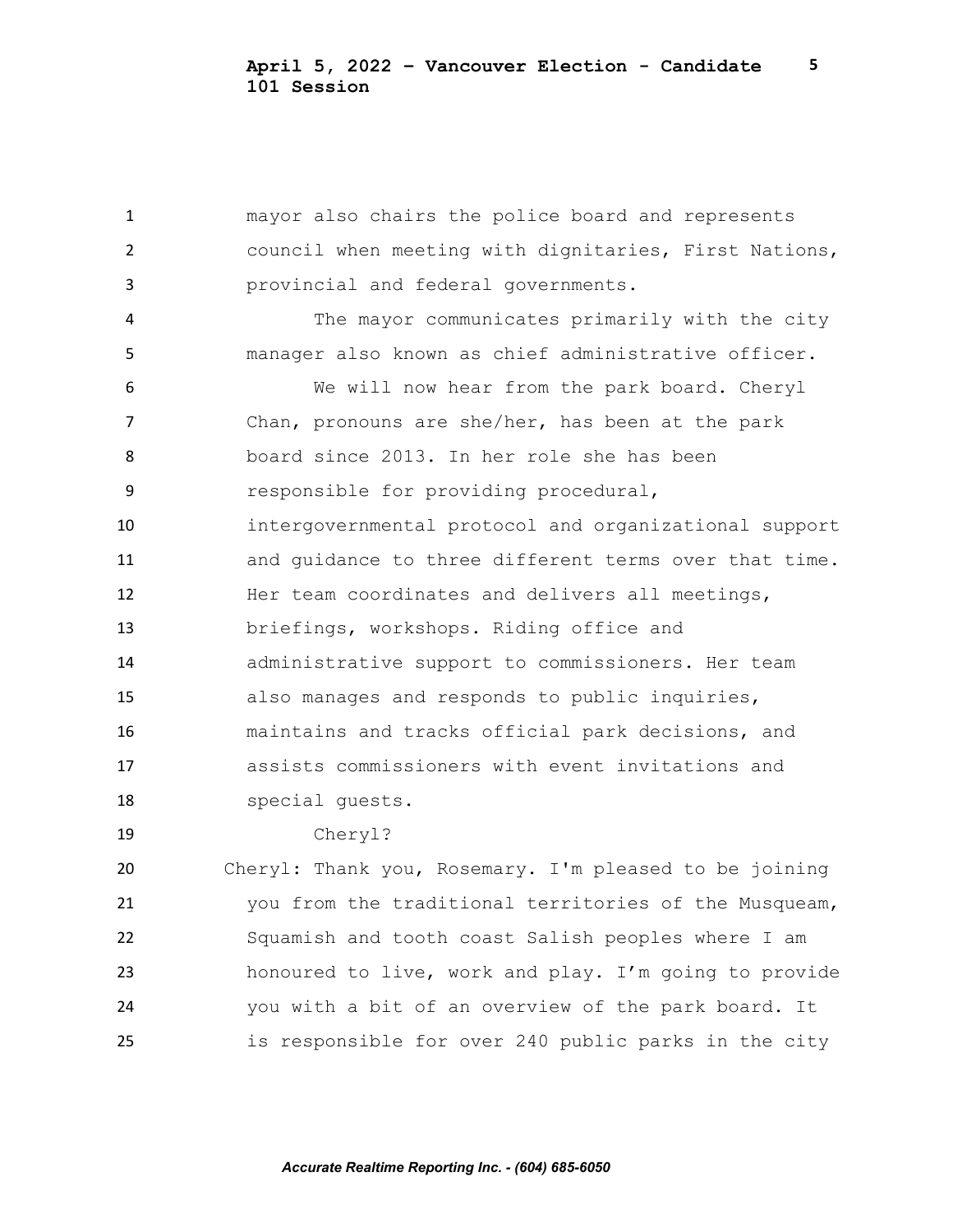of Vancouver. With exclusive jurisdiction and control over those designated as permanent or temporary parks. And the park board also manages all other parks under the care and custody of the park board as determined by council.

 It's an extensive system of pools, rinks, fitness centres, beaches, golf courses. Marinas, sports fields and much more. You may have seen our diverse horticultural display, community gardens, destination attractions such as Van Dusen Garden and Stanley Park and Vancouver's lush urban forests including the street trees which our park board urban staff maintain. Next slide please.

 Protecting environmental biodiversity is one of the key responsibilities of the park board. Along with promoting resilience and park stewardship.

 The park board also supports special events. Fosters stakeholder and community partnerships. A lot of the park board services are provided through integral stakeholder and community relationships. The park board also provides-- preserves and advocates parks and recreation services to benefit all people, communities and the environment. Next slide.

 The park board itself is comprised of seven park board commissioners. And those commissioners are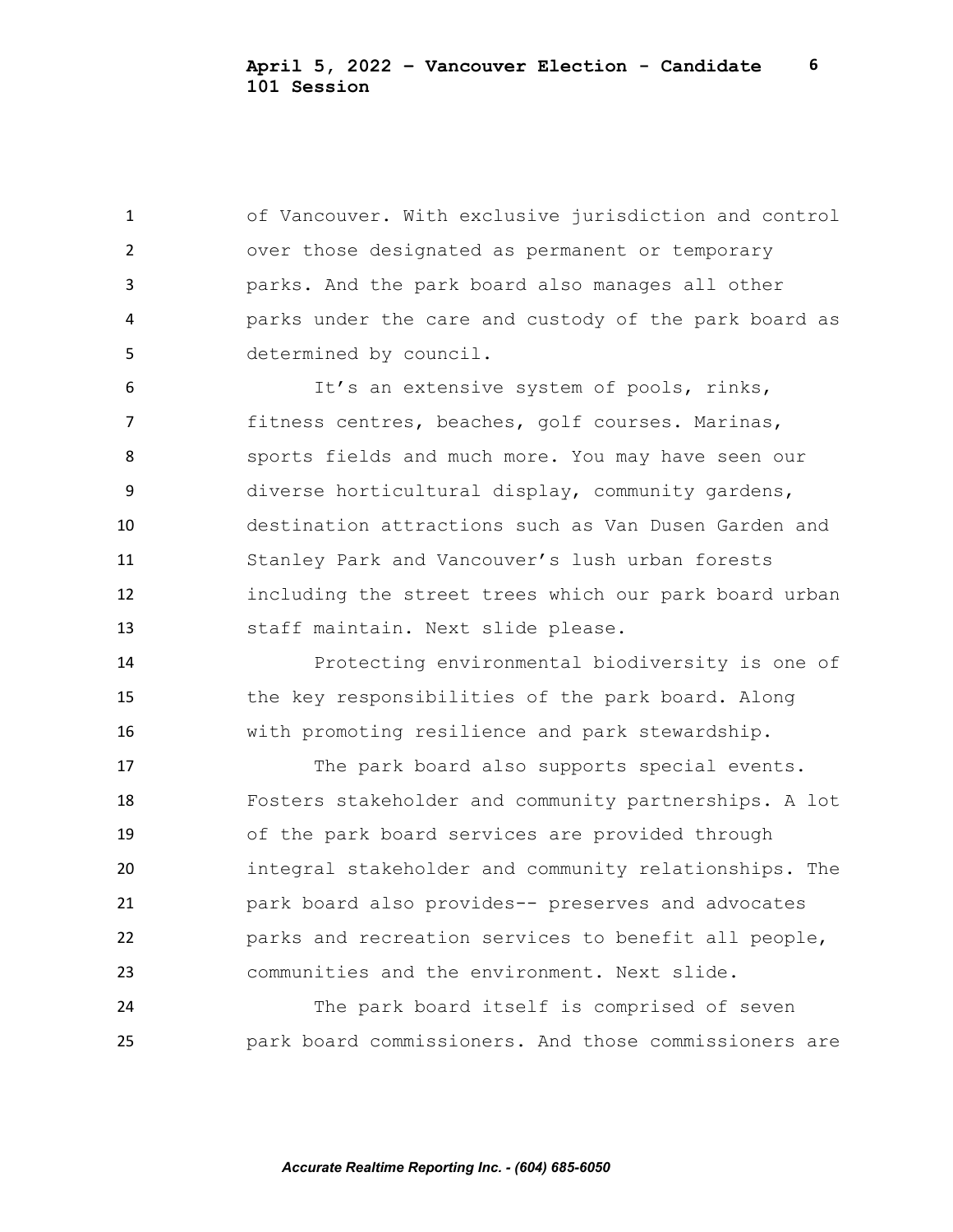responsible for enacting bylaws for the control, regulation, protection and government of parks and the activities that occur in those parks. They approve strategic policy, they set the vision and service levels that guide parks and recreation services and programs. They represent the board on council and park board advisory bodies in liaison roles. They engage with the community acting as their voice to ensure that Vancouver's parks and recreation services remain accessible and sustainable. Next slide please? And that's my cue to hand it over to David. To introduce the Vancouver School Board section. 16 Rosemary: Thank you Cheryl. This is Rosemary. We will now hear from the Vancouver school board. David Green's pronouns he/him has been the Secretary Treasurer in the kindergarten to grade 12 provincial education program for almost 20 years and the Secretary Treasurer of the Vancouver school districts in September 2017. He has been chief election officer for seven previous trustee elections and one trustee by-election. He is interested in emphasizing the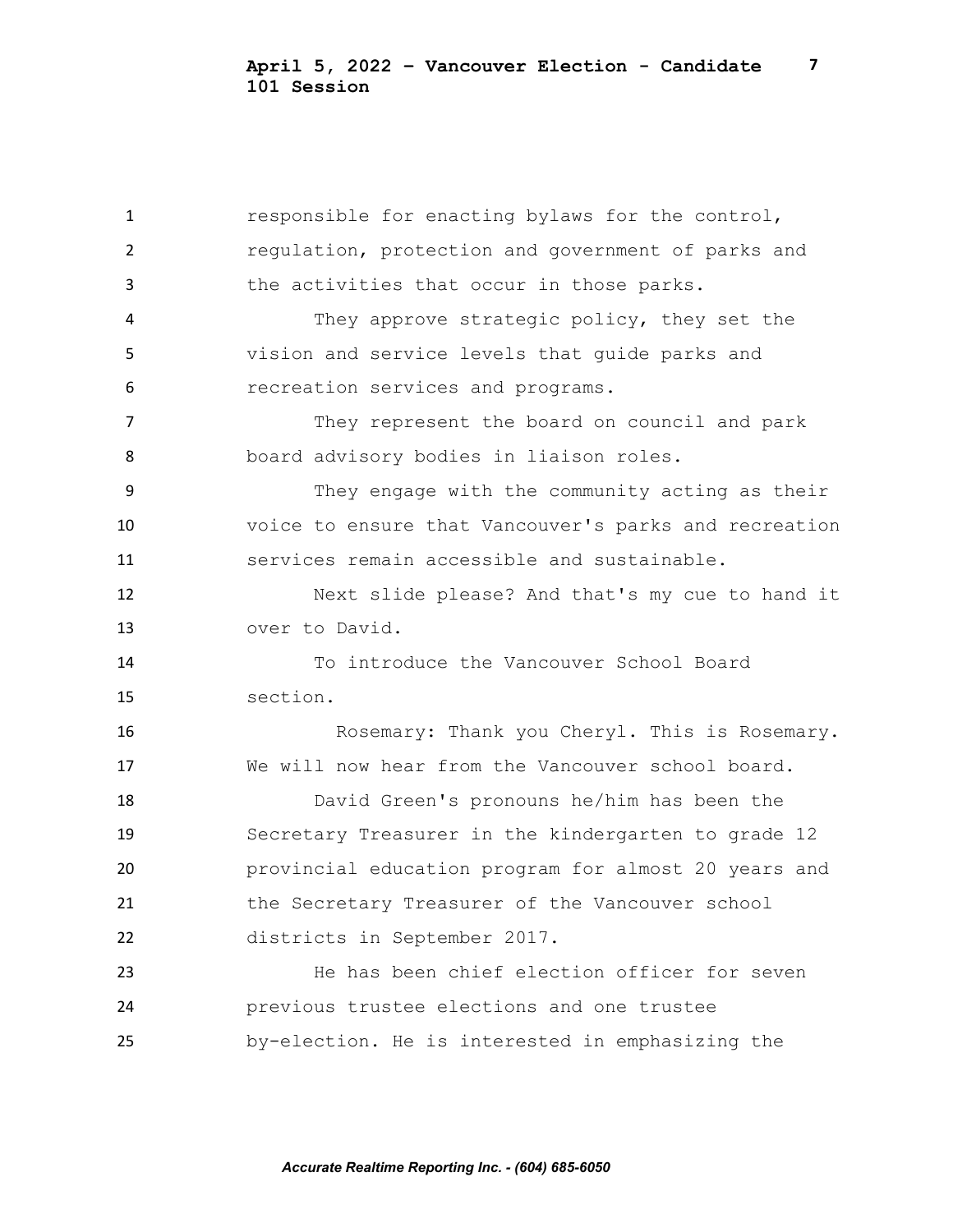government's role of board of education and candidates seeking the office of trustee and the separation of that role from the operation role of district staff. Thank you for joining us today, David. David: Thank you, Rosemary. I'm pleased to be speaking to you tonight from the traditional unceded lands of the Musqueam, Squamish and Tsleil Waututh nations. Just want to give some background about the Vancouver school board. Probably one of the most diverse public school systems in Canada. We have approximately 50,000 students. Grades kindergarten to grade 12. And we are responsible for providing educational services. To students in about 110 elementary and Secondary schools. We also have adult education program. And we also provide distance learning opportunities for students. Who wish to learn online. And of course we have international students from several different countries. Next slide please.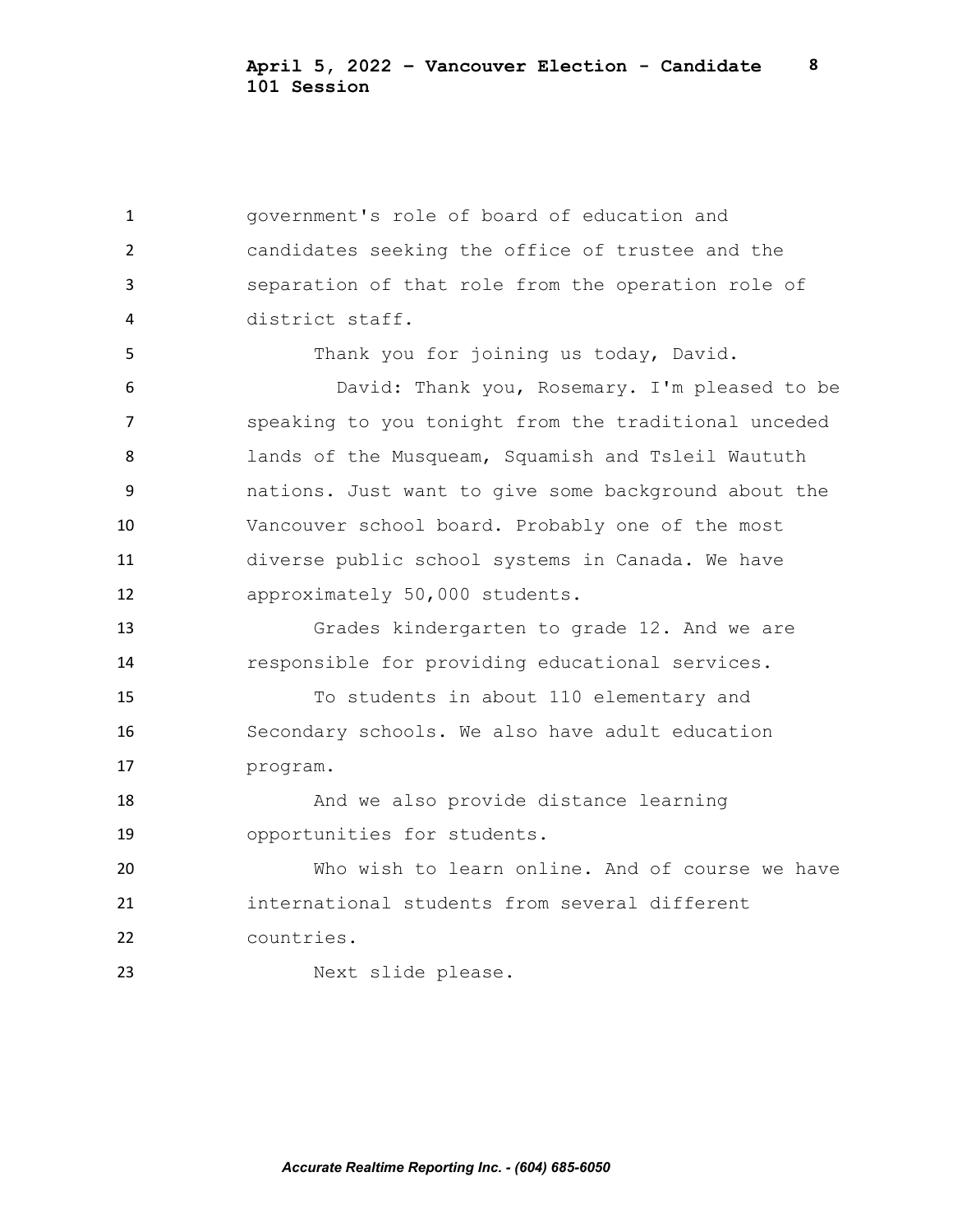So the board of education is comprised of nine elected trustees. It's an independent body from city council.

 It's incorporated under the school act as a separate corporation. The board has some very important responsibilities. The primary one being the improvement of student achievement in the district. We are responsible for providing quality education services to schools in the city but also in the university endowment lands. You will find if you run for school board, you will find that the city of Vancouver actually runs the election for the school district. But the people who live in the endowment lands and UBC lands are actually allowed to vote in the trustees. But not for councillors. We're also-- trustees also will represent the school district at various provincial associations. The BC School Trustees Association. The BC Public School Employers Association.

 And most importantly, there's a governance role as mentioned that we set education policy that we collect what the community desires to see in the education plan that we have. And also consistent with provincial guidelines. The basic structure that is we have there is only one employee of the school board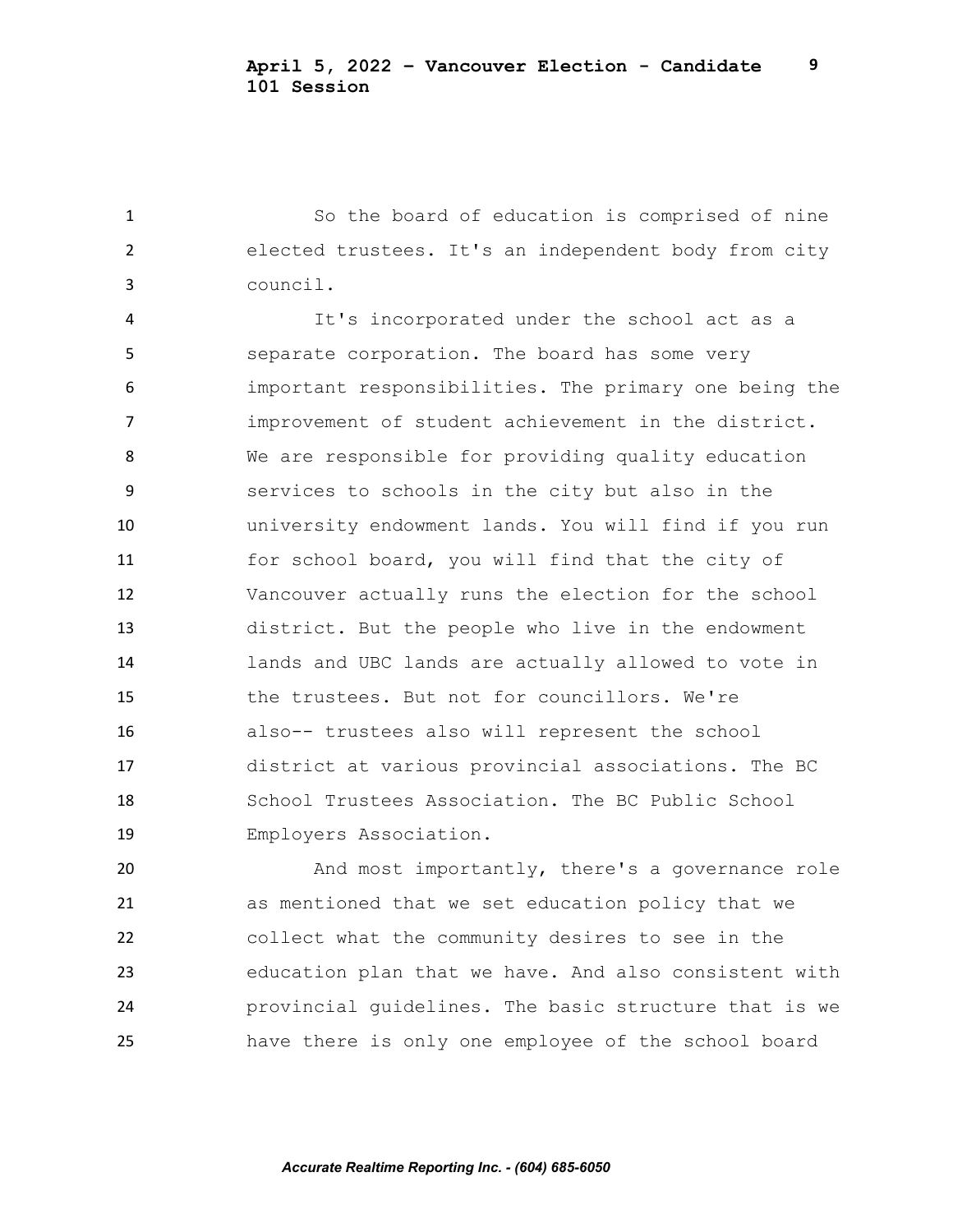1 and that's the super intendant of the schools, and all the others report to the super intendant. So Rosemary mentioned about the governance the separation, The board is responsible to the governance function to the super intendant who will provide direction to staff on the operational side. Next slide, please. Rosemary: Thank you David. That would be back to me now. 11 And we will turn back to the city. And speak briefly about roles and city departments. City manager and the Parkwood general manager are hired by the elected officials. They work closely with elected officials to provide them with advice. They give direction to staff who are in turn responsible for implementing decisions of council or the board. This is another slide reporting structure at the city. The city manager reporting to council and departments reporting to the city manager. A future session will cover more detail on the city departments particularly on the priorities and mandates.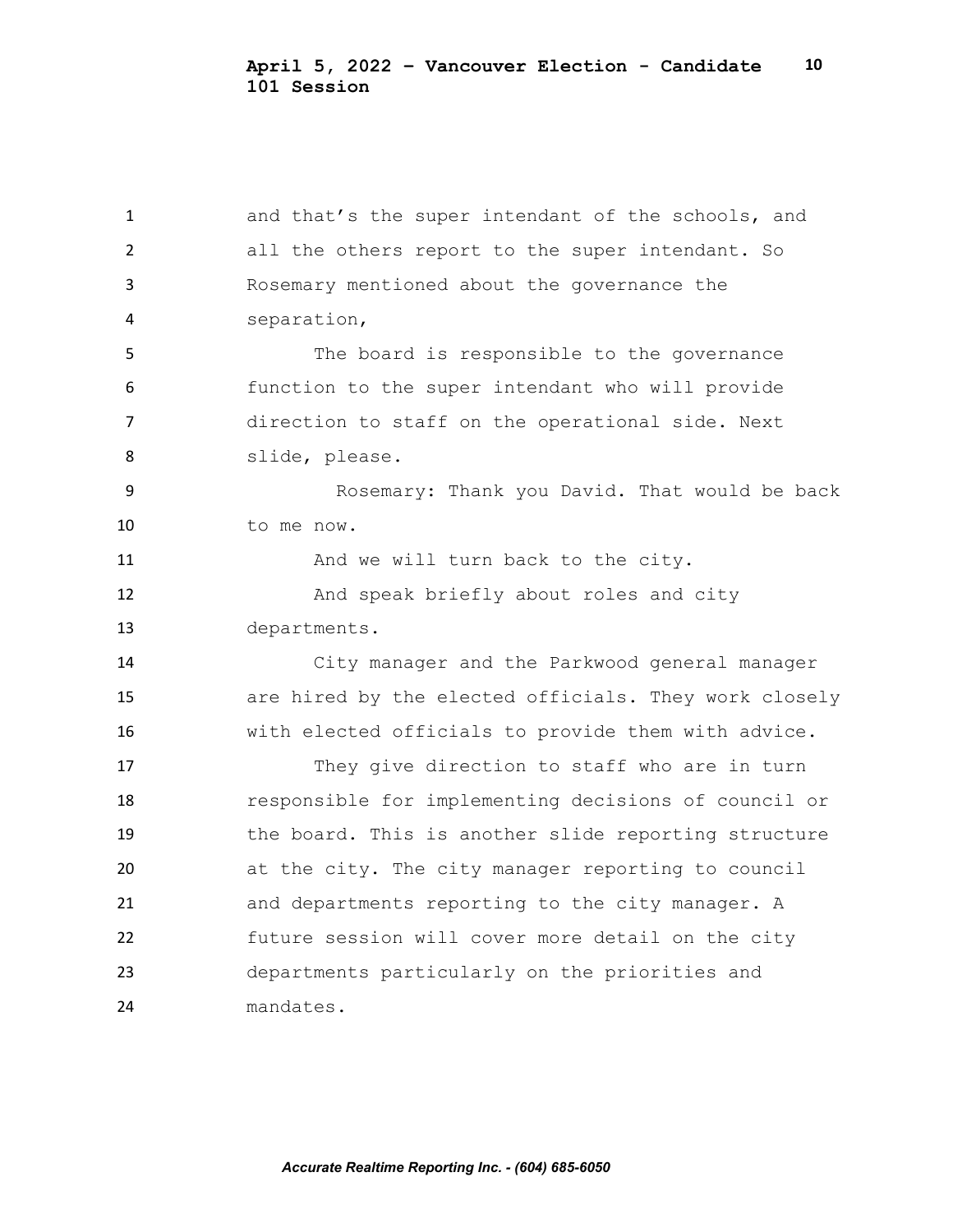| $\mathbf{1}$   | And just wanted to highlight the Vancouver            |
|----------------|-------------------------------------------------------|
| $\overline{2}$ | board and structure that's highlighted in a different |
| 3              | colour.                                               |
| 4              | Both funding to operate libraries in the police       |
| 5              | department approved by council. The elections of the  |
| 6              | board members are independent of council and governed |
| 7              | under the library act and the police act              |
| 8              | respectively.                                         |
| 9              | As for the board and parks recreation, council also   |
| 10             | approves the budget and the city runs the election of |
| 11             | park board commissioners.                             |
| 12             | So what happens after the election? Once elected, we  |
| 13             | will contact you with an overview of what you can     |
| 14             | expect over the next few weeks after the election.    |
|                |                                                       |
| 15             | After you are sworn in at the inauguration ceremony,  |
| 16             | you will be expected to attend orientation sessions   |
| 17             | to review your role and authority as an elected       |
| 18             | official. Review rules for council meetings and       |
| 19             | public hearings.                                      |
| 20             | You will attend training sessions where mock          |
| 21             | council meetings will be set up. Attend information   |
| 22             | session on the priorities and mandates of each        |
| 23             | department over the next few months.                  |
| 24             | Please know that you are not expected to be an        |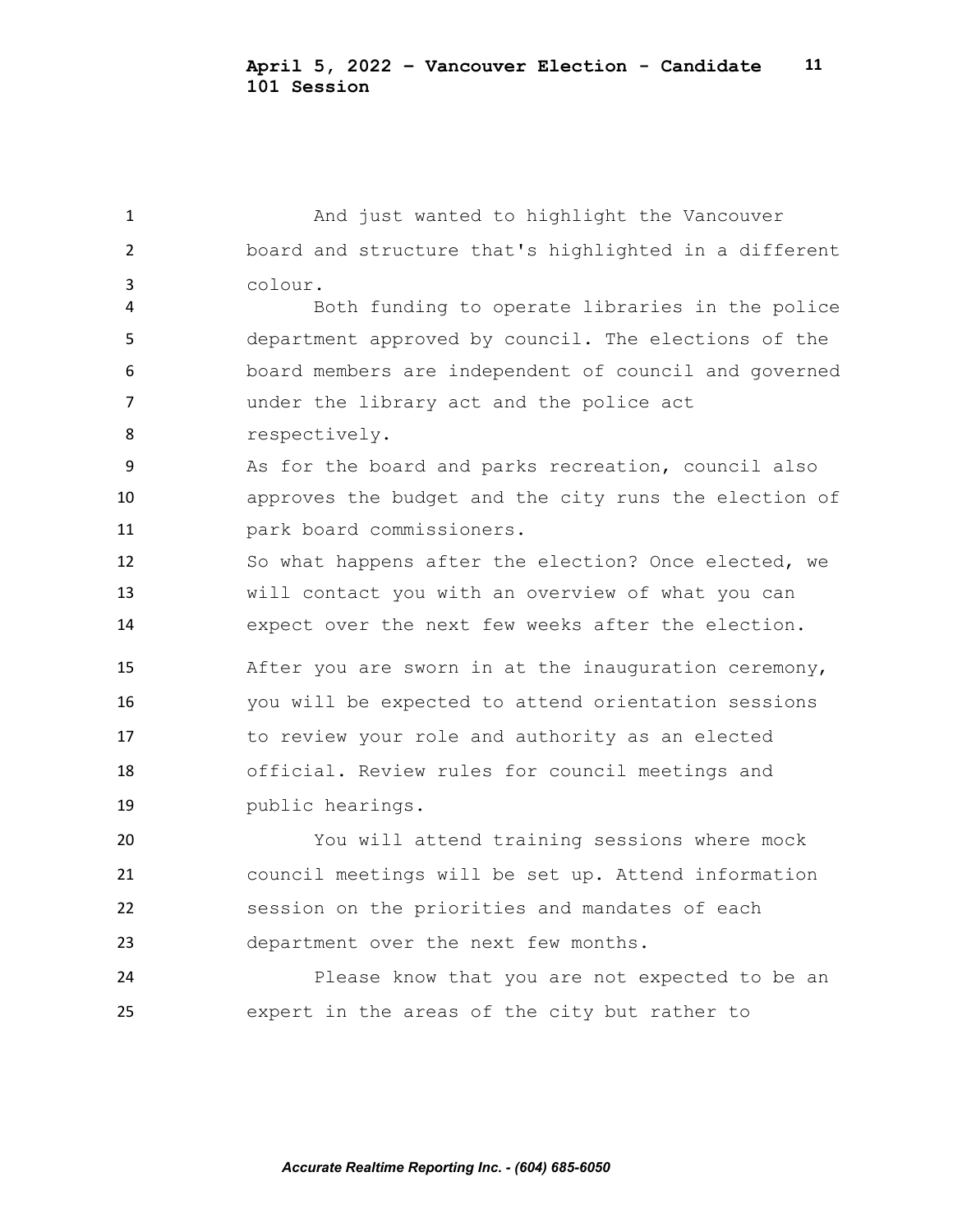**1** represent the areas of the city. You will be provided with information at the orientation sessions so you can make the decisions at meetings.

 What support is available for you once you are settled into your new role? The mayor will have their own team of political staff typically around 3 to 6 staff in addition to support staff provided by the city. Councils will share one support staff for every two councillors. To assist with administrative functions of the role. Now I will invite Cheryl Chan back.

 Cheryl: Hi there, similar to city council, there is support available for park board commissioners as well and there is no expectation that commissioners are experts in the field of parks and recreation.

 There is a general manager's office, the general manager is hired by the board, park board commissioners and it provides strategic consultation, communications support and any other advice as 21 required.

 The board relations office which I manage then also supports the GM's office. We're embedded in the GM's office and provide procedures and protocols to facilitate the liaison relationship,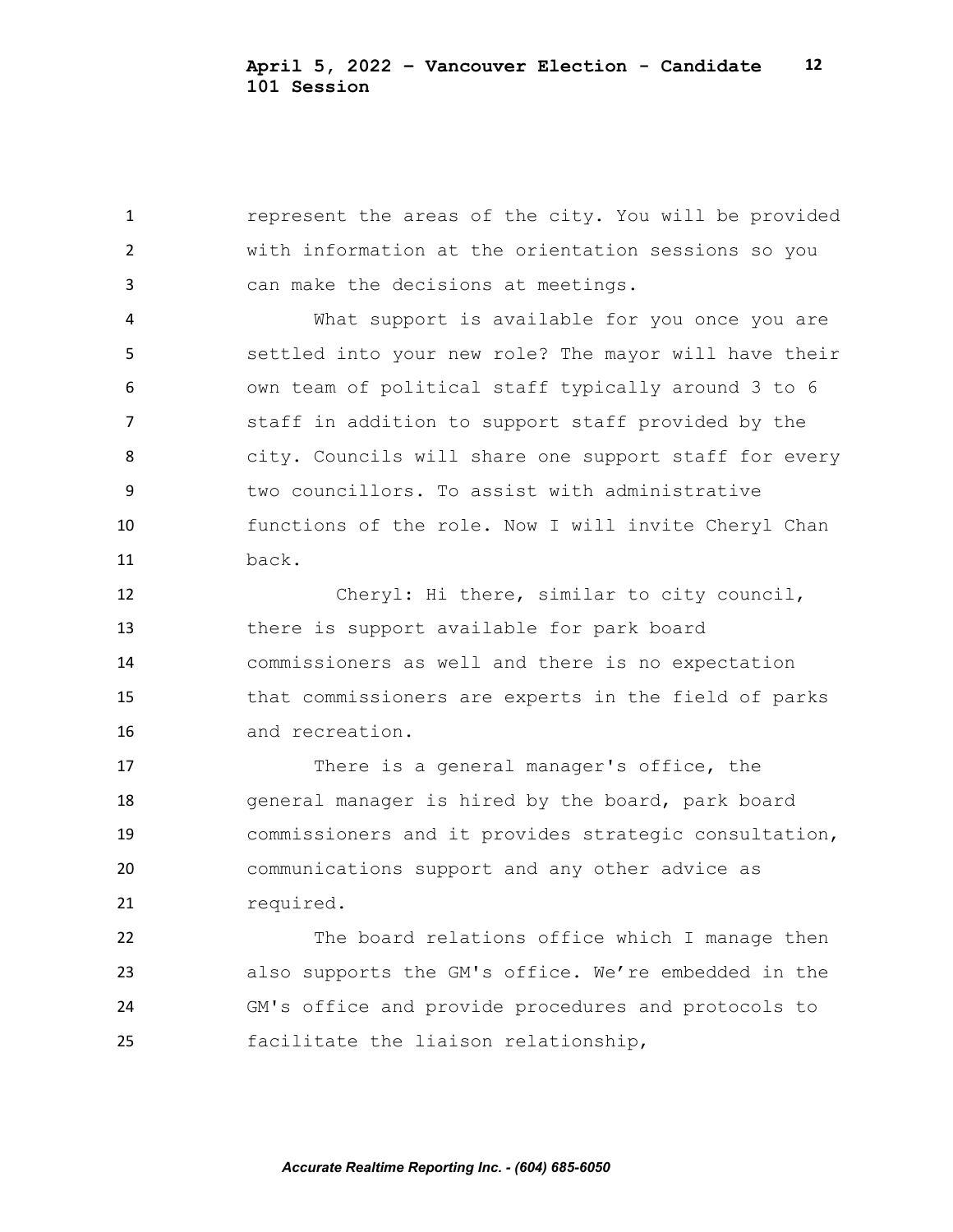intergovernmental communications. And as well any other support that the commissioners may need. We facilitate the orientation sessions and site visits that all new candidates will be asked to participate in to learn a little bit more about parks and recreation. And we will provide an information packet of park board along with city departments and reference materials to help you with that orientation. And we do provide administration support as needed. So assisting and scheduling meetings, coordinating events, invitations, managing inquiries, and there's lots of public inquiries. Park board is very public facing. And assisting with meeting preparation and any motions in research that may go along with that. And on that, I believe I will hand it over to David on the next slide. David: Thank you Cheryl, I mentioned earlier that the super intendant is the only employee of the board of education. And the board chair and the super intendant will always have a close relationship. The connection between the board and the school district is through the super intendant, but the supports that are available to trustees come to my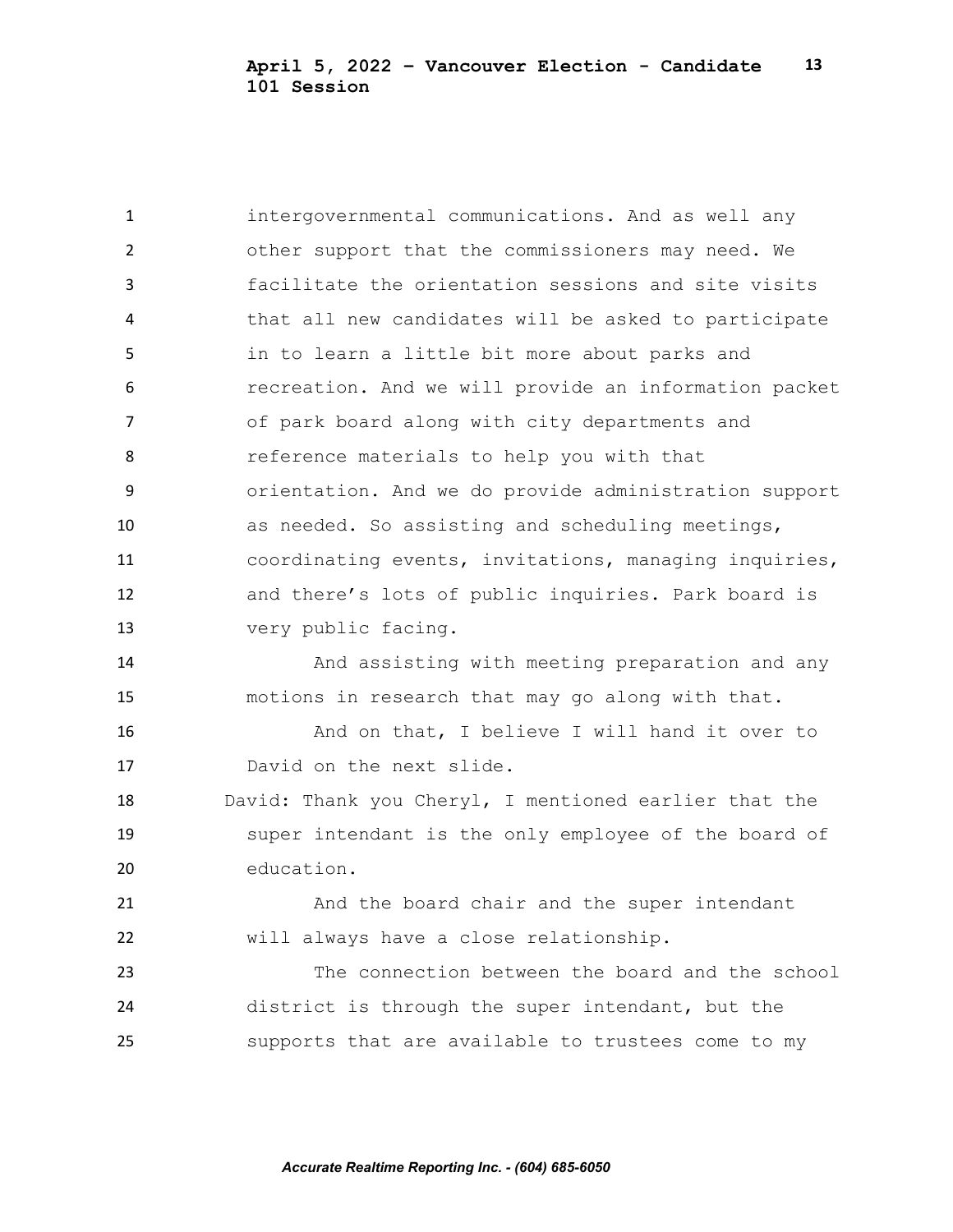office with respect to certain procedures and protocols. We will also organize orientation sessions after the election in the fall. Throughout the term of the four-year term of the board. There will be regular trustee workshops. 7 That we will provide information to the board members. Current developments and ongoing matters that impact the district. We also provide information updates of all the different departments and school-based events. Media response is always through the board chair and is coordinated through our communications department. So we have a four-member communications team, in my office I have three assistants who help me organize the work of the trustees and arrangement meetings and set up that sort of thing. So the administrative support is quite strong from my perspective and I'm happy now to pass it back 21 to Rosemary, I believe. Rosemary: Thank you David. Now that you know more about the functions of the city and the park board and the school board. Let's talk about why you should become a candidate.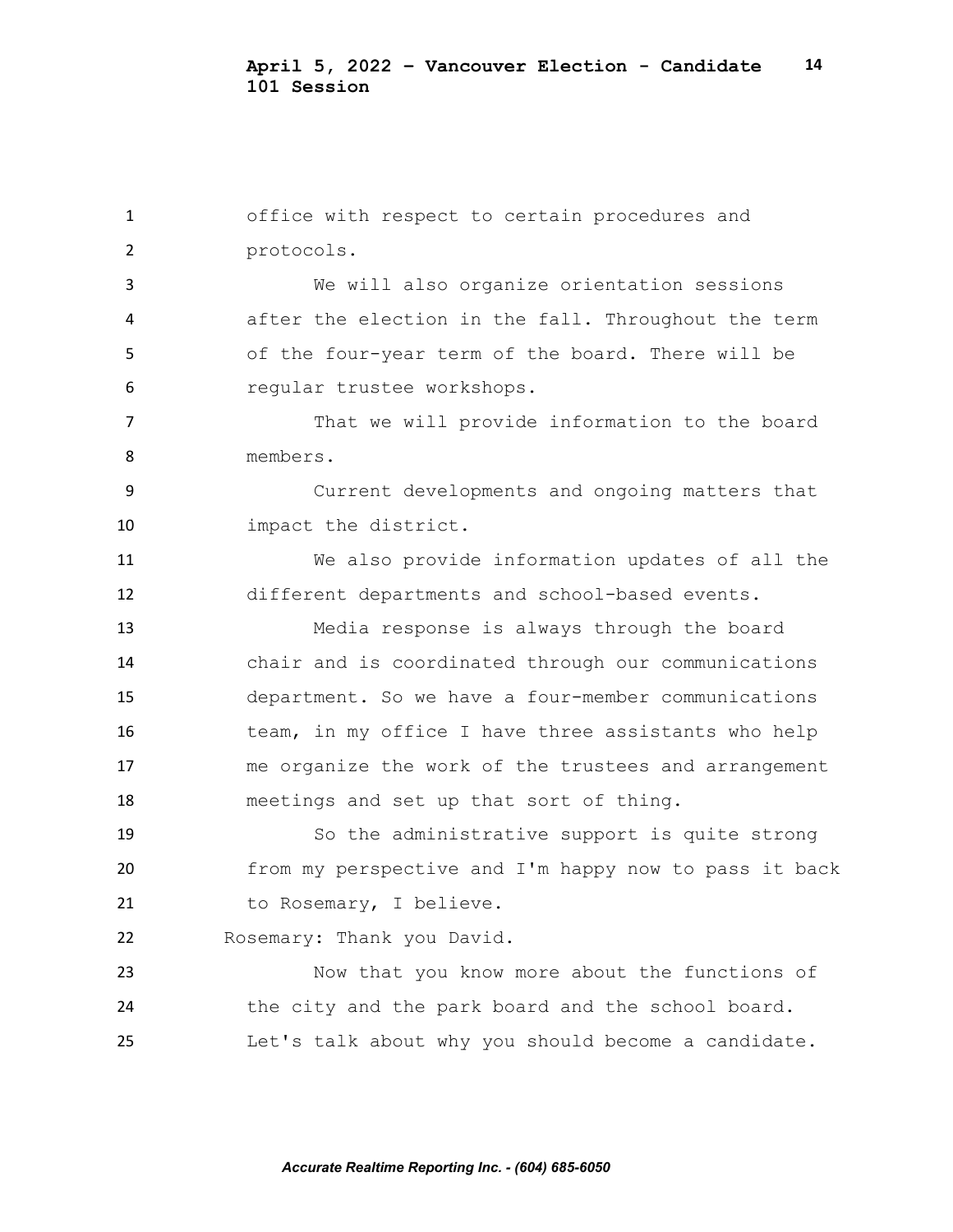So why would you consider becoming a candidate in the upcoming election? Not only is it rewarding but you can make a difference in representing the residents of the city. You can be a voice at the 5 table to help resolve the many issues that the city is facing.

7 But despite the challenges of making stuff decisions and managing work life balance, it is really a rewarding role.

 And you will hear more from our guest speakers on this later. Considering this job you will need to be realistic about what is expected of you.

 For elected positions on council you will spend a minimum of 4 to 6 hours in reviewing meeting agenda packages prior to attending meetings. Expect to attend many community events in addition to those council meetings.

18 Because you represent the whole city, remember you are elected in a large electoral system, you are expected to be available to all residents. This is a full-time job and it will be difficult to juggle another full-time or part-time job.

 In smaller municipalities, it makes sense for this role to be part-time job. But as you can see later on, not in Vancouver.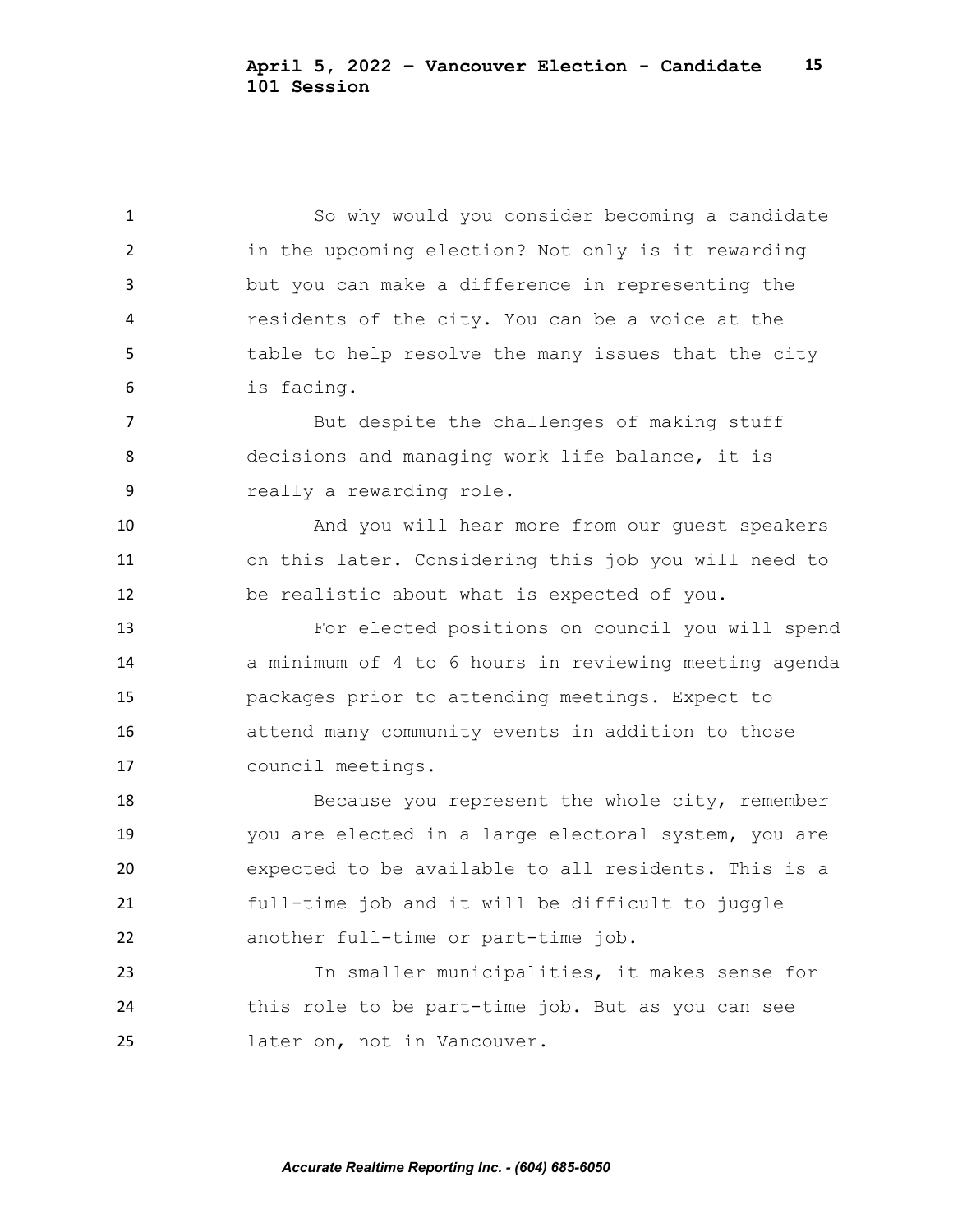I'm sure some of you have attended council meetings and they could be long. This is the reality of what you can expect in terms of time commitment. 4 As you can see, you will be spending many hours in meetings. For council and corporate commissioners the number of hours exclude meetings as council appointed liaison to advisor committee meetings. External organizations such as metro Vancouver union of BC municipalities. There's also workshops and briefings 11 to be attending during the week. And for school trustees, the numbers exclude community meetings in a bookshops. These would be approximately an average of 55 meetings or 110 hours per year. As mentioned before, expect a high volume of learning and reading in preparation for meetings. You will attend council meetings and public hearings that occur every two weeks. Sometimes they extend to the following week which means meetings are happening every week. Meetings held in the mornings very often until late at night.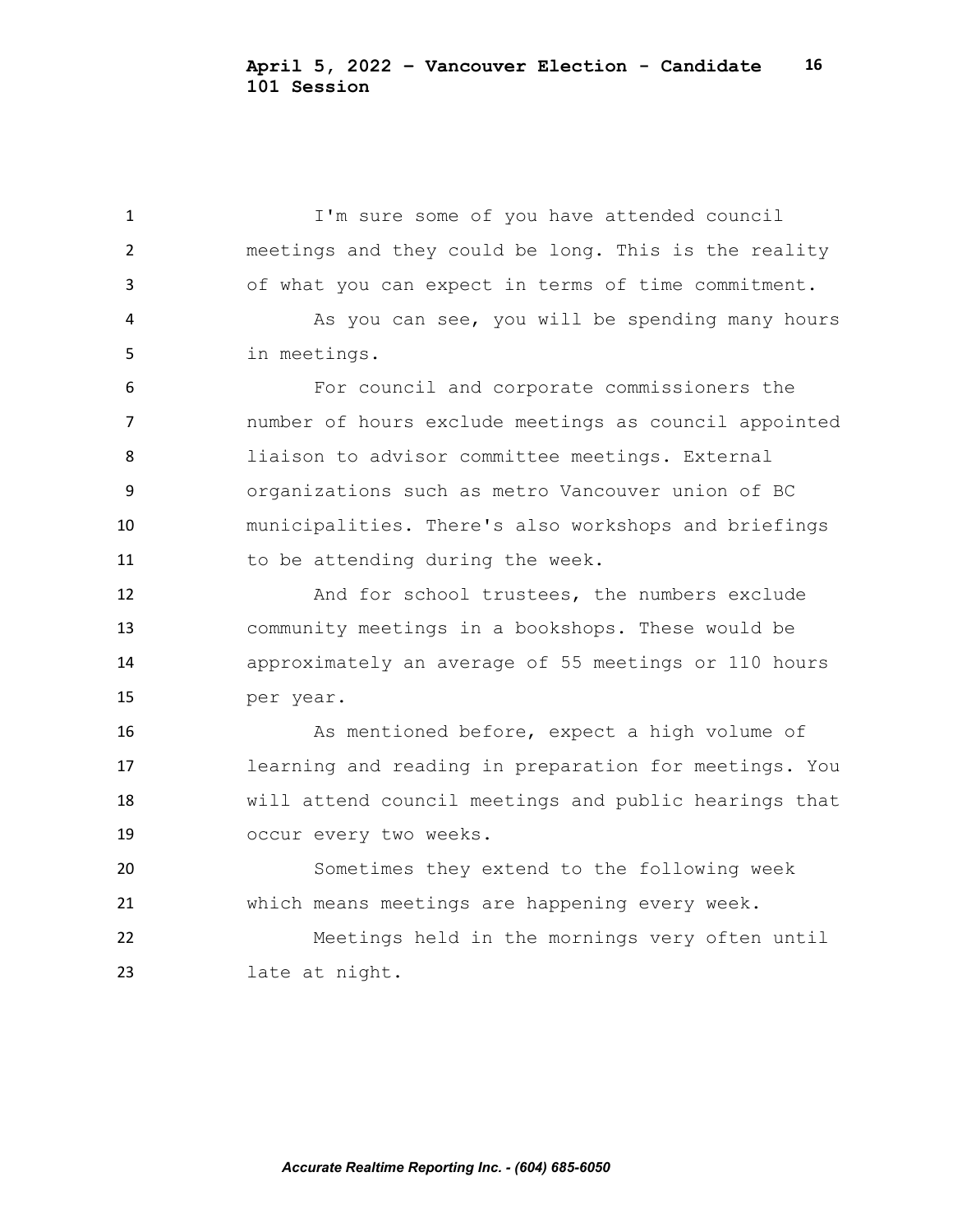Numerous community events that you will be invited to and you will be obligated to attend them. I'm going to invite Cheryl back to speak.

 Cheryl: Thanks Rosemary. For park board commissioners, there is also a pretty extensive time commitment.

7 Not as much as it is for council. On average most park board meetings are held in the evenings on 9 Monday evenings.

 But they can also when necessary be scheduled on other evenings. They are generally every two to three weeks and so on average over the course of the year that can range from 10 to 30 hours per week as a commitment for just attending the board and committee meetings and preparing for those meetings. In addition to that other staff briefings, board workshops to ensure that commissioners are kept well informed of especially detailed projects. And then they also will be asked to attend advisory committee, community association and park stake holder meetings as the appointed park board liaison. And those hours can vary greatly. Depending on the number of meetings, the particular group and the amount of time or the amount of time at each meeting that commissioners choose to attend.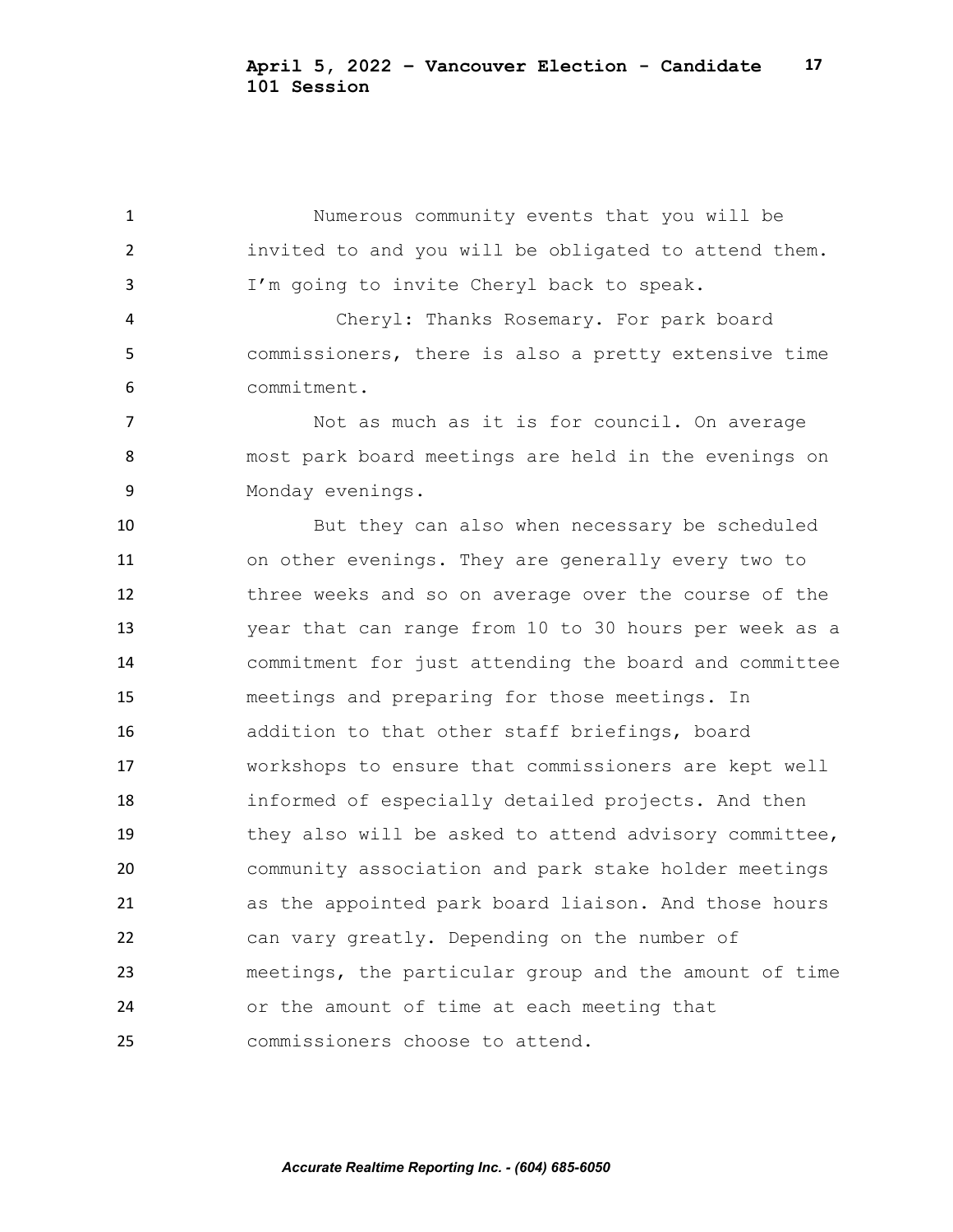Participating in community engagement activities is one of the great parts of being the park board commissioner, but that also requires a time commitment. And then as well there's responding to media and a high, high volume of public inquiries. But there is staff to assist with that. 7 And so passing the next slide over to David. David: Thank you, Cheryl. So school board trustees are expected on average to work about 20 to 25 hours a week. And that's meant to appear for an attend board and committee meetings. But we generally operate ten months of the year. We don't generally have meetings in July and August. So we meet during the school year itself. We also-- trustees are also responsible for attending community meetings representing the board. And like I've said earlier, sometimes for association-- provincial association meetings. We also have a very good connection with the city. Trustees, individual trustees will sit at advisory committees with the city. And report out at board meetings as to the activities that go on in those meetings. So we have a good connection with the city. And the meetings that take place throughout the year are-- they are live broadcast. On YouTube channel. And we-- now that we're getting back into in-person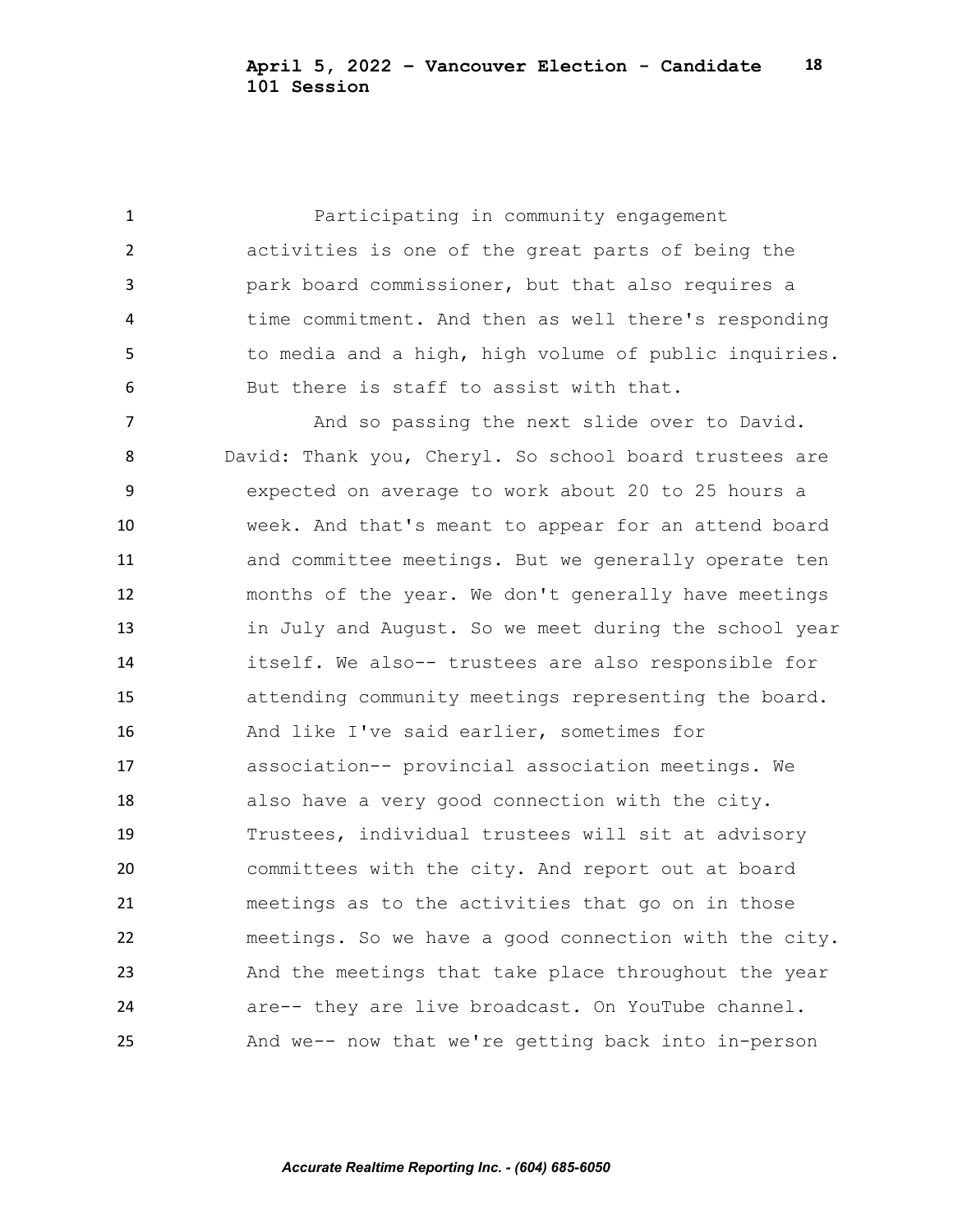meetings again, I expect by the time the next board is in office, we will be doing all of our meetings in person I suspect. Back to you Rosemary. Rosemary: Thank you Cheryl and David. I would now like to introduce our guest speakers. From Women 7 Transforming Cities, joining us today we have Dr. Joy Masuhara and Trudi Goels and from the centre for study of democratic institutions, school of public policy and global affairs University of British Columbia joining us professor Gerald Baier. Dr. Joy Masuhara pronouns she/her is the co-chair of Women Transforming Cities international society. Is a family physician and has been engaged in equity inclusion work for many years. WTC along with Canadian research institutes for the advancement of women completed a three year project actions to barriers of womens' participation in local government in 2020. Trudi Goels pronouns she/her is the other co-chair of Women Transforming Cities. A long-time fan of municipal politics Trudi has worked on campaigns and been an advocate and one of the cofounders of the feminist campaign school. Currently she is part of a coalition to bring in an ethics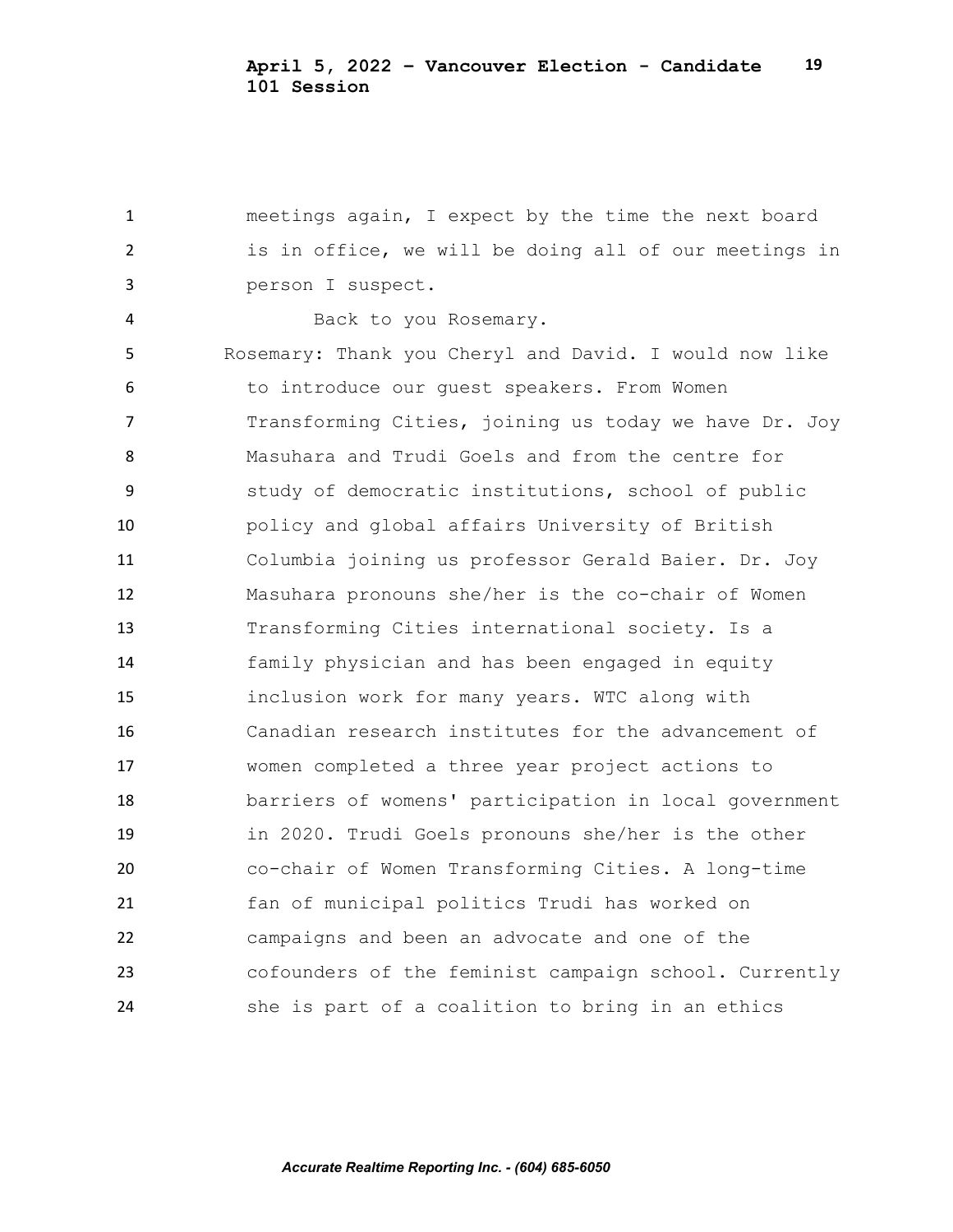commissioner to create a path of safety for elected officials.

 Professor Gerald Baiers pronouns he/him is an associate professor of political science at UBC where he teaches and conducts research in the field of Canadian federalism, parliamentary government and the constitution. Along with Professor Maxwell Cameron he created the institute for legislators at UBC which has strained over 500 aspiring politicians since 2013. I now invite Joy to present.

 Joy: Thank you Rosemary. I'm coming from the unceded the ancestral territories of the Musqueam, Squamish and Tsleil Waututh peoples and I would like to say hello to all of you and thank you to the city of Vancouver for organizing this session.

16 And asking Trudi and I to speak tonight. And I just want to say that I applaud you all for being here for even considering running for public office. I wish you all well on this journey. There is so much to be done to help our city thrive and be a place of safety and well being for everyone.

 So thank you for all your interest and efforts. So Women Transforming Cities is a charitable organization that was founded by former Vancouver city councillor Ellen Woodsworth and women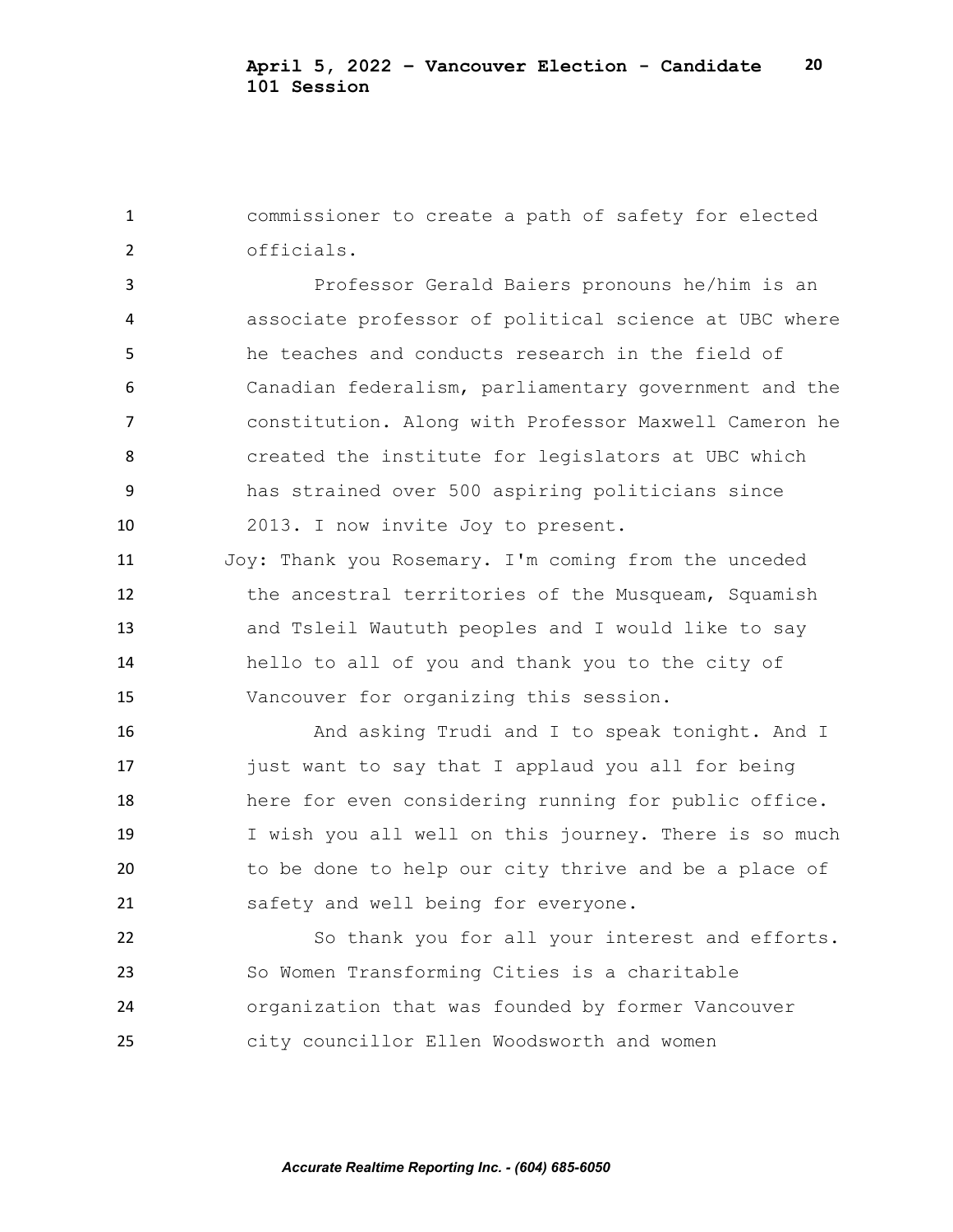transforming cities works to dismantle intersecting systems of oppression with equity seeking genders and movements to transform where we live into places where everyone can belong, participate and have social economic and political equity. So we do this in many ways and a few years ago we collaborated with **the Canadian Research Institute for the advancement**  of women on a three-year project. Looking at barriers to womens' participation in local government. With a focus on the cities of Surrey and Vancouver.

11 In 2020, we did an informal look. Basically just using publicly-available information so it wasn't a scientific rigorous examination. We did this 14 to determine the gender diversity and other diversity amongst mayors and council members in metro Vancouver. Of the 16 largest communities, 13 of the mayors are men. Three are women, all are white.

18 Of the 110 city councillors, 53 or 48% are women.

 So there seems to be gender parody and I apologize keeping this to a binary but there were limitations on the information we could obtain publicly. 13 of those 110, so 12% are non-white. Less than half of the non-white councillors are women. So we can see that the local governments do not fully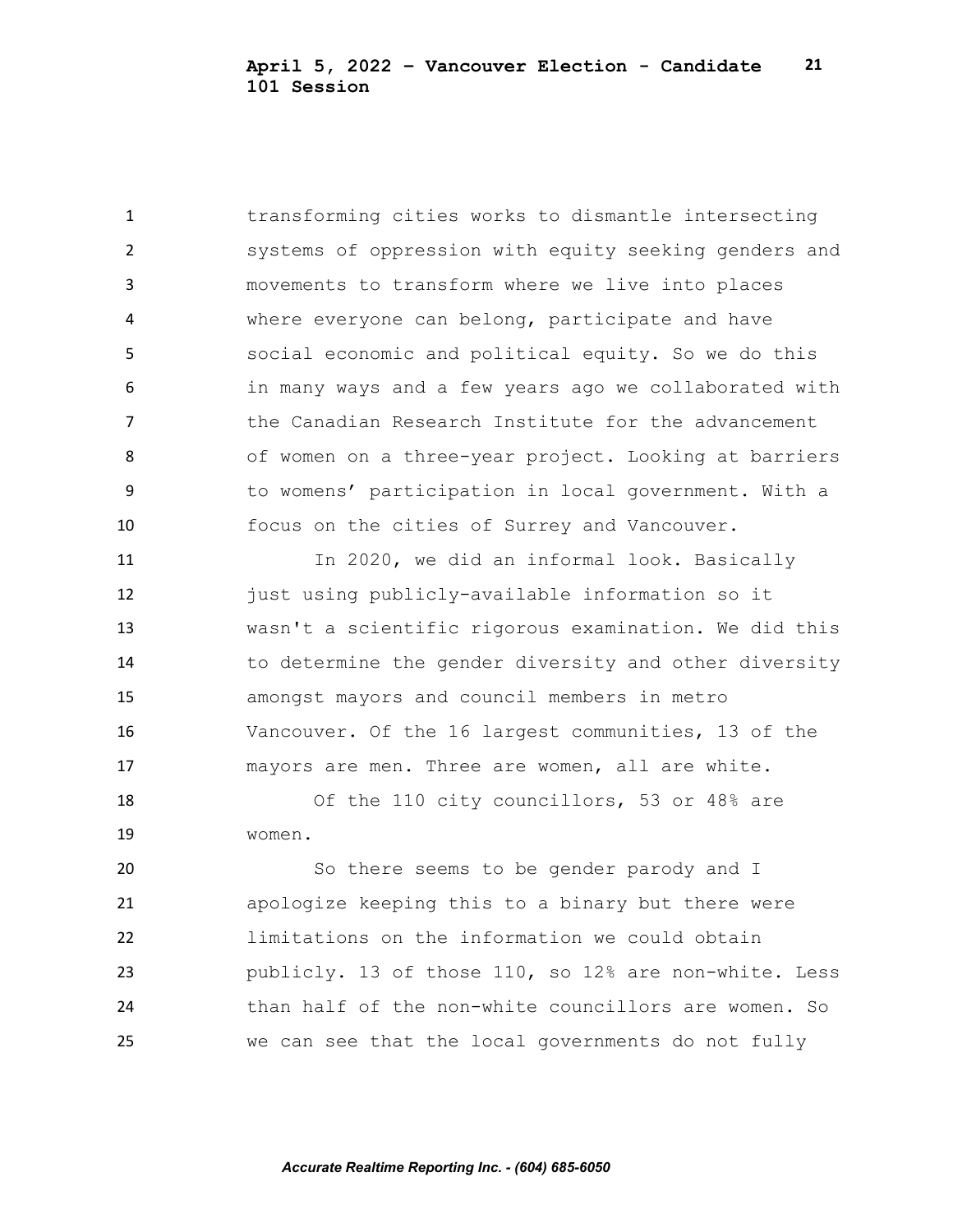**1** reflect the population. We know that metro Vancouver has one of the highest proportion of multicultural communities in the world. Living here with racialized folk being about 50% of the community from census data. This is not reflected in our municipal governments. So in our project, we looked at what some of the barriers were for diverse women. We did a literature review and conducted interviews with many diverse women who had run for office. Some successfully and some not. So these are some of the barriers and I'll just go through them one by one. We know they are not unique to women. But we do know there is a disproportionate affect on women and more often more so for diverse women. So first barrier, finances. Costs money to run a campaign. There's still a gender pay gap in Canada. And the world.

17 And the gap widens if you are racialized. Women and racialized women generally have fewer financial resources.

20 So this becomes a barrier.

 Number two, unpaid work. Despite some changes and progress, women still do more child care, elder care and household management than men.

 This adds more pressure in terms of time management and work life balance. Number three,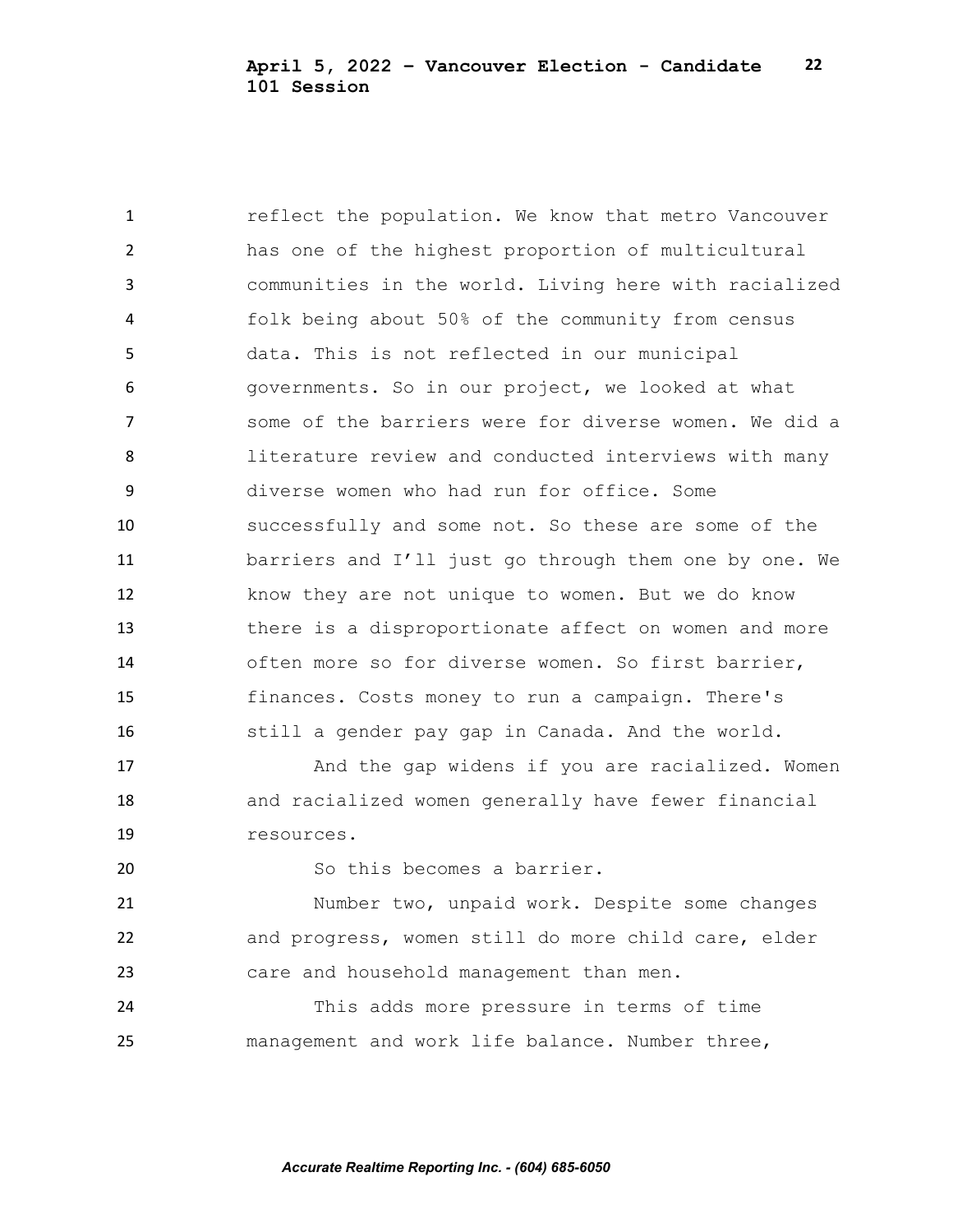societal expectations and stereotypes for women. Women are not expected to be leaders and face the known situation. As if they are too bold for example, taking on characteristics than when seen men are positives, this is a negative. At the same time if 6 they are too timid or ladylike, they are seen as less capable. And this can often be worse for diverse women with additional stereotypes.

 So we heard stories of diverse candidates not being supported by some of their own cultural communities. Even though they may be in the first person from that community to ever get elected to office because the expectation was for the woman to be working in the home.

 Number four, racism, tokenism and misogyny. So I won't comment too much on these. So they are all fairly self-evident. Women candidates are portrayed by the media often the portrayal is focused on what the candidate is wearing rather than what they are saying. Sexist and racist attacks in the political environment and particularly now with social media can undermine and deter women for entering or remaining in public office. And number five, the electoral system itself.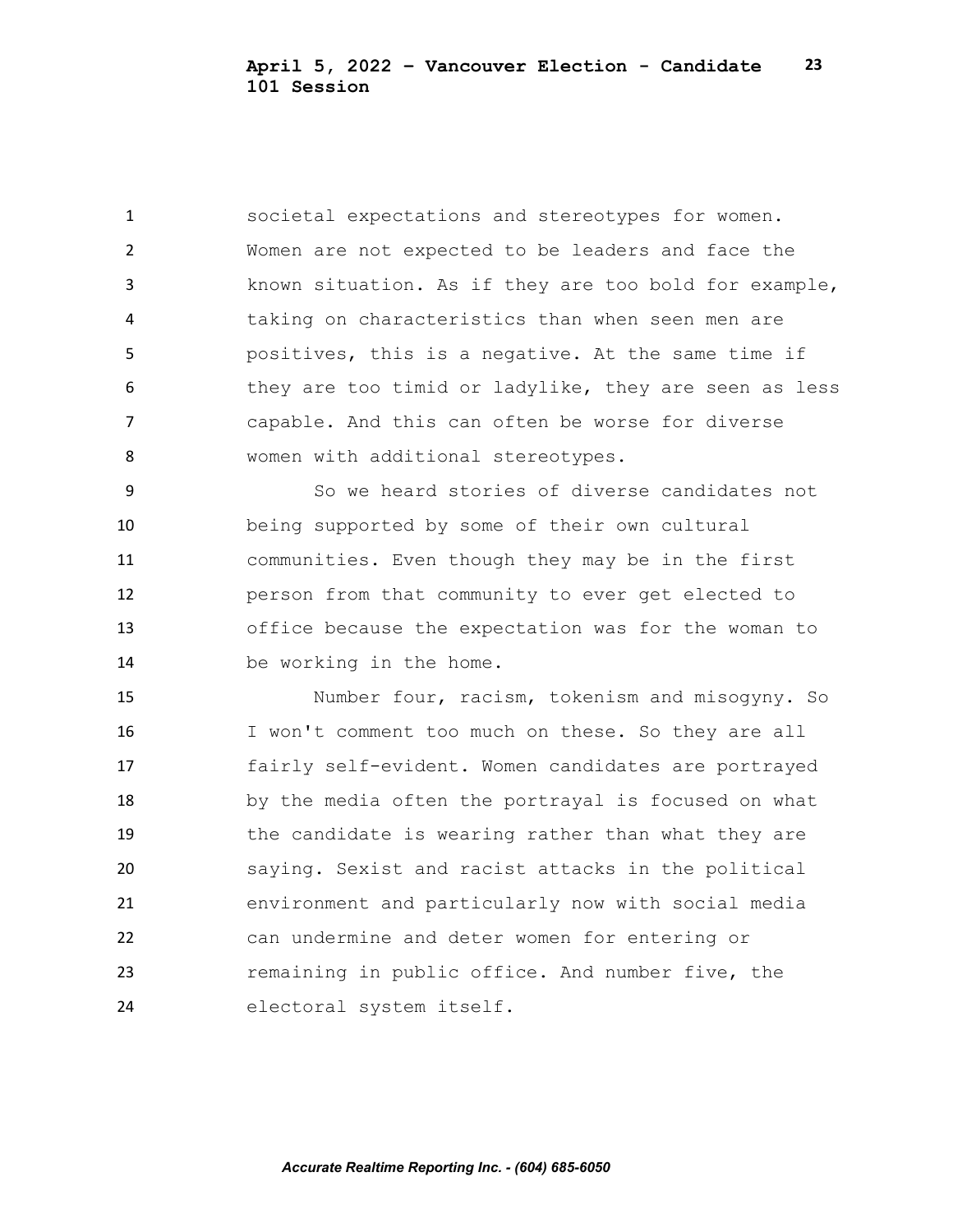The electoral system of first pass the post favours incumbents. So again, in particular diverse women have a disadvantage. So ward systems and proportional representation are felt to improve this. But we are not going to have that for this upcoming election. So these are some of the findings from our project. And I hope I haven't been too discouraging. 8 I know, listen to Rosemary she says it's very rewarding. So luckily, I am able to pass over to Trudi who will discuss things that can be down reduce some of these barriers as well as just some practical 12 tips for all of you for your campaign. So thank you and I'll pass it over to Trudi.

 Trudi: Hi everyone. Thanks Joy. Thank you for laying out all of those barriers because that is a great place for us to start from. I want to echo what Joy say thank you everyone for everyone who is here who is thinking about running or has decided to run or maybe you're here because you want to support a candidate. All of those are really good reasons to get involved this year. And be involved in this election. We've deserved to have elected officials who reflect our communities. And the more diversity we can bring to our elected table the richer communities are going to be. So thinking about-- Joy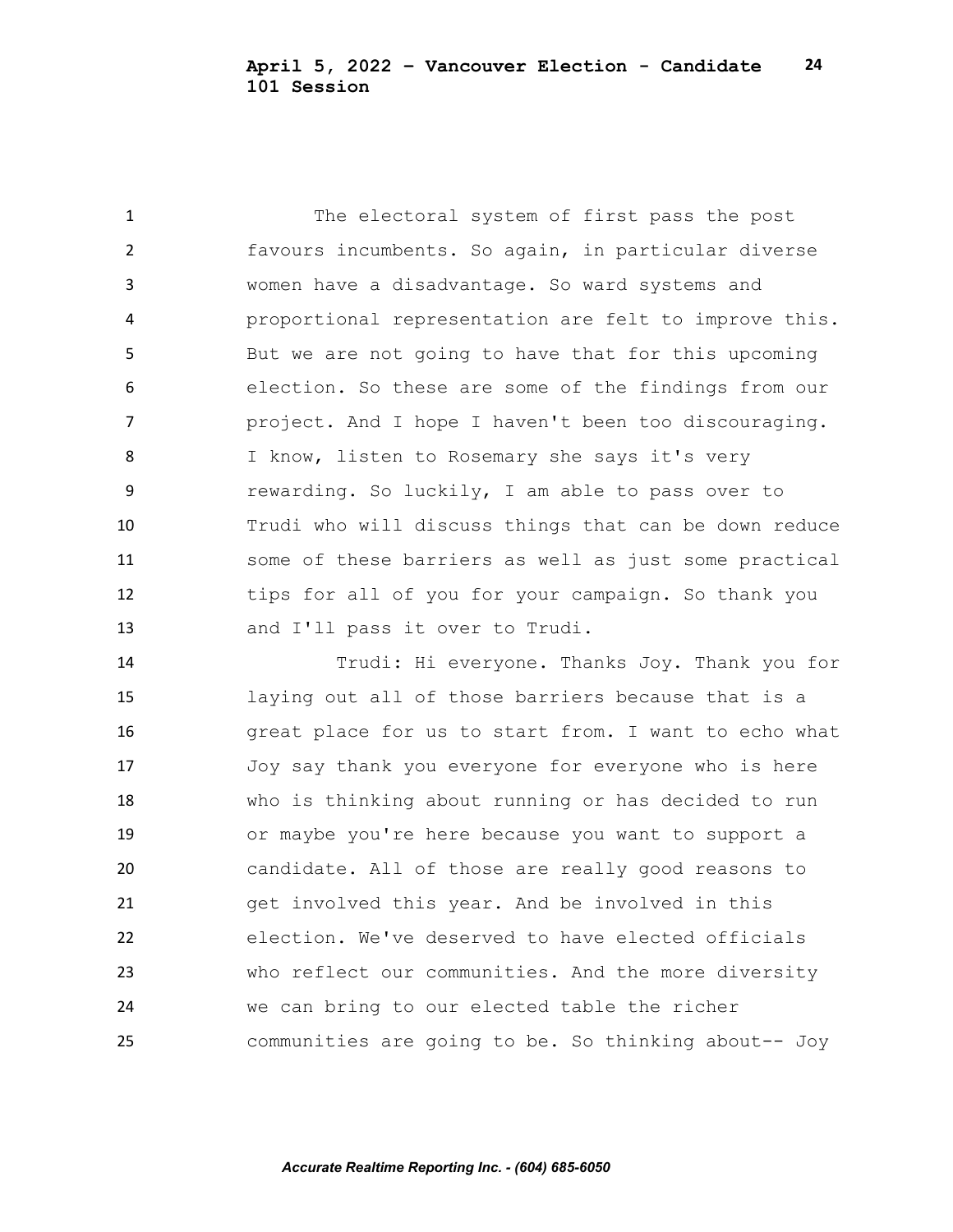has given me the nicer job of talking about how to overcome some of these barriers or how to address some of them. And I'm going to start by naming a few of the ones that she just talked about. And how we can actually challenge them. So we know that our electoral system and the way that we campaign is designed specifically for white men.

8 And even more for able bodied white men. And this is a barrier for a lot of people to be able to participate. Campaigning itself is very ableist. It is very challenging to go out and door knock when you are not physically able to. Or attend a town hall meeting if you are neurodivergent. These are ways 14 that you might find we are coming into this space. And we can talk about ways to campaign that work for you specifically.

 So there are some legal obligations to being a candidate and the mayor laid out very clearly on the elections BC website. Which also has an e-mail address and a 1-800 number on there. Those are the laws that you are required to follow around financial obligations. For filing, how you apply, who can make donations to your campaign and such. But outside of that, have a lot of wiggle room as to how you're actually going to campaign. One of the barriers that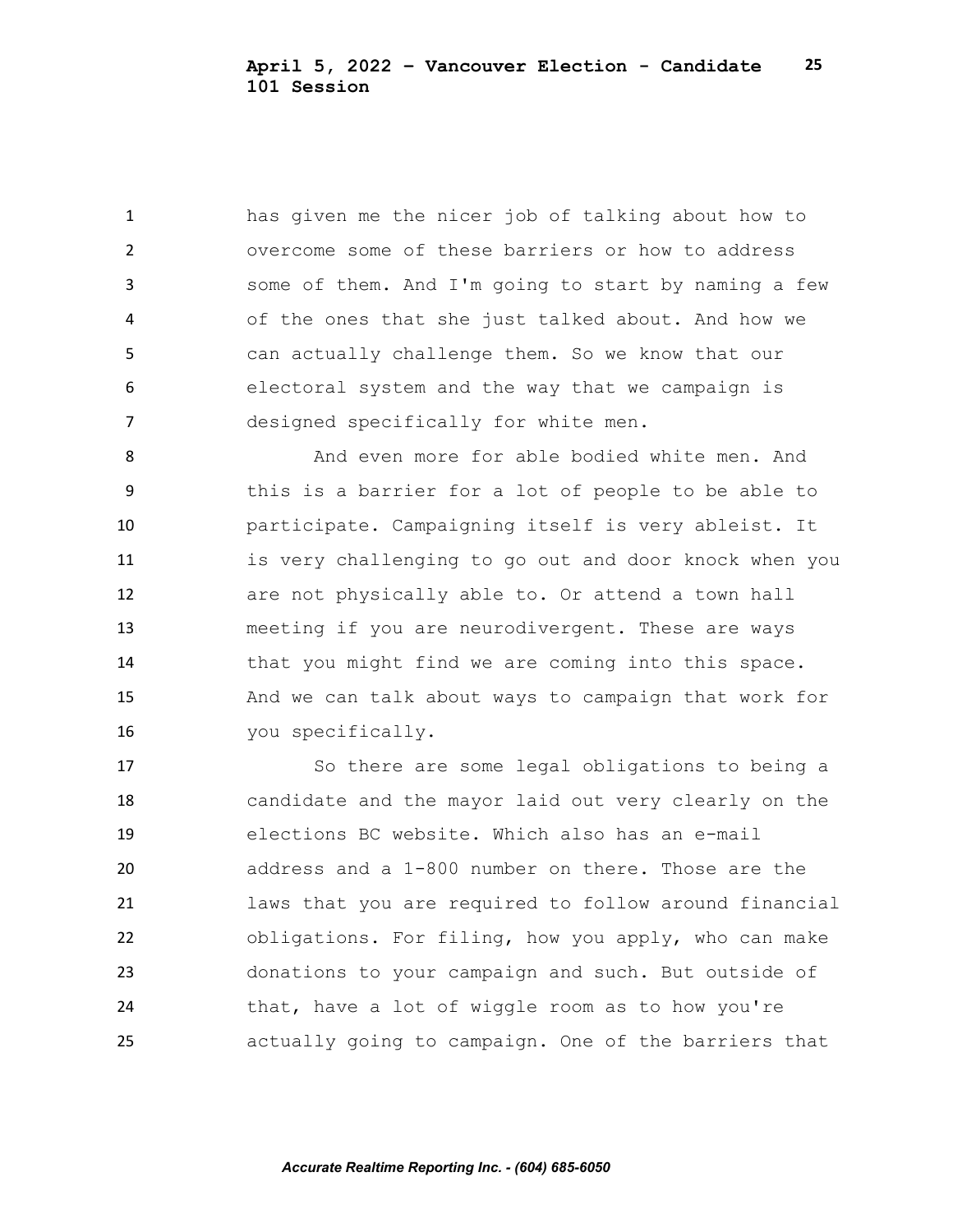we found in this research that we did earlier was the amount of unpaid work of women especially but also just want to say folks who come from marginalized homes whether it is the fact that you have to work 5 two jobs in order to support the family, you may do more caregiving duties in the home. You may work a **job that isn't 9 to 5 Monday to Friday that wouldn't**  leave you with evenings and weekends to campaign in. So we need to think about other ways that folks can engage besides the traditional ways of actually getting out. And some of that there's sort of an over-arching thought that I would like you to consider around this. And it's how you create a campaign team. Being able to work with folks that you trust and who can come and support you in a myriad of ways to create a really viable campaign for you is **really important.** There are the same tools and basic strategies that work for everyone which is identify who is going to vote for you and then get them out on election day to vote for you. But how you go about actually doing that doesn't need to be the way it's always been done. So rather than bringing only experts or people that you might consider an expert into your campaign, you might want to bring in two or three people who want to learn and can work together.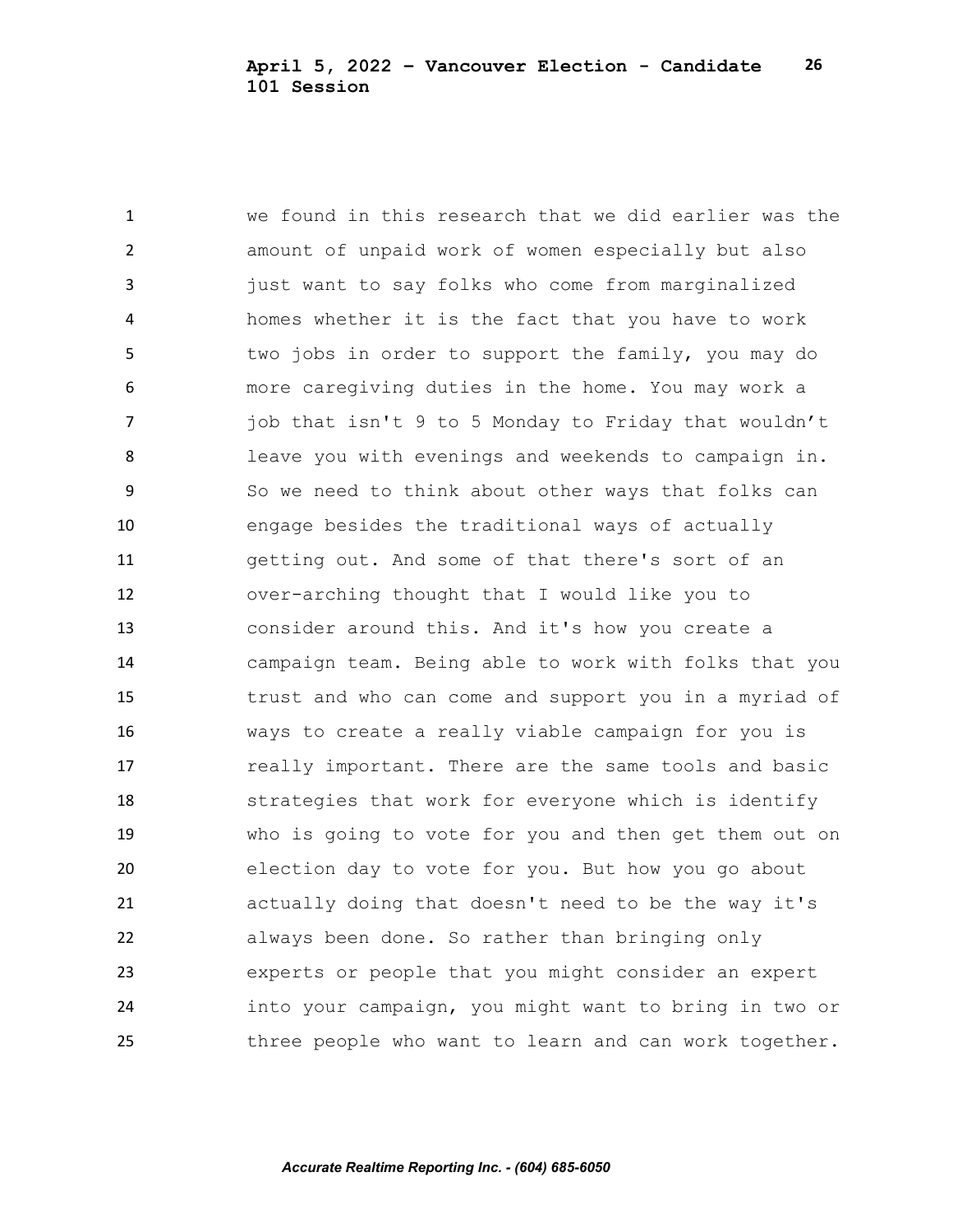You may want to consider having a group of people who support you at home. Maybe they come in and help you do laundry and meals and child care so you can spend more time talking to voters. You may want to bring in people to address things like the financial barrier that women and other folks of gender often face in campaigns.

8 Some of it's really cultural. It's not the same in every culture to go out and ask for donations.

 And we don't address this in our campaigns. So how do we address this so that you can go out and be successful in raising enough money in order to run a successful campaign? And that might be bringing in other folks who can do your fundraising for you.

 It might be looking at different strategies to go outside of your community. It might be some education and opportunity for your family or your community to support you in other ways.

 And I find out your financial contributions come from somewhere else. They are all barriers that we need to be thoughtful about and ways that we're going to address them. And there are strategies that we can address them together with. One of the other big pieces that I think that we don't talk enough about is how we campaign is a lot about how we're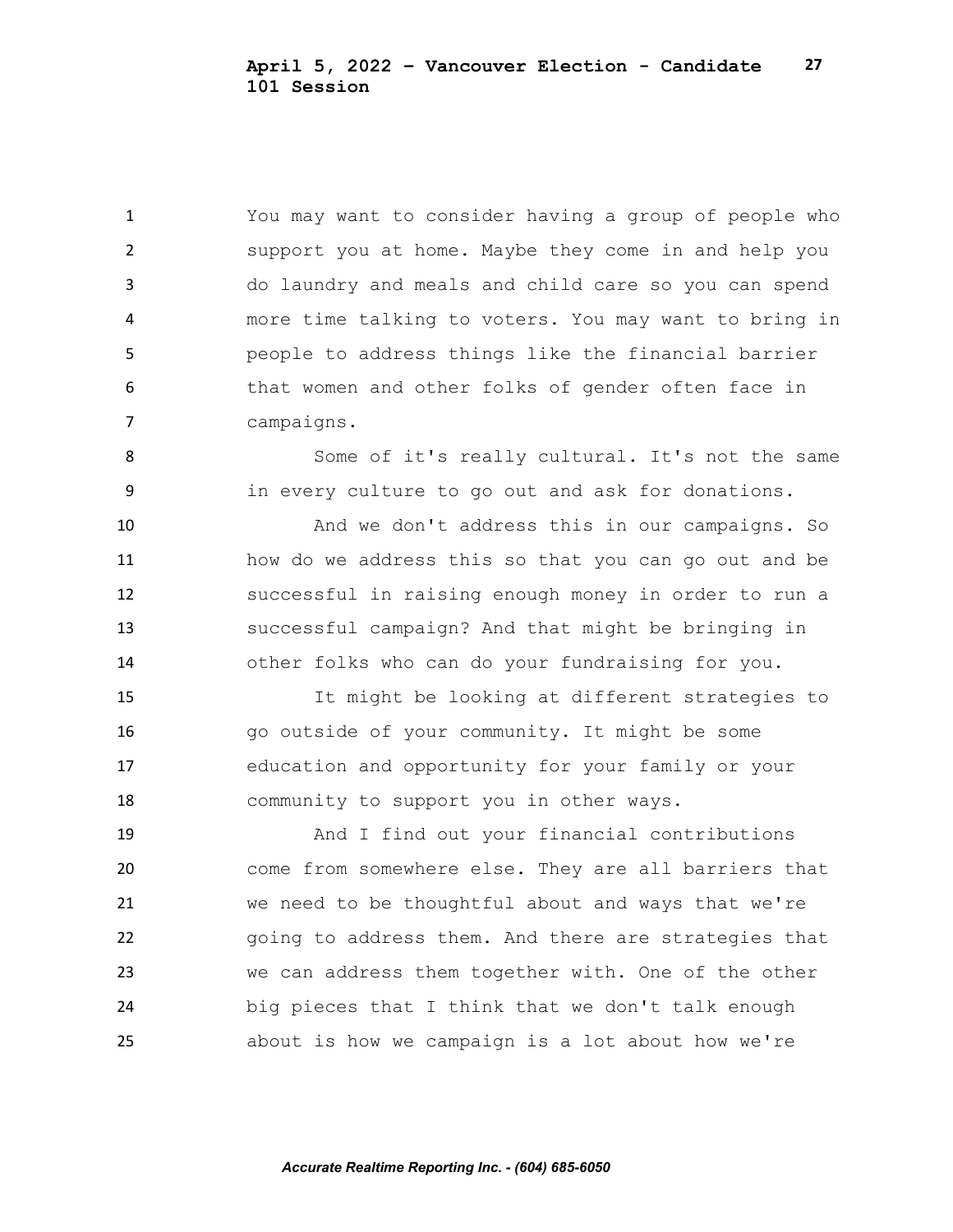going to lead once we're elected. So if you think about the kind of person you want to be when you're elected. That you want perhaps to be working with communities to create great solutions to the problems that our cities are facing? Be that person in your campaign. Bring those communities together while you're campaigning. Bring them together before you start campaigning. Work in community with folks so that you are truly representing the folks that you are going to serve. As opposed to what we seem to perceive as an individual leadership style. Where there's one person who stands away and picks up the phone and makes a phone call and consults occasionally. As opposed to is really in the community and working with people. We have this great opportunity to be able to shift that way of working. We've seen it successfully done in other communities. We've seen other folks who are not white, who are queer, disabled, who are a variety of genders who have been elected because they choose to do things differently and they are bringing a real richness to our communities. And solving problems in ways that really matter. One of the last things that I would like you to think about as you are going into this is that you get to make a lot of choices in your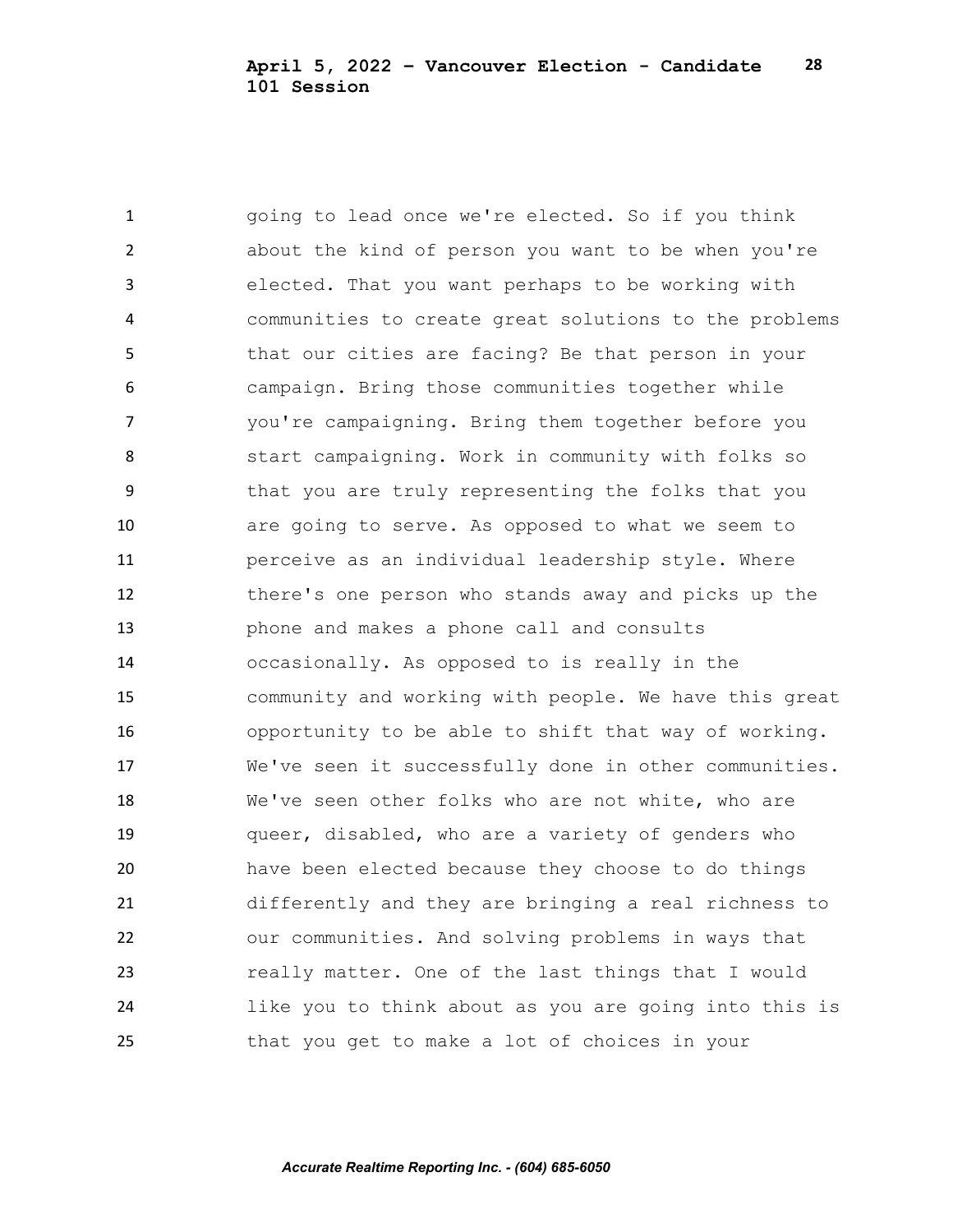campaign. And we like you to make intentional choices. I say this because we have a tendency to default to what we've seen and think to be true. One of the great examples that I like to talk about is 5 the idea that we all need to be loud, bold speakers when we come out in public. Not everybody is like this.

 Some are quite soft spoken for instance. And rather than having somebody practice and learn to be louder, maybe we learn to use technology better. So we bring microphones closer to our mouths so we can speak in a way that's comfortable and genuine to us. So we don't need to show up like somebody else in our campaign but we can truly be ourselves when we come out on the campaign trail and the voters get to know us and they elect the people they want to elect. Thanks.

18 Rosemary: Thank you Trudi. I think now we are passing it to Professor Baier? Gerry: That's okay with me if that's okay with you. Thanks everyone. I will also acknowledge where I am is on the unceded and traditional territories of the Musqueam, Squamish and Tsleil Waututh nations. Very grateful for this opportunity to participate with you today. I will also echo what I heard from a couple of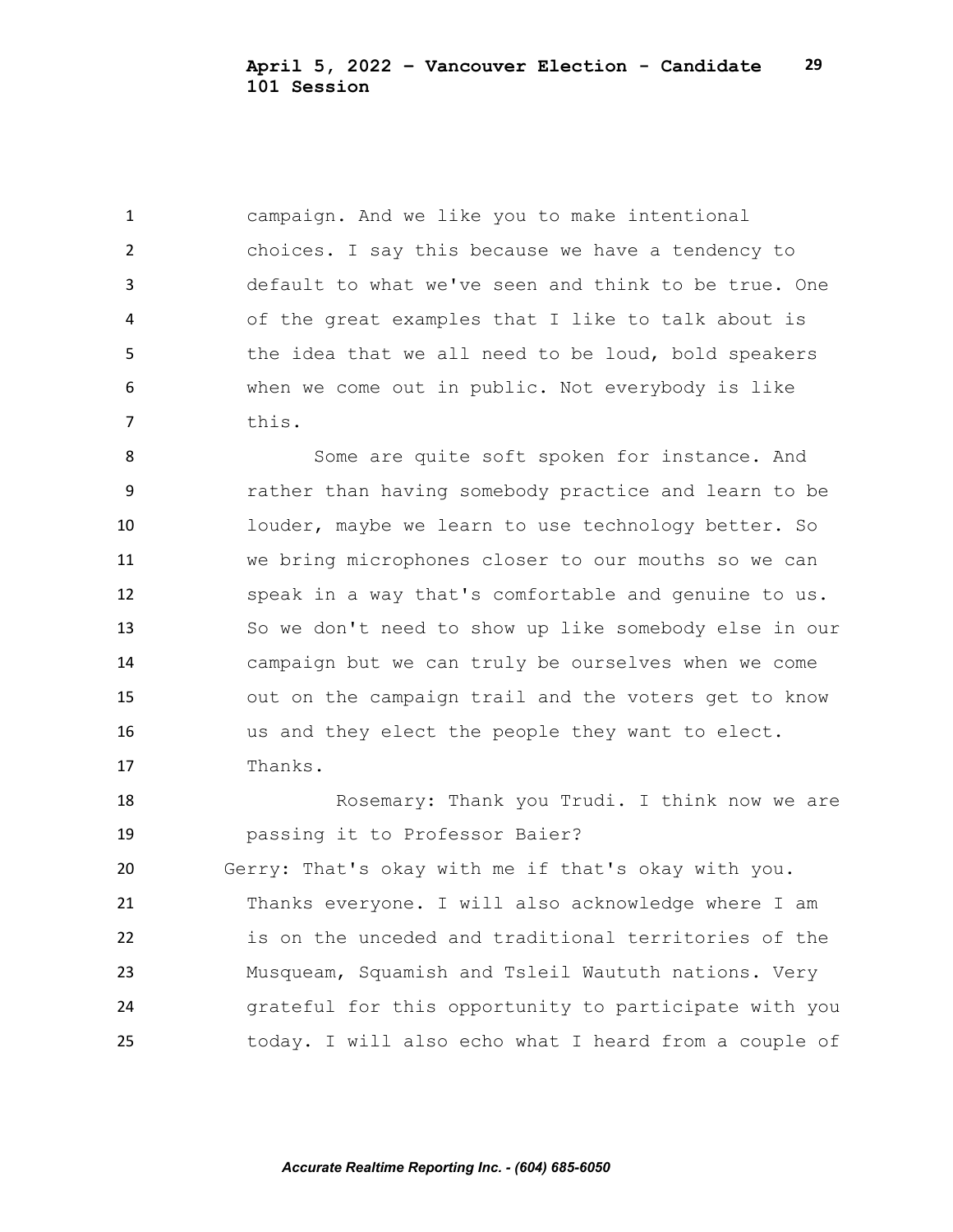other presenters. Just super excited by the chance to engage with folks who are interested in running for office. When Max Cameron and the centre study for democratic institutions-- when we put together the institute for future legislators it was for exactly that purpose. That there are barriers for a lot of people who want to try and run for office. One of 8 them is an information barrier. And we thought our role could be to help overcome some of that. But we've also learned that when you give people that information, give them that opportunity to start to think about running for office, we can see real transformation in the way those institutions themselves work. More collaboratively and more deliberatively when people have a better idea of the opportunities there. And when there's a more diverse group of folks participating in those institutions. So the people with the foot already in the door aren't attending candidate 101 sessions. So I applaud those of you who are for trying to take that step to find out more.

 To learn and get that opportunity for office. One of the things that I think is important to emphasize for a group like this, who are probably raised mostly on national and maybe provincial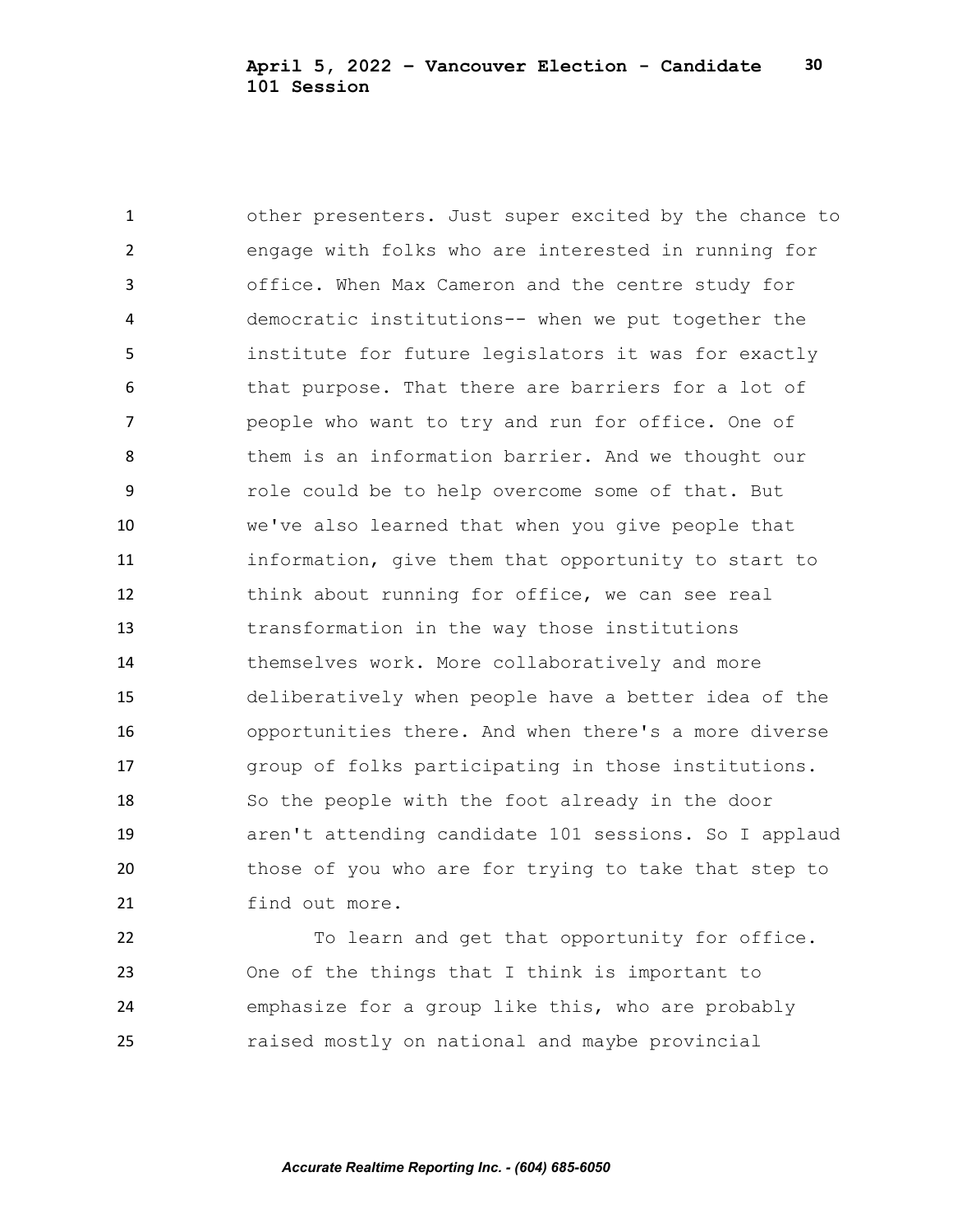politics if you pay active attention to what's going on in the world around you, is how differently municipal government works from the provincial or the federal government. You got a hint of that of course from the presentations from Rosemary and David and Cheryl. There are some division of functions and **Separate boards for school for parks and for the city** 8 as a whole. And obviously subject matters the city deals with exclusively and other things are left to the provinces and to the federal government. But one of the unique things is how even though city councils make laws, we call them bylaws but they're laws. And the fact that the city council governs actively executively runs a multibillion dollar in the case of Vancouver organization, we don't have the executive and the parliamentary systems that we would see at 17 the provincial and the federal level. That means there isn't an equivalent of the Prime Minister or the Premier at the municipal level. The mayor is very much a first among equals in the council because the mayor only has one vote in council. Just like every other councillor does. The mayor is not the chief executive of the city.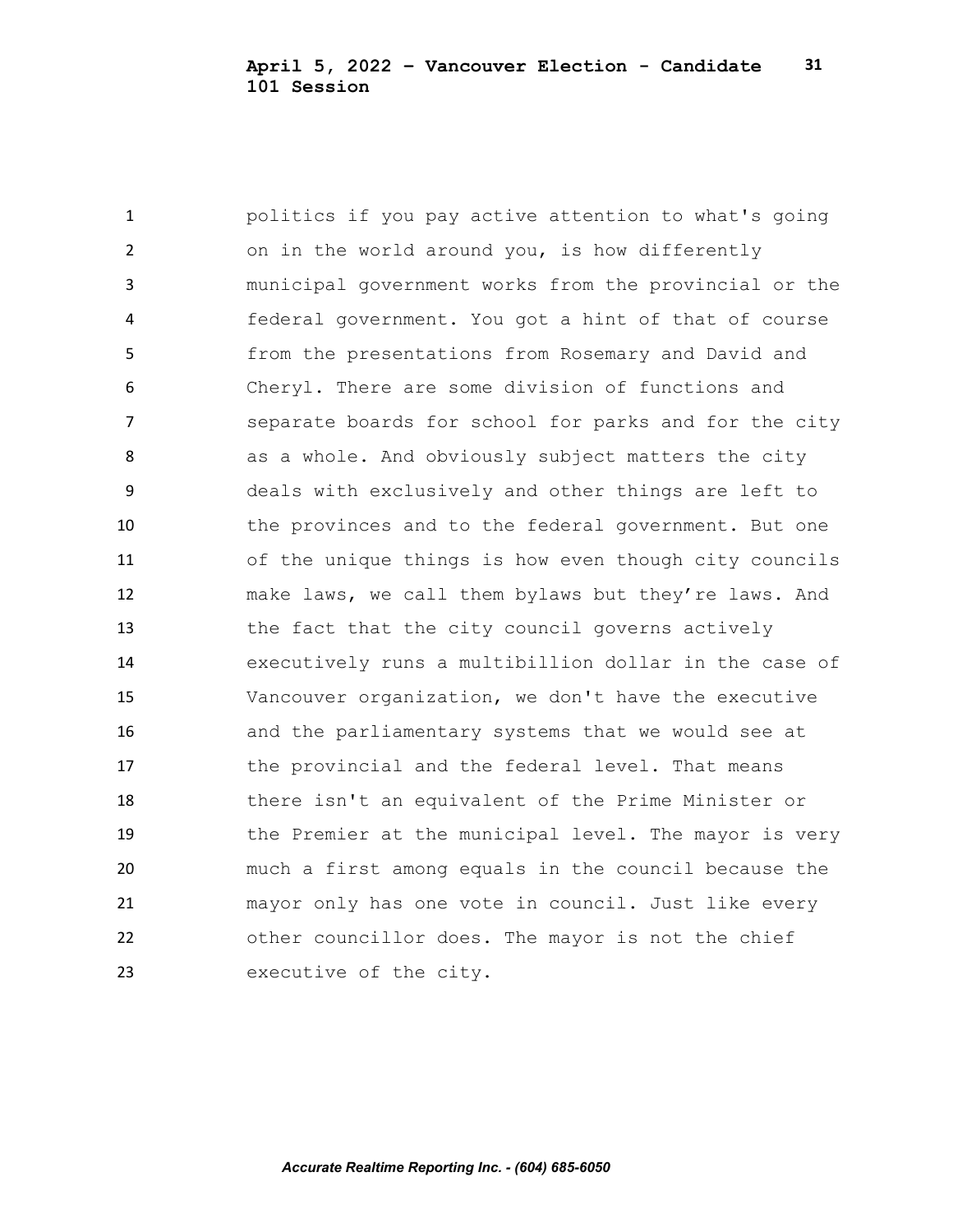Not the exclusive provider of advice to the city manager. Those things are real important structural differences.

 Between municipal politics. In addition to the kind of substance or subject matter or differences 6 those municipalities have and Vancouver works with. 7 So there are two separate functions that you can 8 think about if you are thinking about being a city councillor or park board trustee or school trustee. That is the law-making side of the job and the executive side of the job, that you're providing executive directives to the staff or the park boards that run the city and that is a collective function that has to be worked out between a group of people who don't always agree about everything, right? So Rosemary showed us the number of hours that councillors have been spending in meetings. Both at all three of these forums that we're talking about today. And they are relatively high. Higher than they sometimes normally are right now because we don't have a city council in particular in Vancouver that is dominated by a single party. And so there's much more hesitation to approve the kinds of initiatives that one member or other of council might bring to that collective decision-making body. So that's a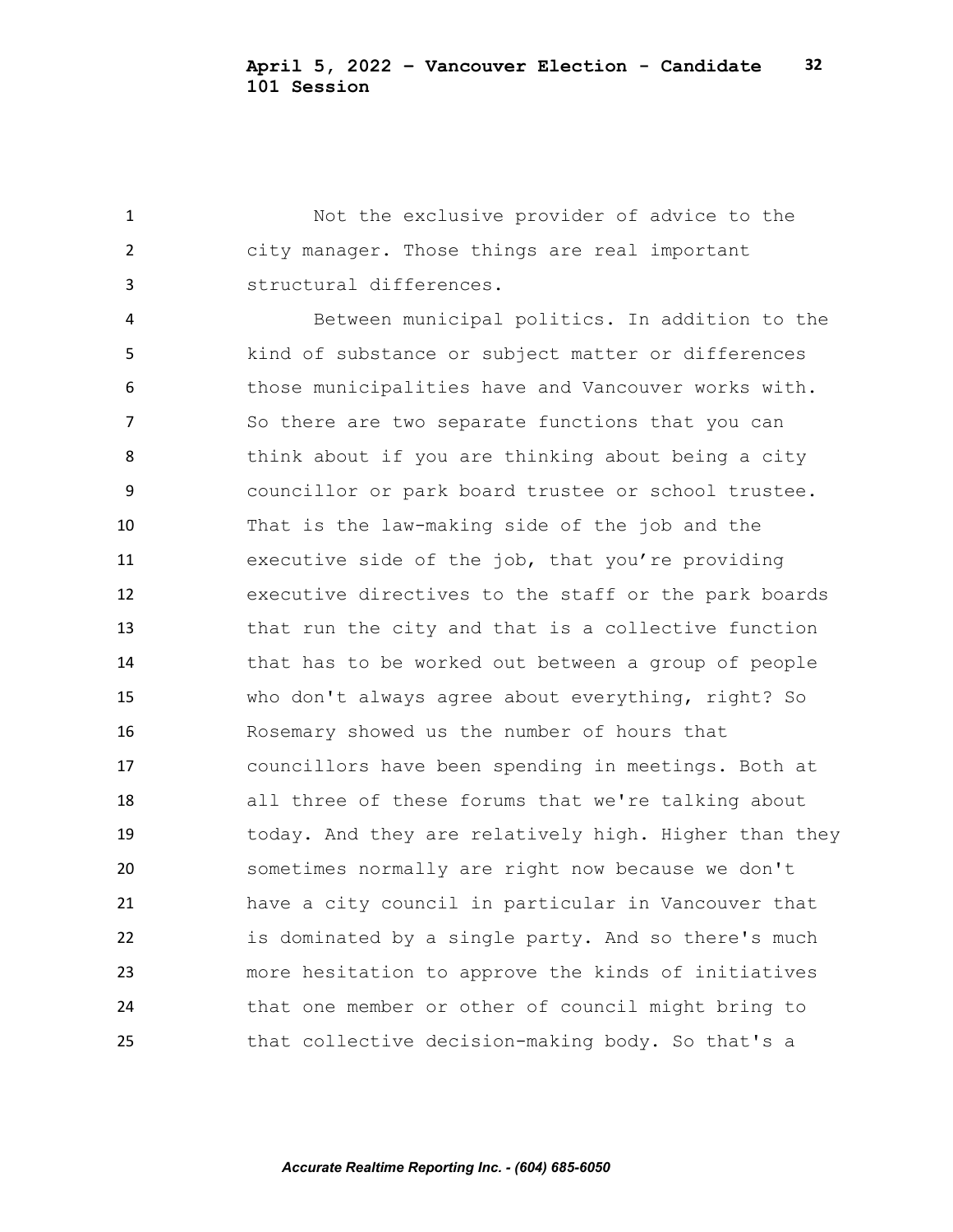challenge. That means you have to learn to work together with fellow councillors and fellow trustees to be able to do that at the local level here in British Columbia. Particularly here in Vancouver. Parties do exist for that purpose. To try and make that coordination a little bit easier. But there's a fractioning of that system right now too. So there isn't just two clear alternatives. There are multiple alternatives and they can all get elected. Some independently then have to work through that challenge of diverse opinions that come on council.

 There was a great notice in one of the slides earlier that policy work takes time. And making big changes takes time. A lot of people run for office because they are motivated by great ideas about what should be done differently in the way that the city or the province or the country works. They may have very specific ideas. May be motivated by something very particular to their neighbourhood, their community, their cultural community or an interest based on schools or parks and so on. And making that kind of change requires assembling allies. Making

 sure that's something the whole community wants. And getting through some of the institutional constraints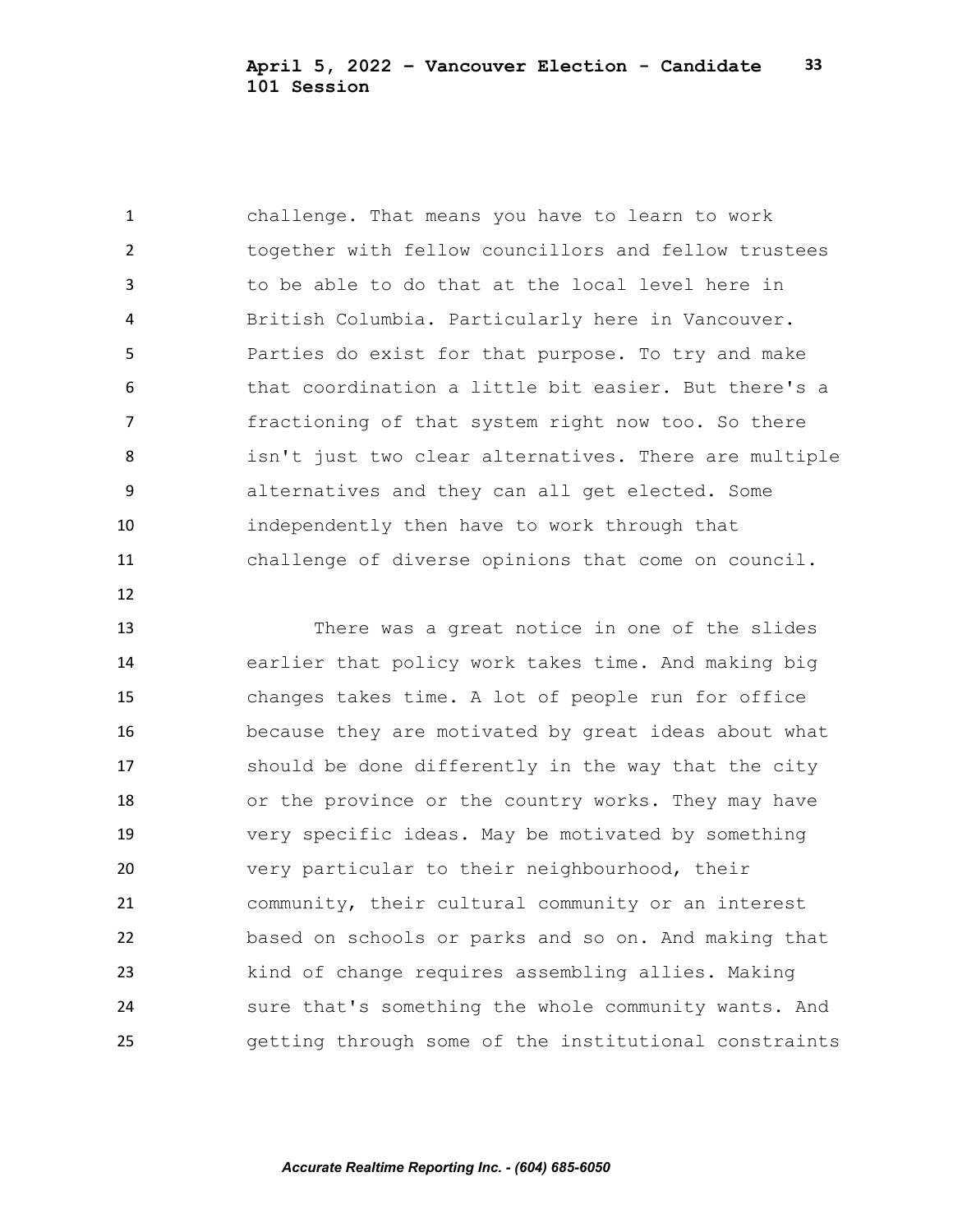that collective decision making bodies like a council have.

 So those institutions always come with constraints. They have formalized procedures for a reason. Democracy is messy and it takes time. There are public hearings to attend and to hear. To not just formally do, but to actually get the public input into those collective decisions. So that law making function is a powerful one, but it is not a particularly efficient one. Nor is it something that means people can get a lot done really quickly. Councils will have a lot of goals. They'll want to fix homelessness and the overdose crisis. But it takes time to get agreement on the approach that they should take. Then to see that implemented and find the resources to do it and to make it happen.

 On the executive function I reiterate that we don't have a strong mayor system in Canada. Certainly not in this province. Mayors are the figurehead of council.

 They are the people who talk to Prime Ministers and Premiers and visiting dignitaries of all kinds. They are the face of the city in a lot of ways. But they don't have command over council. Certainly they don't if they don't have a party that has a majority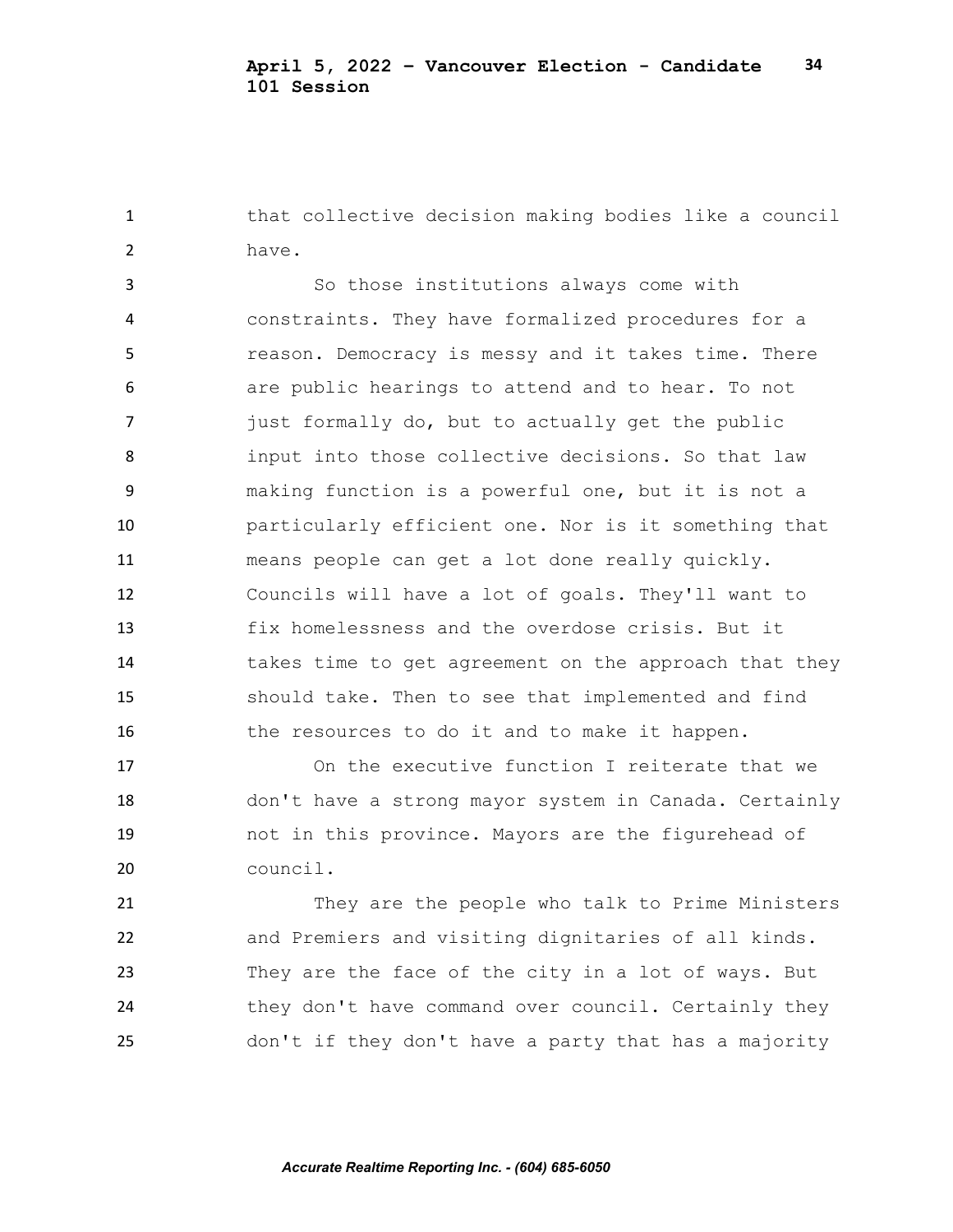of votes on council. So mayors have to work with the council they get elected with to be able to give direction to the city staff. And again that's true imitated at the park level and the school trustee level where there are chairs for those bodies, but they chair the meetings and they don't instruct the staff directly the way a cabinet minister would in our provincial or federal systems. So there's a handful of things that I think are really unique to Vancouver that I would want to highlight. Just to make those things clear for folks. The challenges of governing in Vancouver, one is the at-large system that we have. So every councillor represents the whole city. They don't have wards, they don't have neighbourhoods to cover. And that is sort of-- stops individual councillors from being advocates only of particular neighbourhoods. But it's a challenge to get elected and a challenge to fully represent the whole city.

 It's a diverse and large city with lots of different pockets of interest and community. And it's hard for every councillor to be able to represent all of that. Not ever councillor tries to represent all of that but the demands are very high as a result.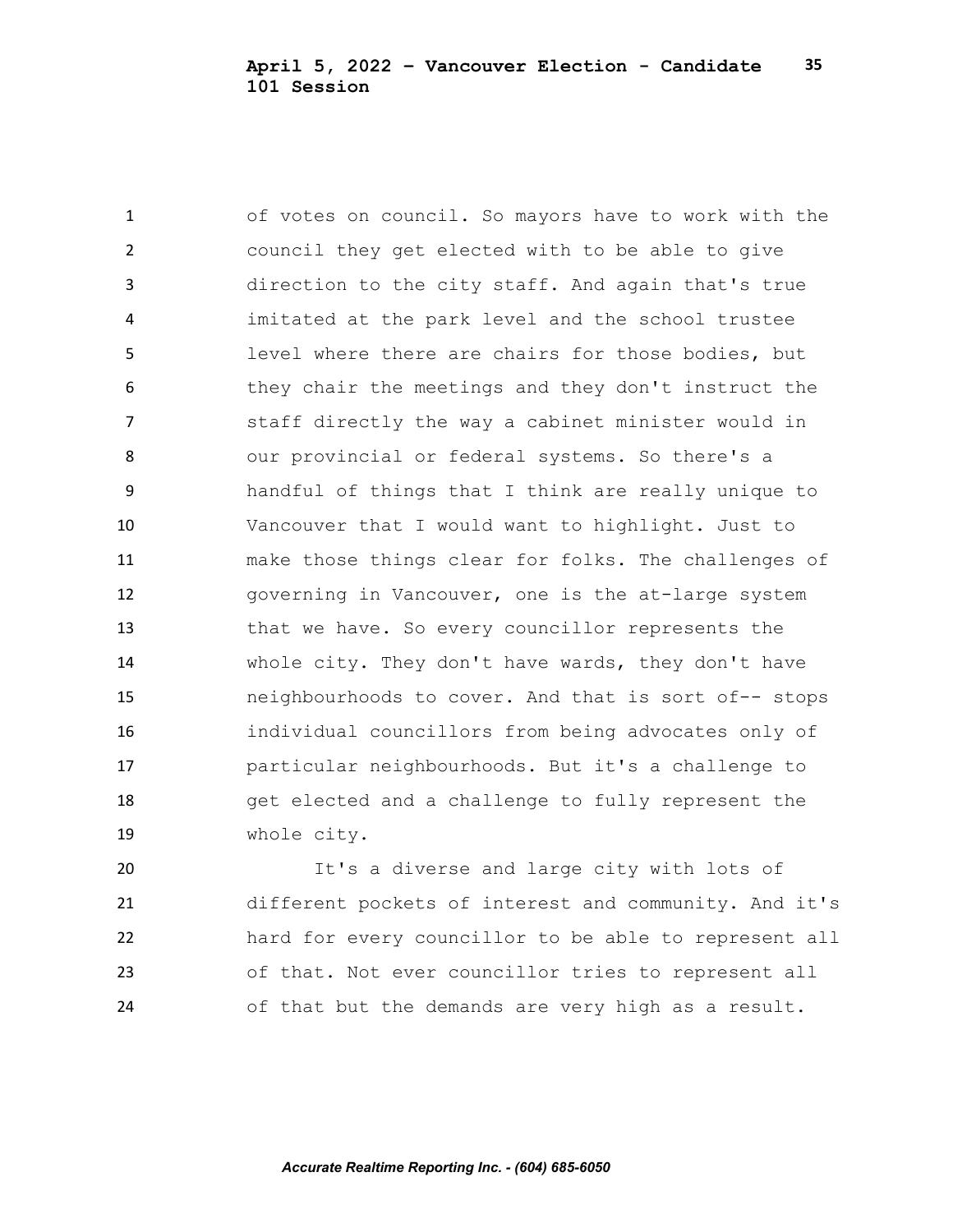Every community organization. Every organized interest. Every commercial and corporate interest in the city knows that they need to be able to communicate with councillors. They need to try to get 5 the support of councillors for the goals that they may have in their own activities. So there's a lot of demands on individual councillors to be engaged with those communities. There's a lot of breakfasts. A lot of lunches. A lot of community events to attend. And high expectations from the city as a whole that councillors will be available for that. So there's no limit and being that Vancouver the city is embedded within a larger metro Vancouver that has adjacent cities that you don't really know the boundary to, that doesn't always mean that your car stays within 16 the boundaries of Vancouver when you're engaging with 17 that community. Might end up in a banquet hall in Richmond or community hall in Burnaby to speak to Vancouver interests sometimes because that's where those folks end up and want to be involved and engaged with you. Vancouver does have a party system that can make things a little bit more efficient within the way council works.

 But it also means certainly at the present that it can be a much more divided council.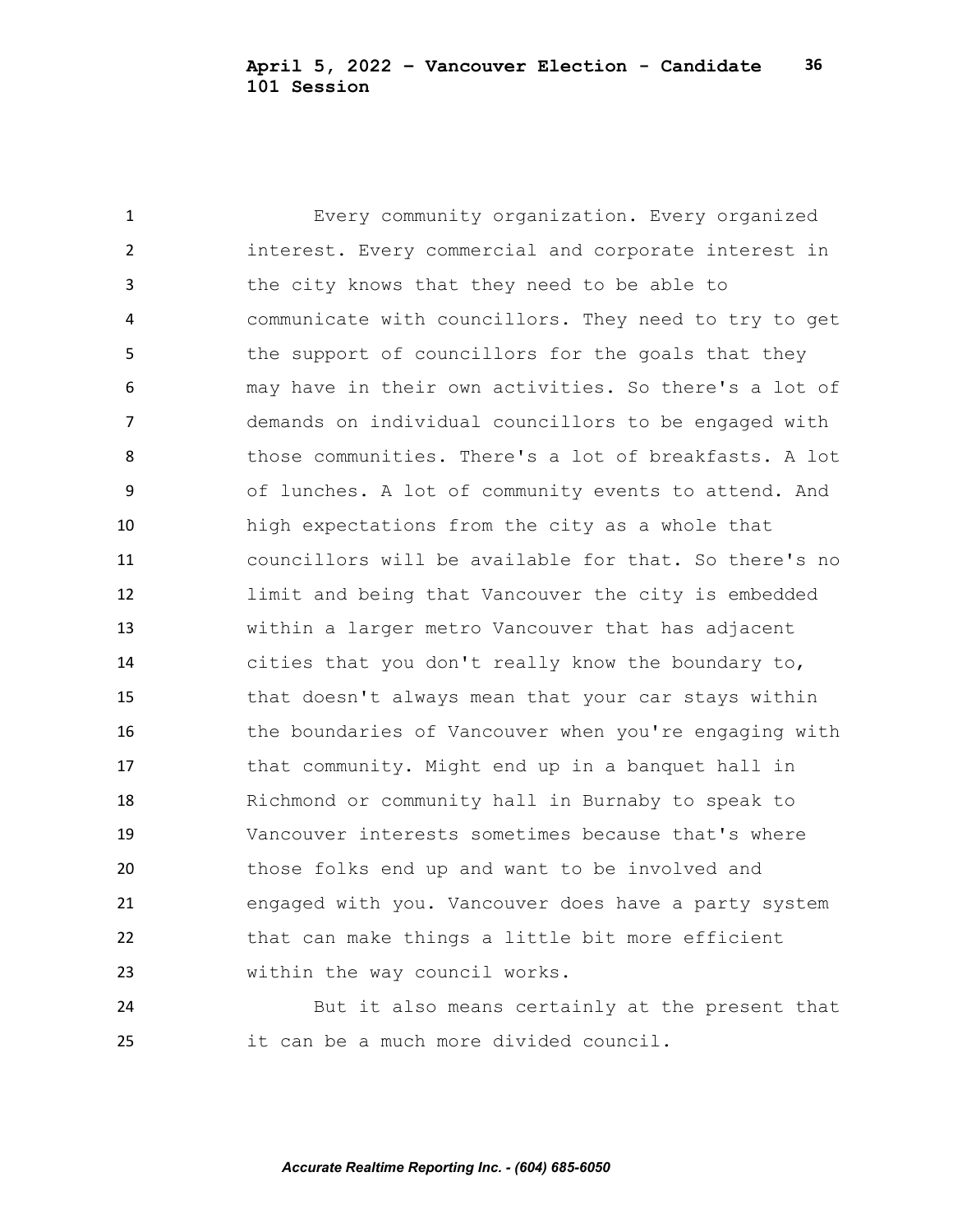When you have three or four parties instead of one or two that can make the whole efficiencies a party is supposed to represent in our political systems a little bit less efficient.

 So there are multiple interests who have to align and realign with each other in order to get 7 things done. And that is truly different than again our parliamentary system that we see at the provincial or federal level. The other thing we acknowledged in our territorial acknowledgments of course are our Indigenous communities within the city of Vancouver.

 So like all communities in Canada that is a unique thing city councils have to try and engage with. Try and push forward the project of reconciliation. To deal with the Indigenous communities that are on this land that is part of the city. But also with the Indigenous policy issues that occur in bigger cities in Canada, right? Indigenous populations which may not always be ancestral to the region. So all those things I think are another concern. The last thing-- and this is what truly makes local government politics unique from provincial and federal is the immediacy of access to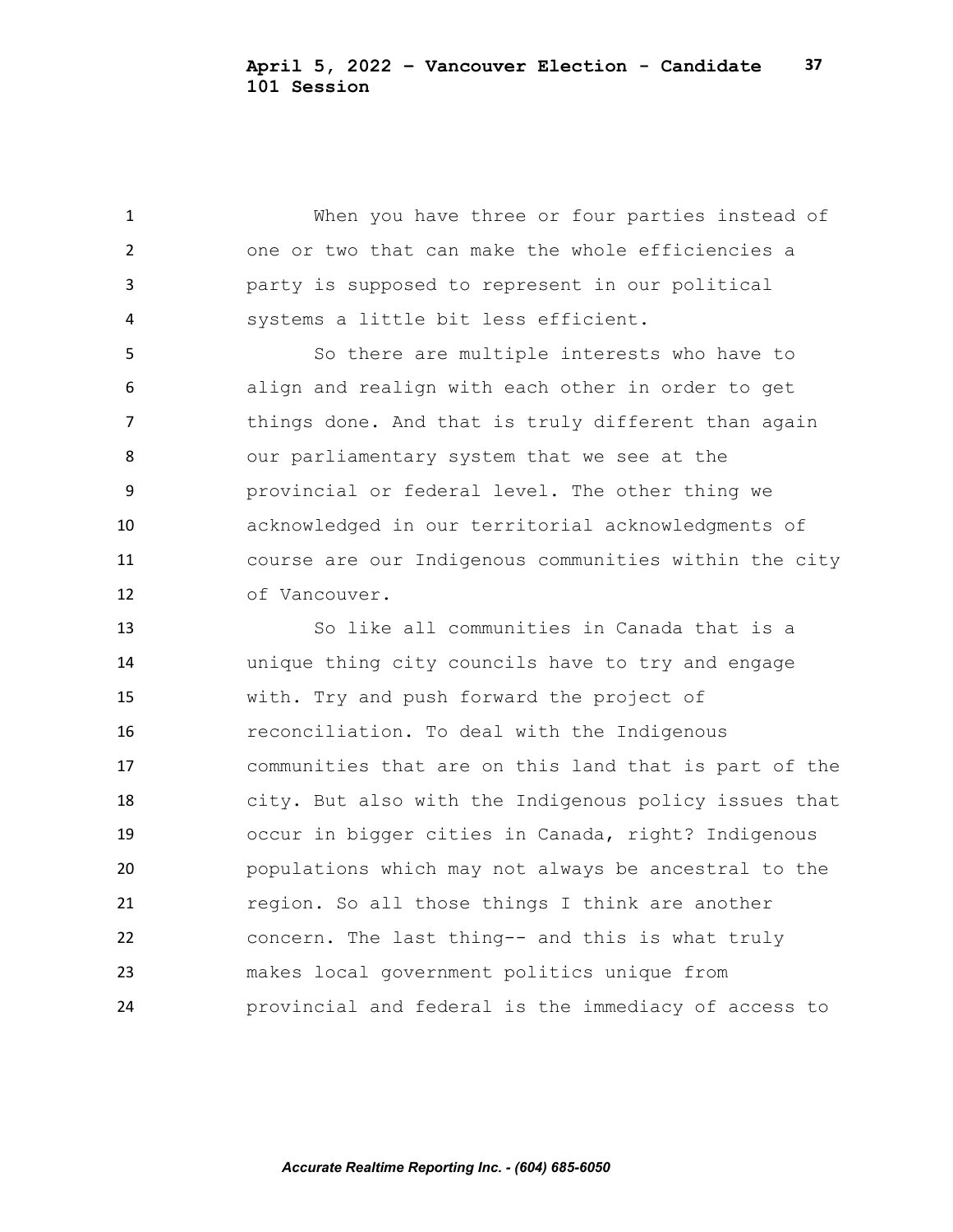the citizenry of the people you represent. So use the phrase high expectations a couple of times. If you become a city councillor or even a park board or school trustee, good luck buying a jug of milk without hearing from your constituents, right? You're immediately accessible to them anywhere you go within the city. And the higher the profile someone has, the more likely they are going to hear it everywhere they go. There'll be public events and others where you'll be clapped on and booed, but there will also be just one on one interactions that people would have normally. And again federal and provincial politicians can sometimes escape those when they are farther away from their constituents and national and provincial capitals doing their job. So I think what it comes down to is you have to have two kinds of enthusiasms to be a good councillor. One is an enthusiasm for engagement with others. You can't do this job and be a bookworm exclusively. You have to be ready to get out there and engage with people. Trudi and Joy talked about campaigning, but even engagement doesn't stop when the office has won. There's more and more demands for that kind of engagement. And then an enthusiasm for learning. A lot of the time that people will spend as trustees or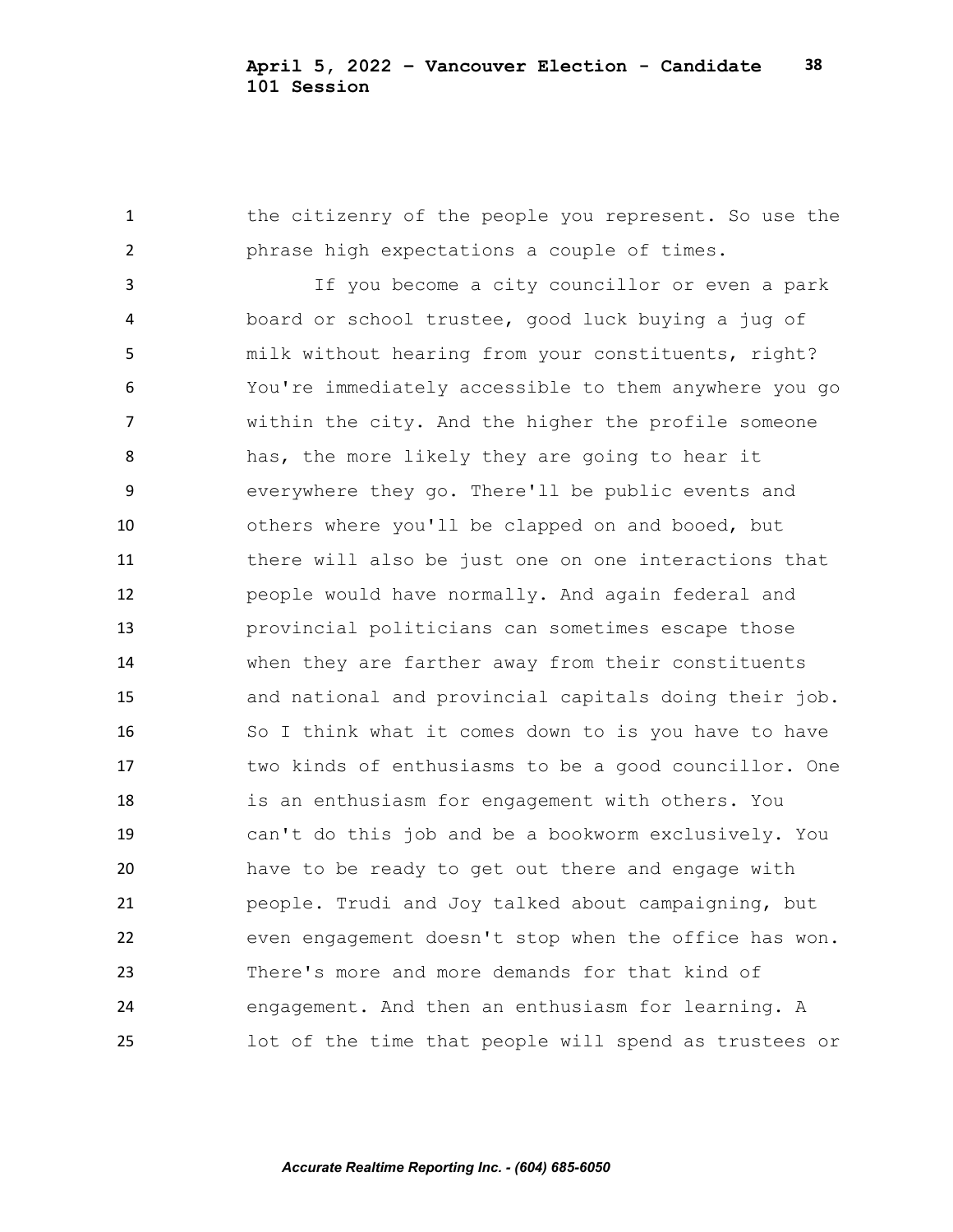as councillors is reading briefing books. Getting up to speed on the issues that staff have identified for decisions. The things that are multimillion dollar choices in some cases. But that require some studying 5 to get ready for. So capacity to learn is much more important than any particular expertise. But a willingness to put in that time. Or to not just wait 8 for a nod from somebody else in your party to say which way you should vote. But to have some sense because there is a true independence and opportunity for councillors and trustees to participate in those decisions. So I'll leave it at that a bit of an overview some of the things we've seen for people who are contemplating office that they might not have 15 thought of. But also how to be better when you're there. To be ready and be prepared and be willing to continue that enthusiasm for engagement and learning I think which are so critical to success in elected office.

 Rosemary: Thank you so much to all of our guest speakers for your invaluable insights and advice. I'm sure we'd love to have you speak a few more minutes. But we do have a lot of questions. We'll have time for a few questions now. I will read out the questions without identifying who asked the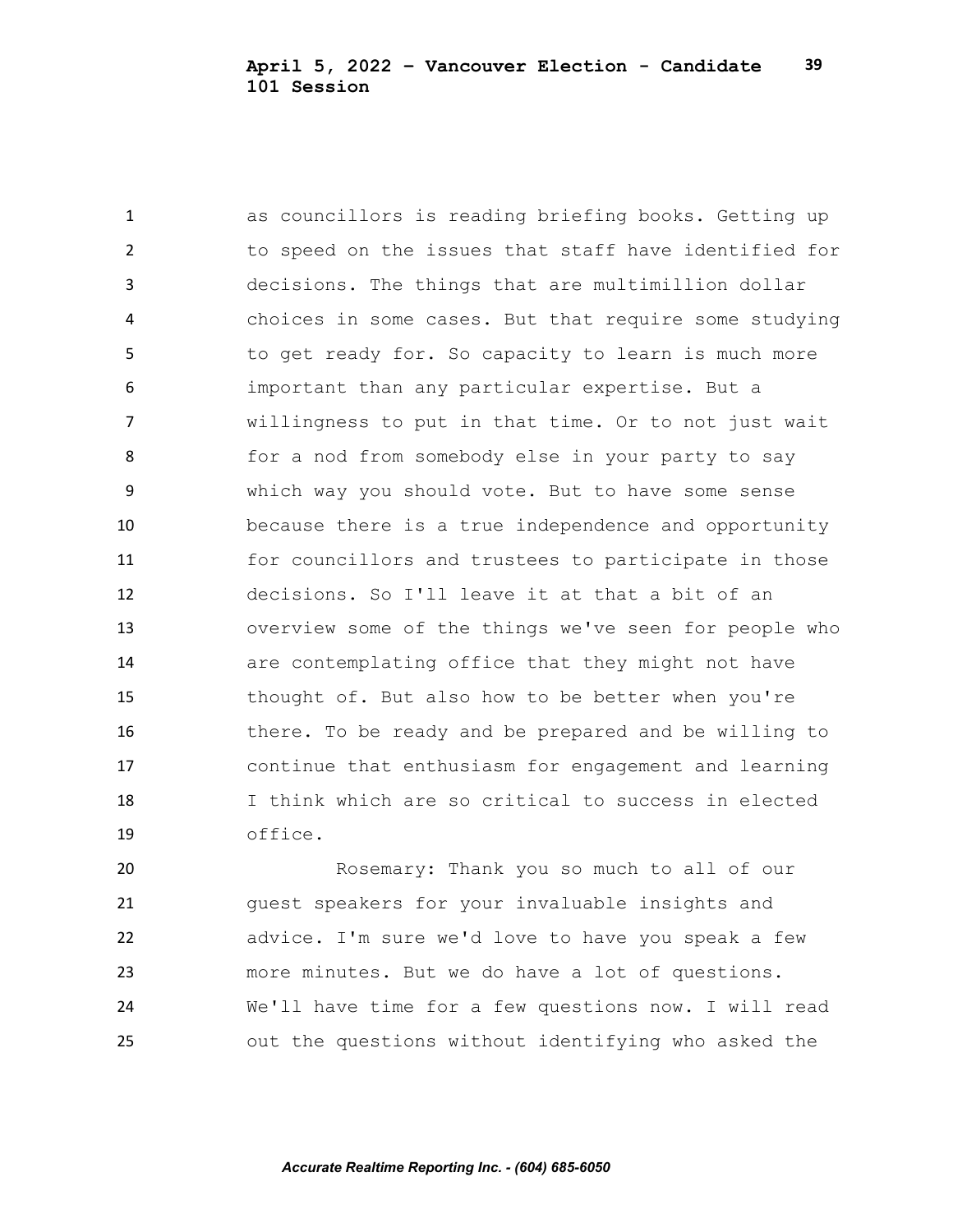questions. If we don't get to your questions tonight, please e-mail us at elections@vancouver.ca and we will provide you with whatever we can. If the questions are for our panelists, we can get responses as well for you. Okay, so the first question if I could ask our panelists join me on the WebEx so we 7 can see each other, that would be great. First question regarding school trustee position. Is there a pattern to when these meetings happen? Mornings? Spread throughout the days or mainly in the evening? So David are you able to answer this question? David: Yes, most of the meetings that the trustees would have to attend are in the evenings.

 Board meetings are scheduled the last Monday of every month in the 10 months of the school year. Committee meetings are Wednesday nights. Depending on the number of meetings for each committee over the 18 course of the year, they usually try to have about five or six meetings with each committee on the board. And they are held on Wednesday nights. And then trustee workshops can happen any time but most meetings and workshops with trustees are always in the evenings. Hope that answers the question. Rosemary: Great, thank you David. Next question for Cheryl. Can park commissioner hold a full-time day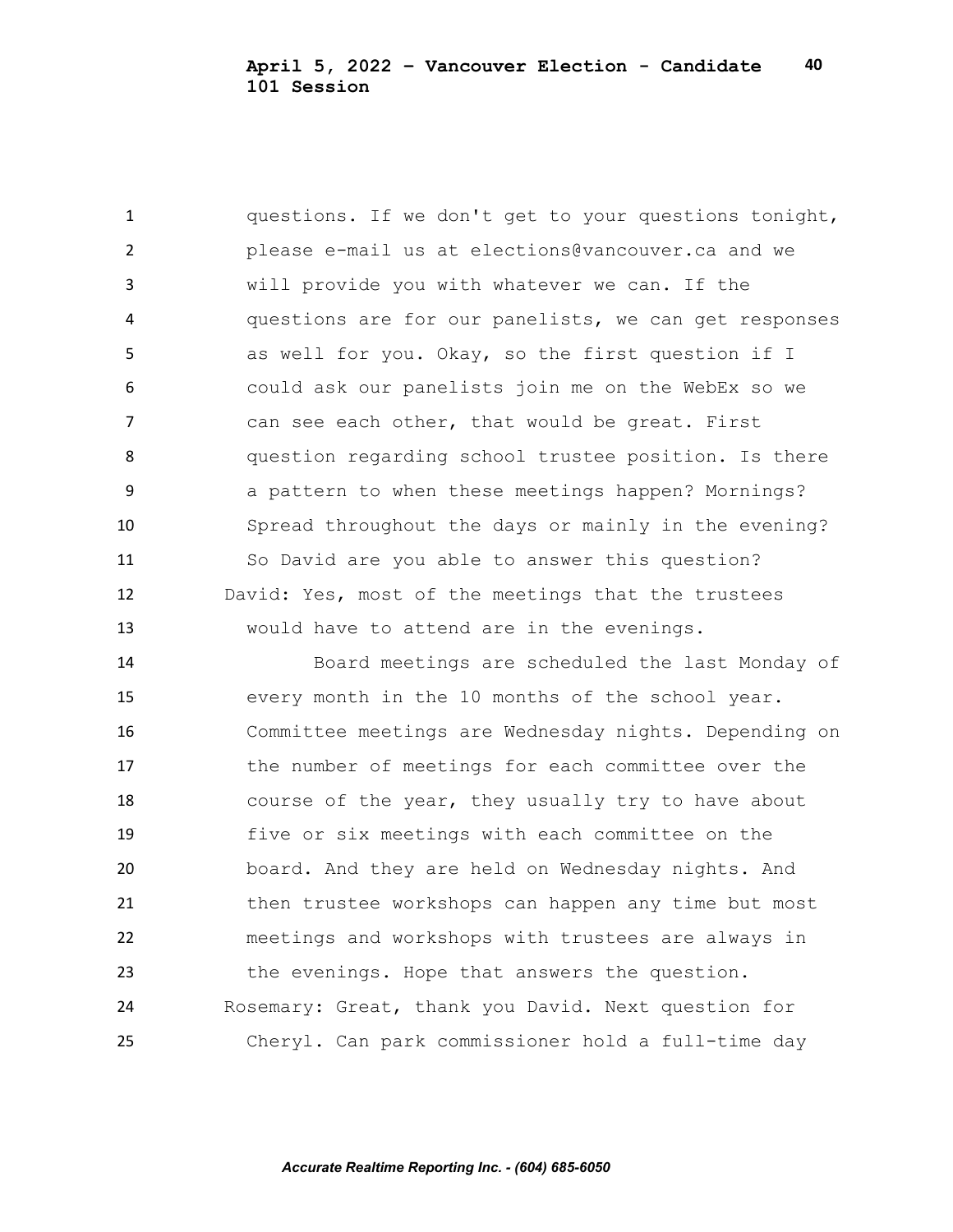**job?** Vancouver is an expensive city and commissioner's pay isn't enough to live here. Cheryl: That is very true, it is not enough. Yes, many of the commissioners do have full-time day 5 jobs and it is a big commitment for them. Does have a lot of impact on their lives. I think it is rewarding but something to be mindful of. Rosemary: The next question I think I'm going to ask Gerry to answer and then pass it on to Joy or Trudi-- you've covered this in your presentation. But maybe you can provide a bit more context around that. What education or experience is needed? Gerry: Well I mean I think that's a really open qualification. There is certainly not-- I mean I started studying political science in the late 1980s and I think every relative was oh you're going to be Prime Minister are ya'? No that's not my intention. And certainly there's some value in understanding our political system for people who might want to run for office, but our expectation in our institute for example is we want nurses and people who have worked in warehouses. These are people who inhabit the city and the choices are affecting their lives-- we want people all across the spectrum. There's a lot of lawyers and a lot of professional politicians as they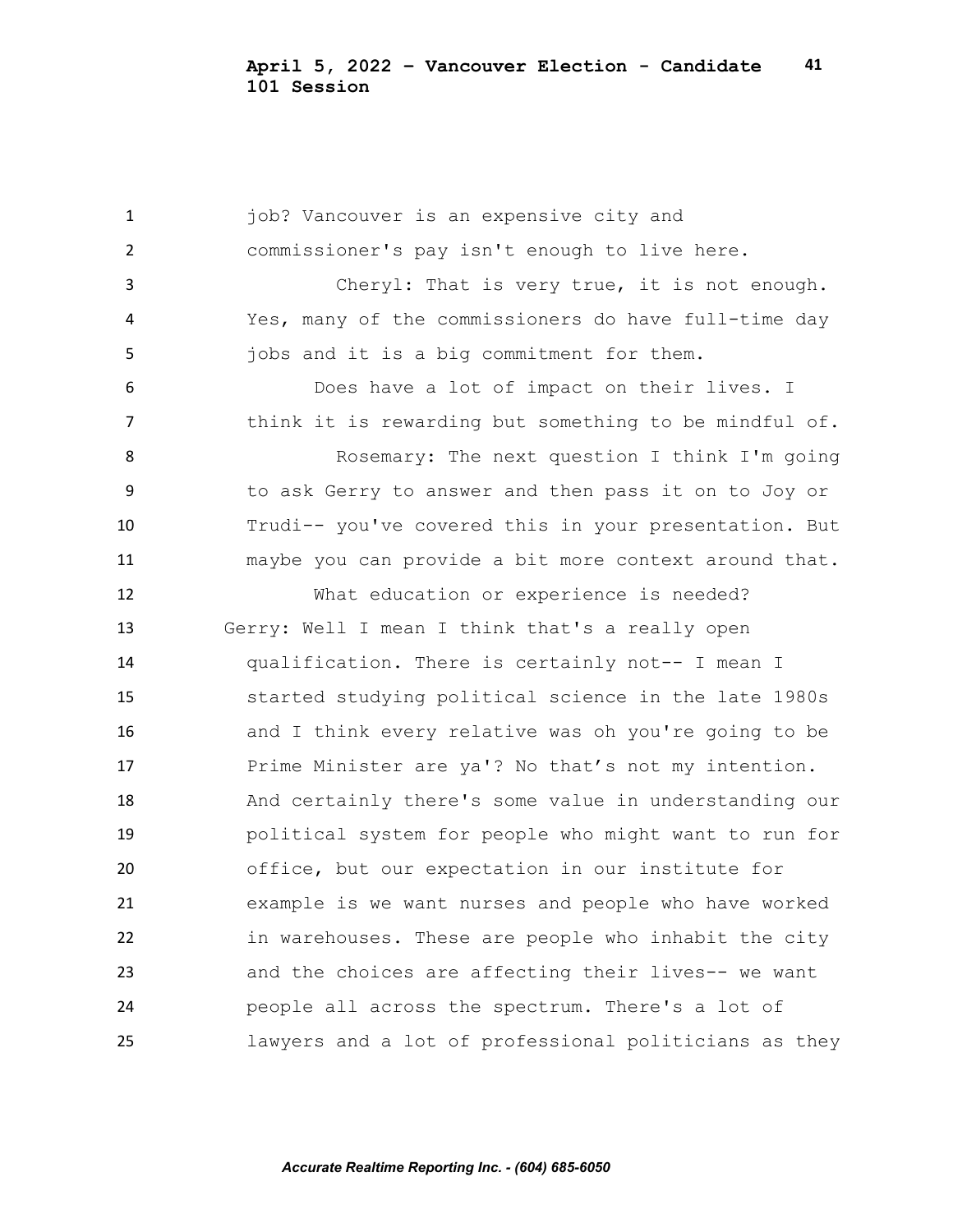are sometimes called. And I don't think that's wrong either.

 But we want to see a wide variety of people as Joy and Trudi pointed out some of the kinds of jobs 5 that people have can be a barrier to their ability to do this kind of work.

 If you are working 12-hour shifts that can be 8 hard to make meetings without a lot of juggling. I think we've seen a bit of a shift. Maybe more at the provincial and federal level where parliaments are relatively 9 to 5 and can be a bit more accommodating about some things.

 The council model has always assumed to be part-time so it's evenings and all that sort of stuff so that can make it challenging. As far as credentials go it should be something open to everyone.

 I think the challenge for every council and people who get into it is if you're not coming into it with the idea that you're ready to learn some more.

 You have to have some enthusiasm for wanting to learn some more. Either about subjects themselves so maybe a deep dive in to transit planning or you are ready to learn about the community as Trudi pointed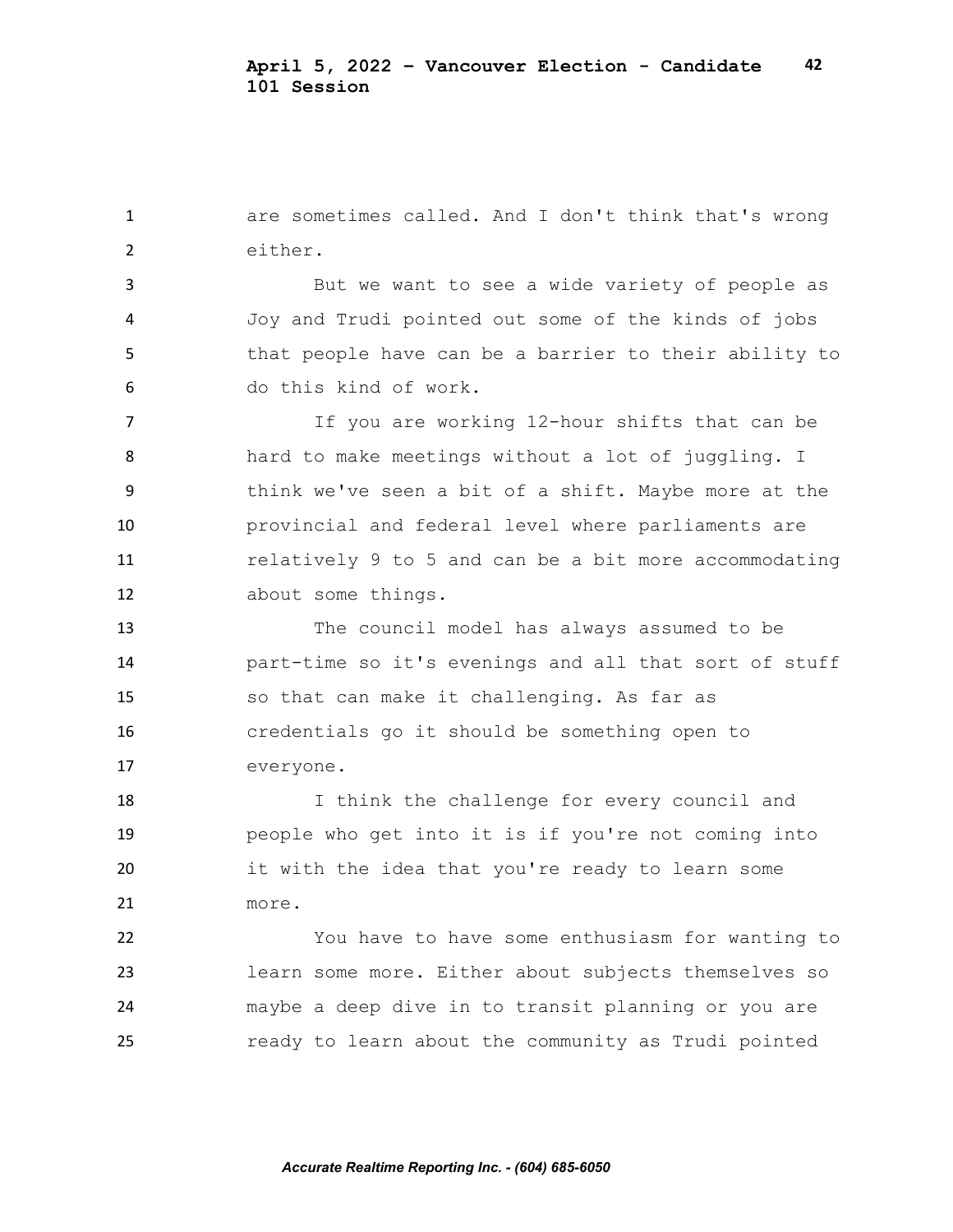out. Gather some people together before you get 2 there. Not just say you're going to but to learn from those parts of the community so you can actually show 4 that in the work that you end up doing. And again that's my point about enthusiasm both for engagement and for learning to be able to do that is much more important I think than any specific training people might have. But I'd be happy to hear what Joy and Trudi think too.

 Trudi: Yeah thanks Gerry. I'm happy to jump in here. I once went to see some panelists who went to municipally elected council tables with four women and one man. And the four women talked extensively about experience at work and education they had before they wanted to come to this role and when they got him and asked him what made you want to run? He shrugged his shoulders and said I coached sports for 25 years and I got bored so I thought I'd do this.

 So the point of my story is I think we overthink the idea that we need qualifications. I think we need a desire to want to do the work.

 The real only criteria is you need to be 18 on voting day and a Canadian citizen and not be disqualified for a criminal record I think. No one needs to ask you.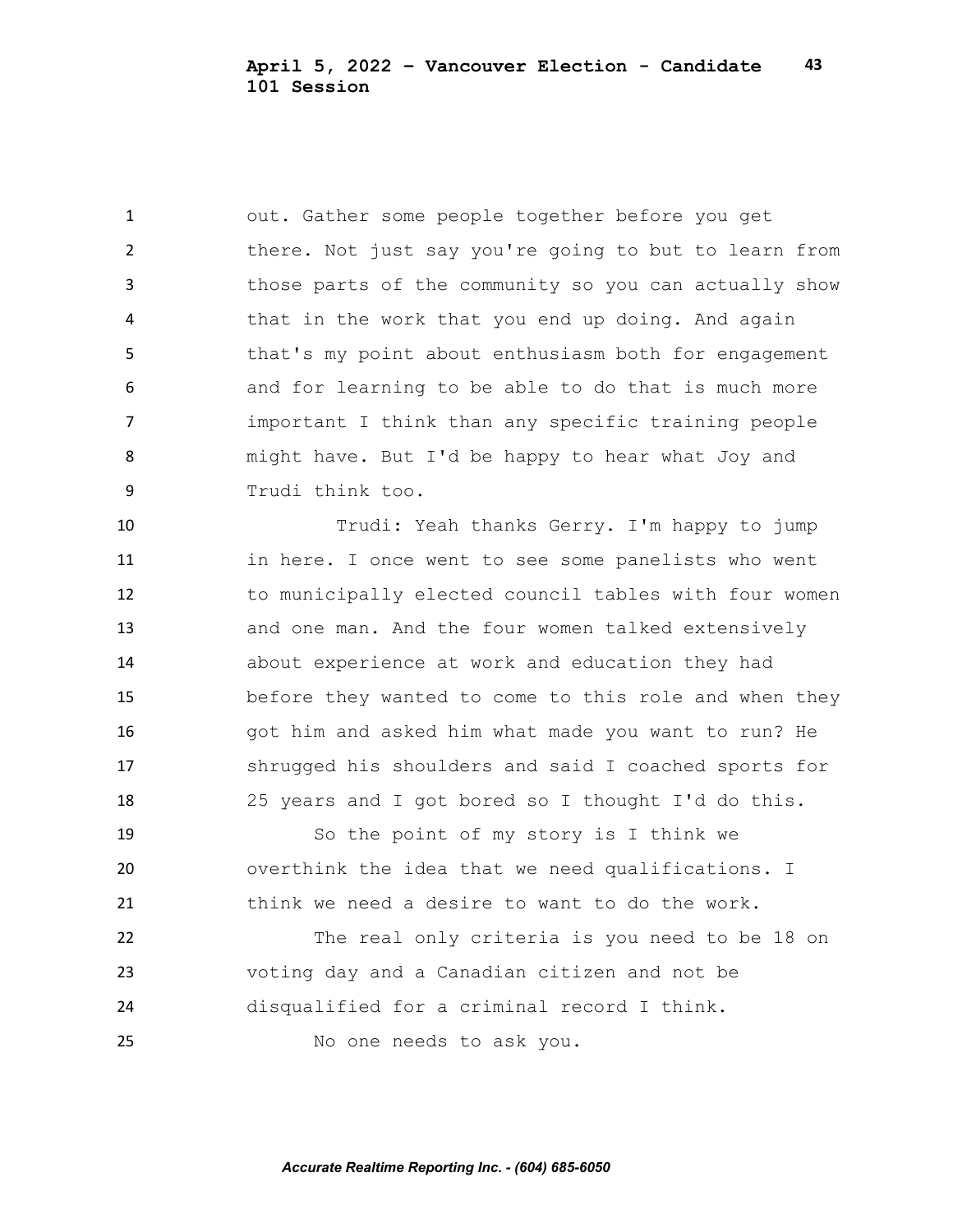There is a ridiculous stat that women need to be asked multiple times to run. No one needs to ask you. You need to bring that enthusiasm for the work to the role. Joy: Yeah, I agree with Trudi. And you know I think there is no sort of best credentials for this work. It really is about bringing in the value of your lived experience. Living in a city. Having a diversity on your council in school board and park board is really valuable. 13 And also I think having that capacity to continue to listen and continue to learn. Those are really the skills we need to bring into this work. And you know yes, maybe we talk about the-- people needing to be extroverted et cetera. But there's lots of value to people more introverted as well. Give them the space and the chance to have their views known. And you can learn lots of really great things and be led in very good ways. So yeah-- that's all I'll say about that. Gerry: Just engaged not extroverted. You can't hide. That's all that matters.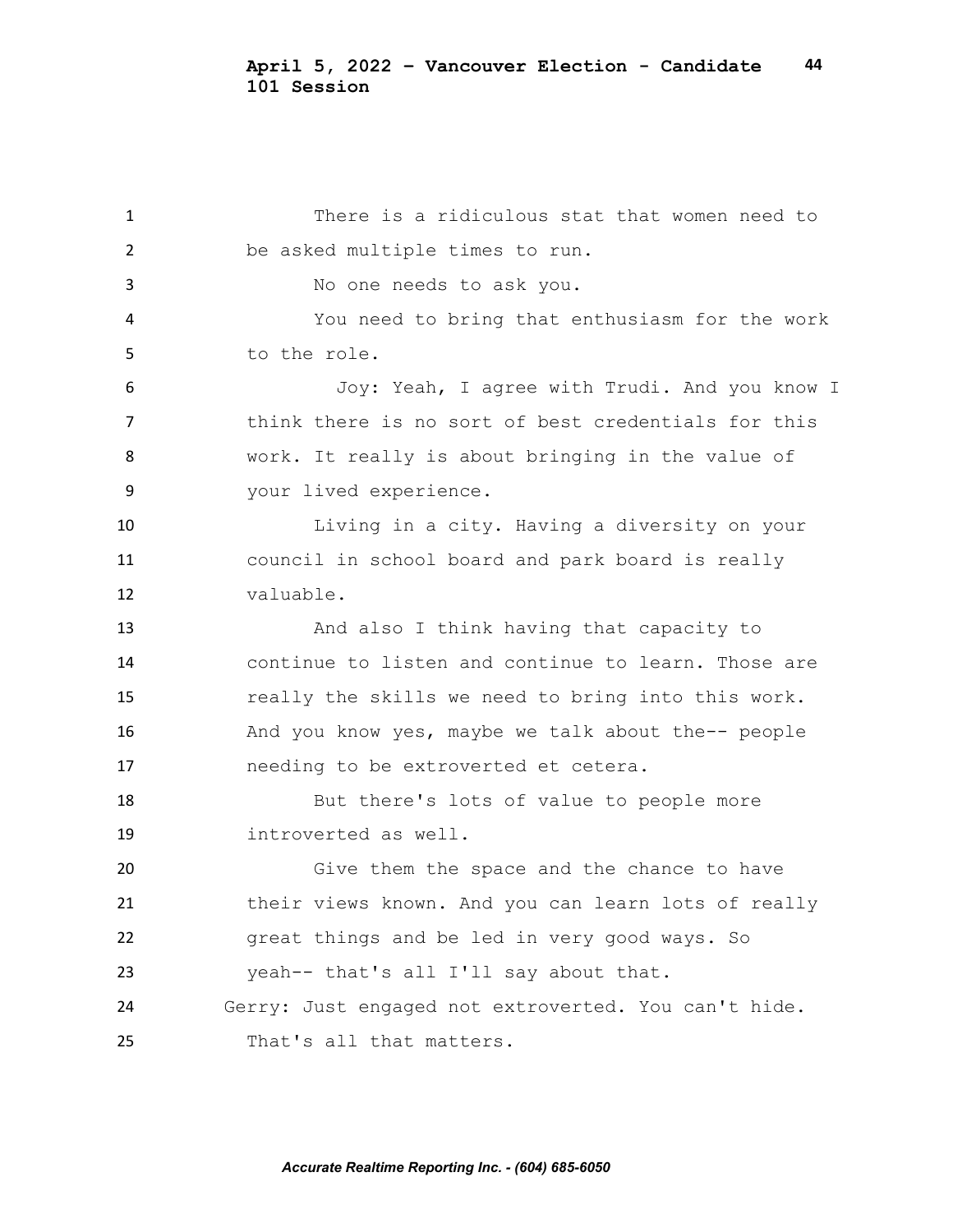Rosemary: Thank you for that. I just wanted to add as mentioned in my presentation we don't expect officials to be experts in any areas of the city.

 We will provide information as you go along. First two months of your job. So we will provide information before you make those decisions the next question I think for me. Do I have to join a party to register to become a candidate? No, you can be an independent absolutely. You don't need to register at all until you submit your nomination with me.

 If you want to join party there's a few more steps and a future session will have more on that as well. Hopefully that's enough information. The next one I think for Joy and Trudi. Given the targeted attacks and violence on many BIPOC and LBGTQ plus women face during elections is there guidance of resources for how to navigate municipal elections from an intersectional lens to support visual and gender diversity? In the election and feel free to 20 jump in after as well.

 Trudi: Do you want to take this Joy? Or-- Okay well the short answer is no, there aren't really any safety protocols in place or any resources for folks. Which is terrible and it's because this is not something that men generally experience when they are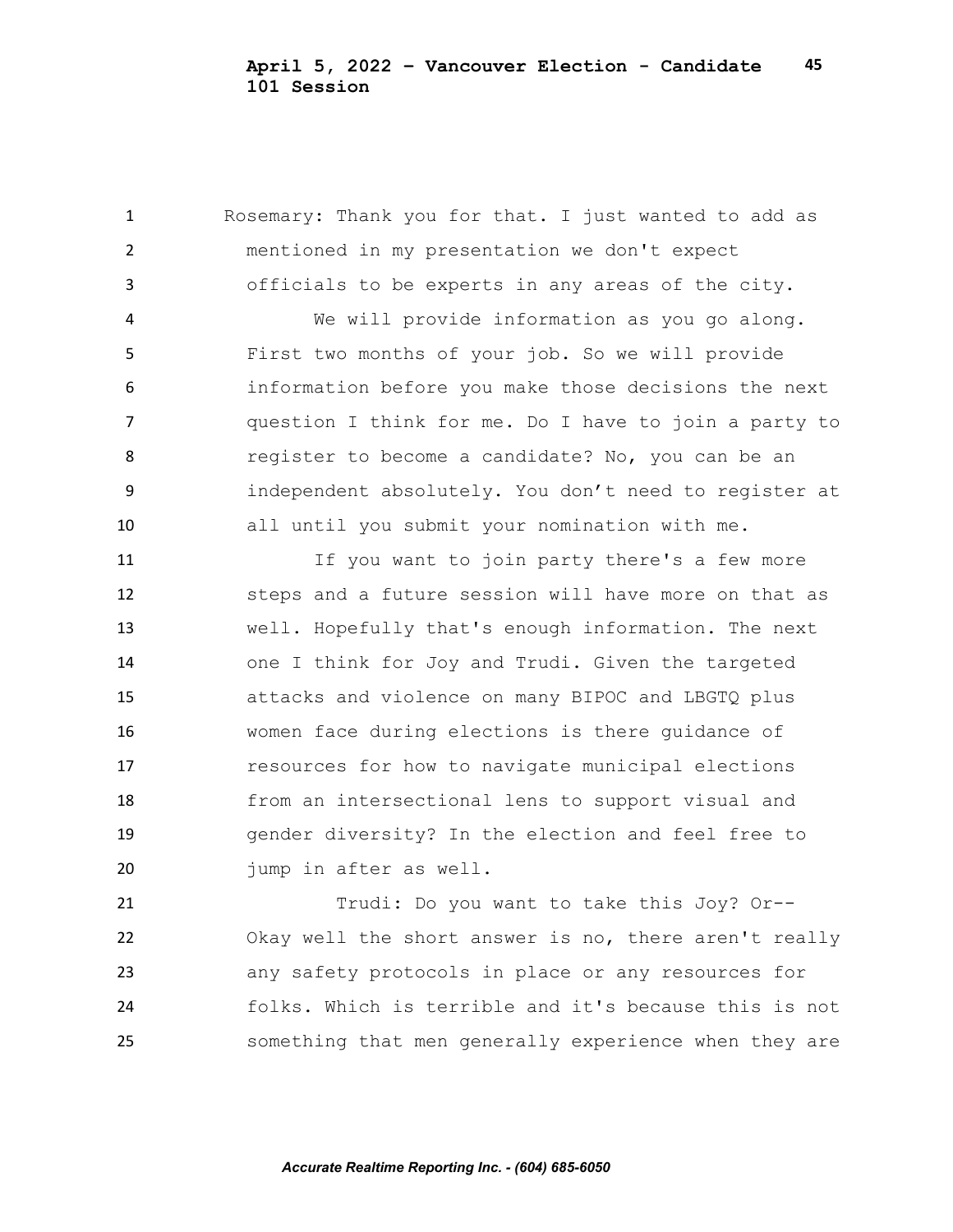**1** running for elections. Not in the same way that folks who experience oppression because of their gender or their race or other identities.

 And it is real and it does exist. I don't want to minimize that it doesn't exist. In feminist campaign school, we do talk about some strategies around this which include bringing in people who can help you deflect those pieces. Who can help you debrief it at the end of the day. To help identify and validate when it is really harmful versus maybe annoying pieces. I know it often comes up that we discuss about it being targeted on social media. Which can be really devastating and it can lead to more in-person harmful experiences as well. So yeah 15 the short answer is no, there is nothing particularly 16 set up to protect folks. I don't know if the city of Vancouver is exploring some way of people to report harassment or not. I'm not even sure what jurisdiction they would have to take any action on unfortunately which is one of the bigger challenges. Not to deflate people's desire to do this. But I just want to validate for people that it is real and you do experience it. And there is some support out there is probably a better way to address it.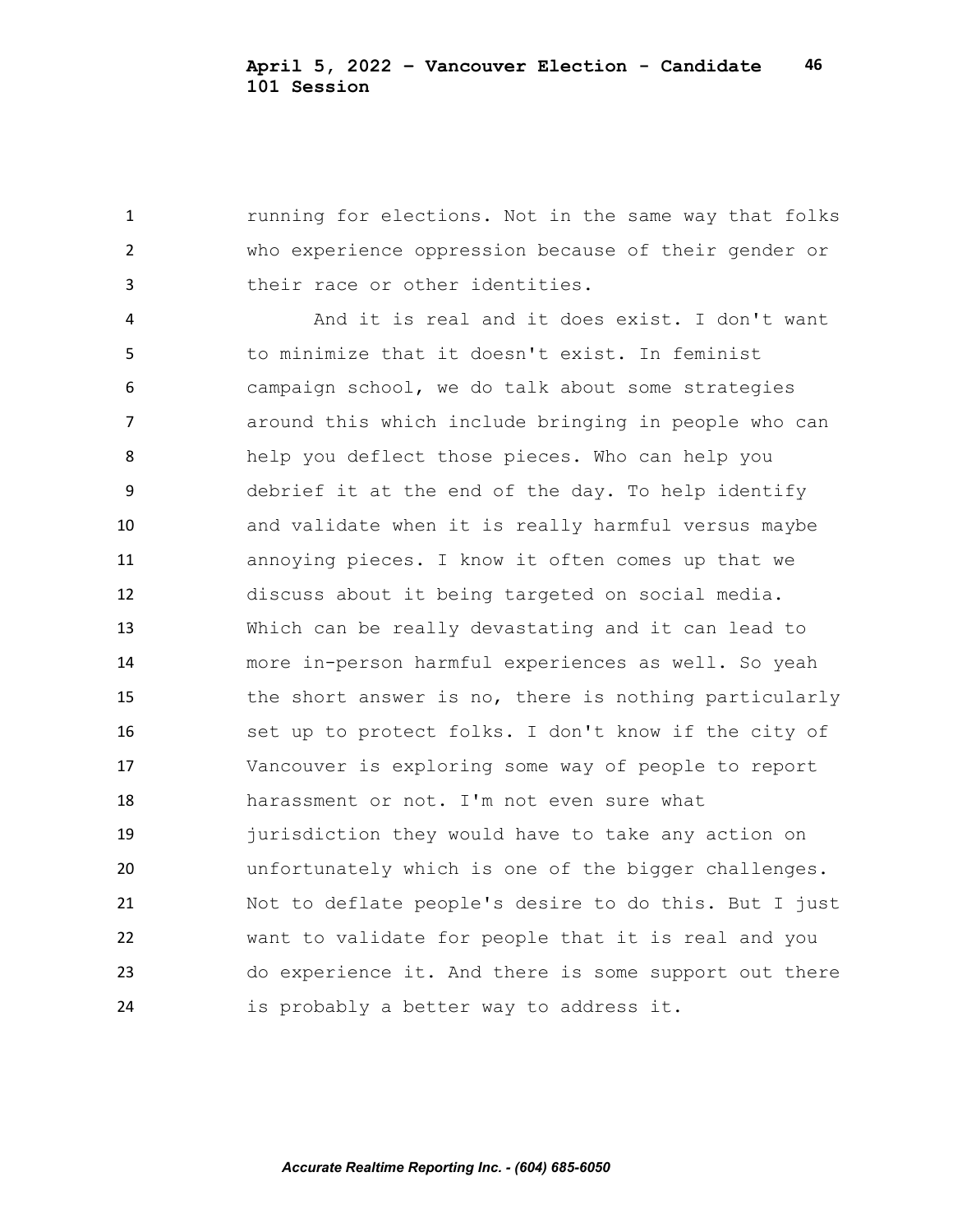Gerry: We used to say people who want to run for office you just have to have a thick skin. I don't think that's enough anymore to say, right? I don't think there's anything acceptable about the kind of stuff you are talking about that people are experiencing. We've seen at the provincial and federal level as well. Graffiti on campaign offices and in addition very physical manifestation of it as opposed to sort of more social media side of it. And it really so policy challenge too. What is the best tool to try to stop this? We at the centre actually had done some work in trolling on the campaign trail. A report there showing that it is of course just as you would expect. Largely targeting the kinds of groups.

 That it's not white men being bothered on social media so much as others. It's really unfortunate element.

 Lots of different people and backgrounds to run with the possibility that some will be much more harmed much more in the process than others. So we have to find policy solution to this I think to be able to honestly encourage people so we can say it's going to be okay. And I think some of the solutions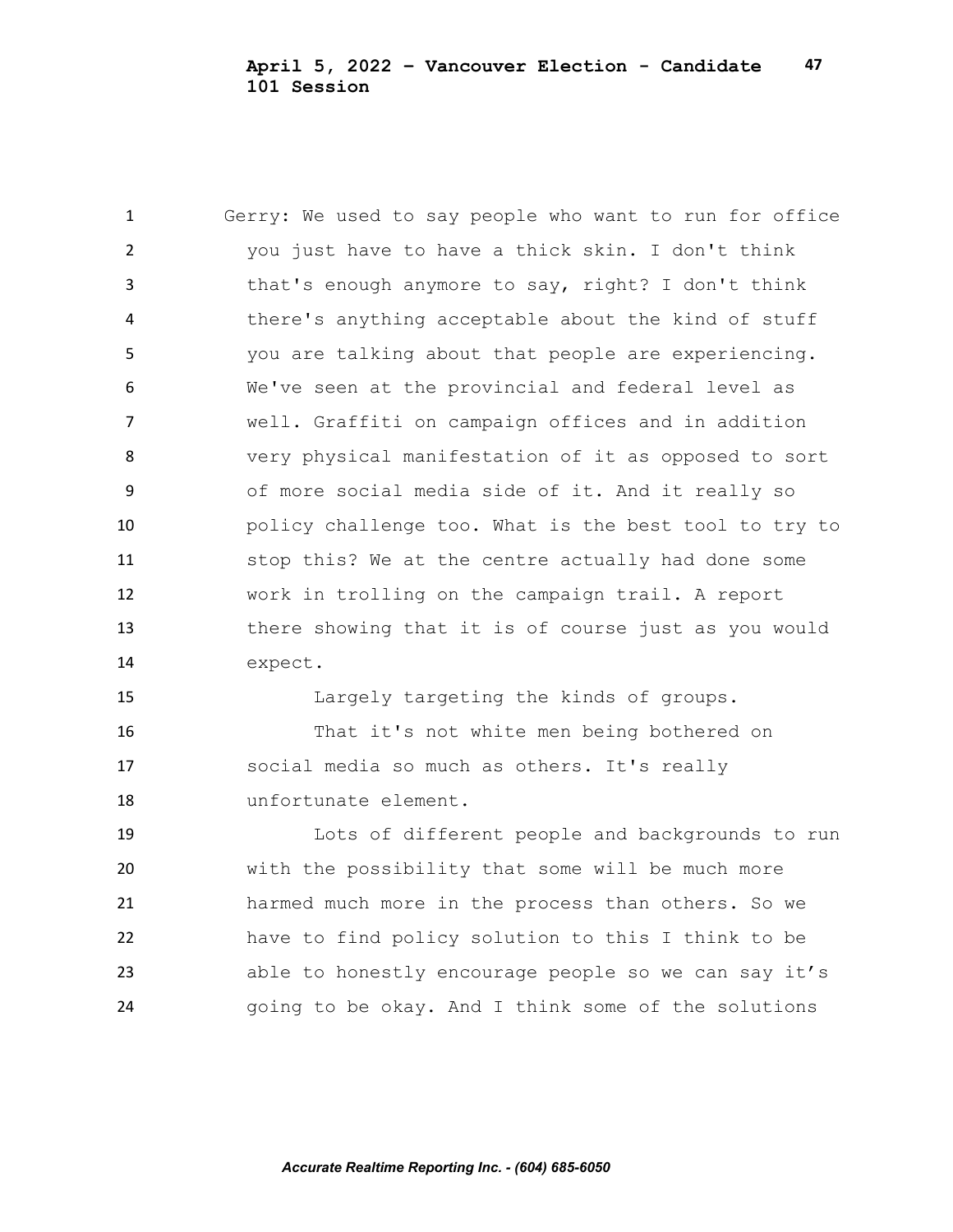suggested as well around the campaign team and the tips from campaign schools are also very helpful. Rosemary: It is a collective effort and all need to speak out against having the media supporting us, voters, other candidates. It is a collective effort and it won't go away overnight. It's going to take time to change the mentality. We are well aware of the issue. Hopefully we'll find some solutions for that. Thank you. The next question is-- I think this is for Gerry. Independent candidates are becoming more common. Traditionally they have not often been successful. How can an independent get his or her message better known? Gerry: Rosemary, you can help me with this. How many people ran for council last time? Rosemary: 158. I think it was about 76 ,I want to say. For councillors. Yeah. Gerry: Yeah, so that's one of these consequences of an at-large system, right? That it's easy to get lost in that 76. And so I think the likelihood of Vancouver system as long as we have at large, not being a party system is really low. Independents are going to have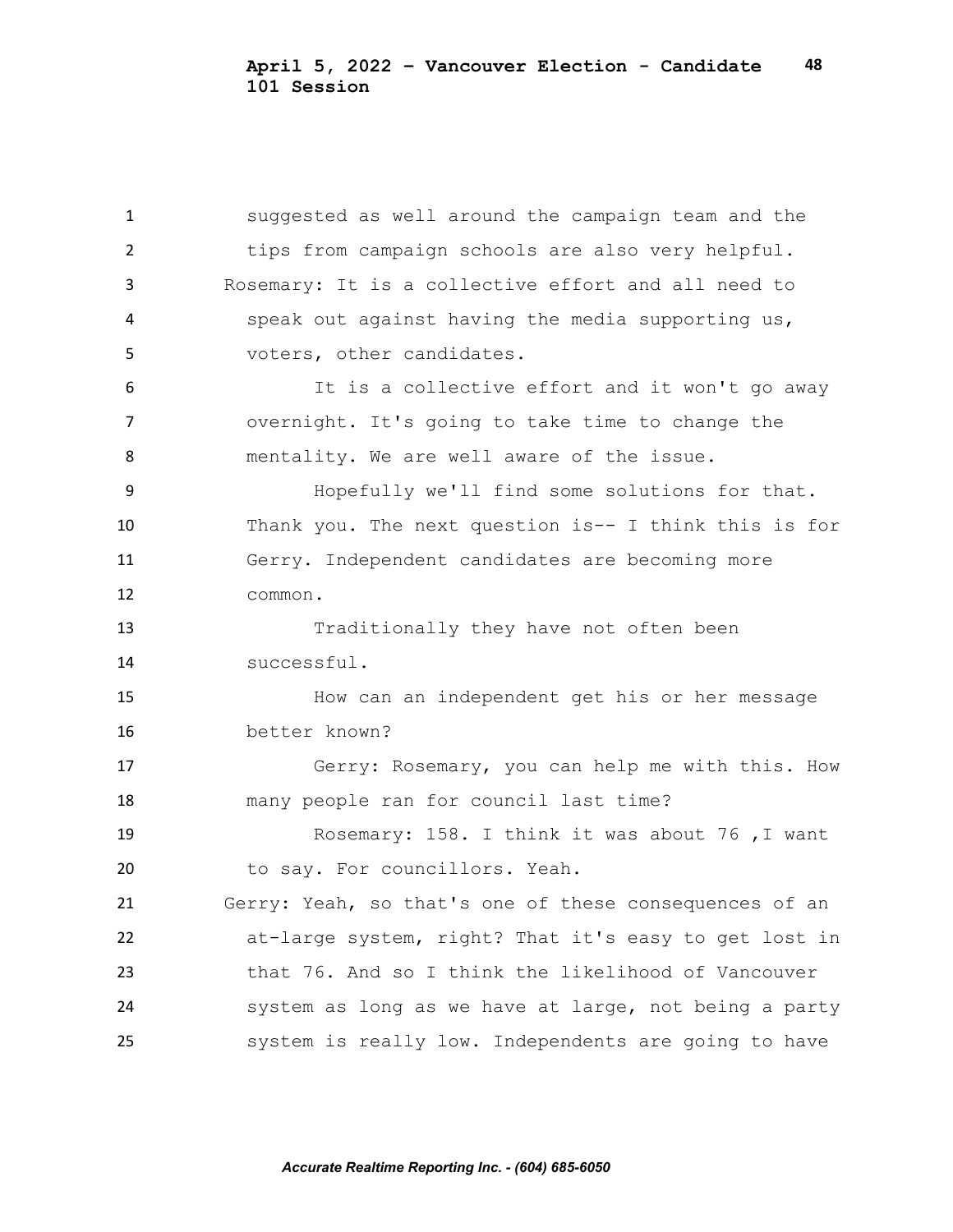a much harder time to get that name recognition or to be seen at the top of a ballot. In addition you can't change your name to Ardvark Anderson because Rosemary will at some point pick your name out of a hat to decide where your name is randomized. So getting at 6 the top of the ballot does help but it's randomized so it's not going to be able to work that way.

8 So it's an unfortunate truth that independents will have a really hard time in the Vancouver system because of that at large nature of it. Even people with a party label may have a hard time if they are newer to the party. So we do see three opportunities here between park, school and in general. We know a lot of people start on the park board or school trustee that way there's a smaller pool of candidates to get elected. Make a name for themselves. Work hard and demonstrate and maybe get some of that recognition that helps them get elected city wide as well.

 And again often that's through the parties themselves. So I think Councillor DeGenova was parks board commissioner right before she was on the parks board before she ran for council. I know Andrea Reimer was a school trustee before she ran for council with vision.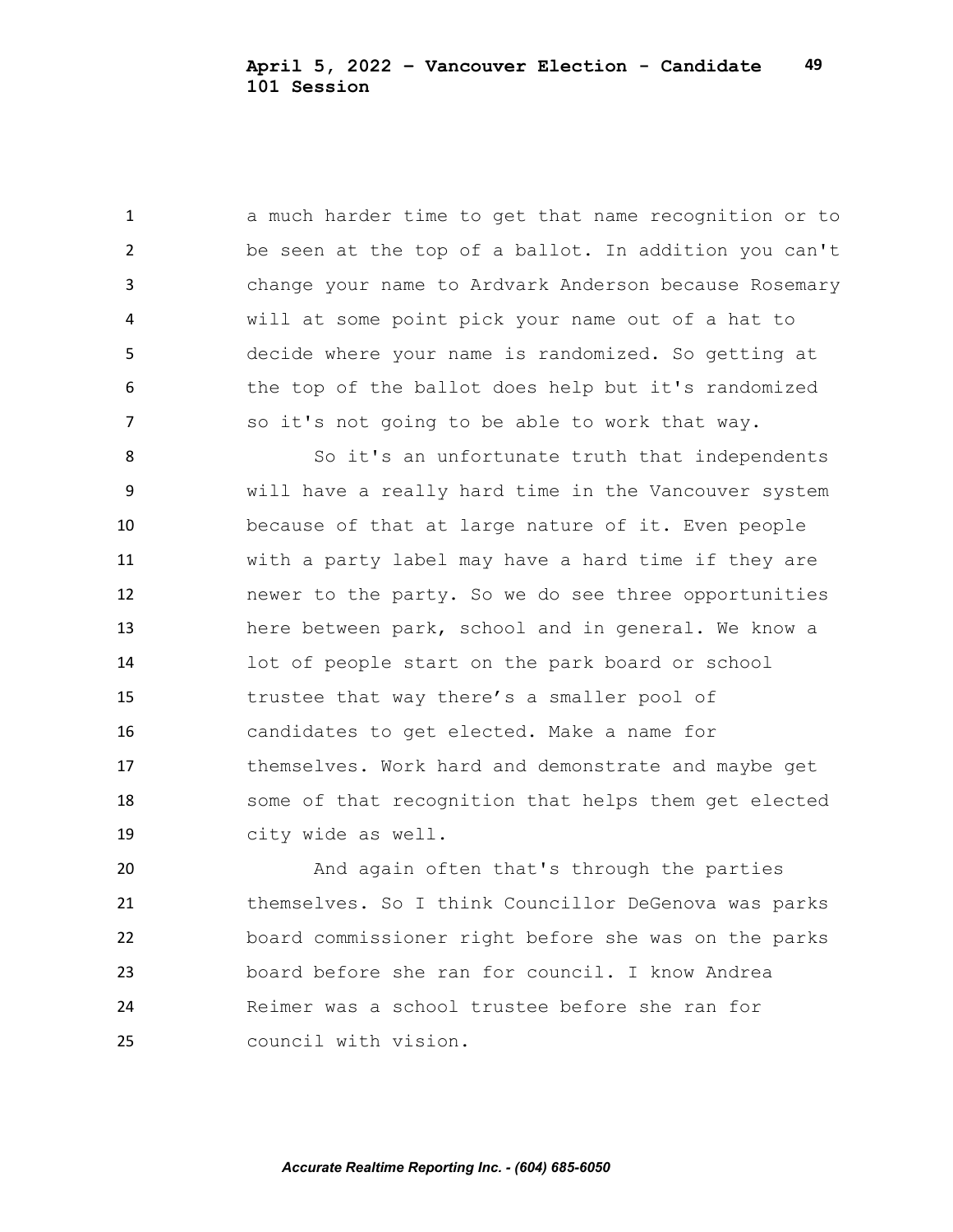That's quite a common path for folks who want to try it out. Not that any one is any less than the other. I know there's staff from about all three. So we won't make that distinction. Rosemary: I just want to also add, have your network advocate for you. Get out there in the community. Attend all 8 candidates meeting. You will be part of the group, right? Get your name out there. During nomination period, we would be asking candidates to submit their biography so it's really important you have that for us. And that will be including-- that's another way we can help facilitate your name out there for the election. Yeah, thank you for that. The next question deals with dates with registration. So I'm just going to comment that that information will be made available on our website. And actually the next session that we're hosting I think at the end of the month will have a lot of the information. I just want to have some time for the other questions that we have. The next one is I'd like to run for city council, but I'm a person with disability receiving social assistance. And I don't know a lot of people with lots of money. So how much do I need to raise and what are the main reasons for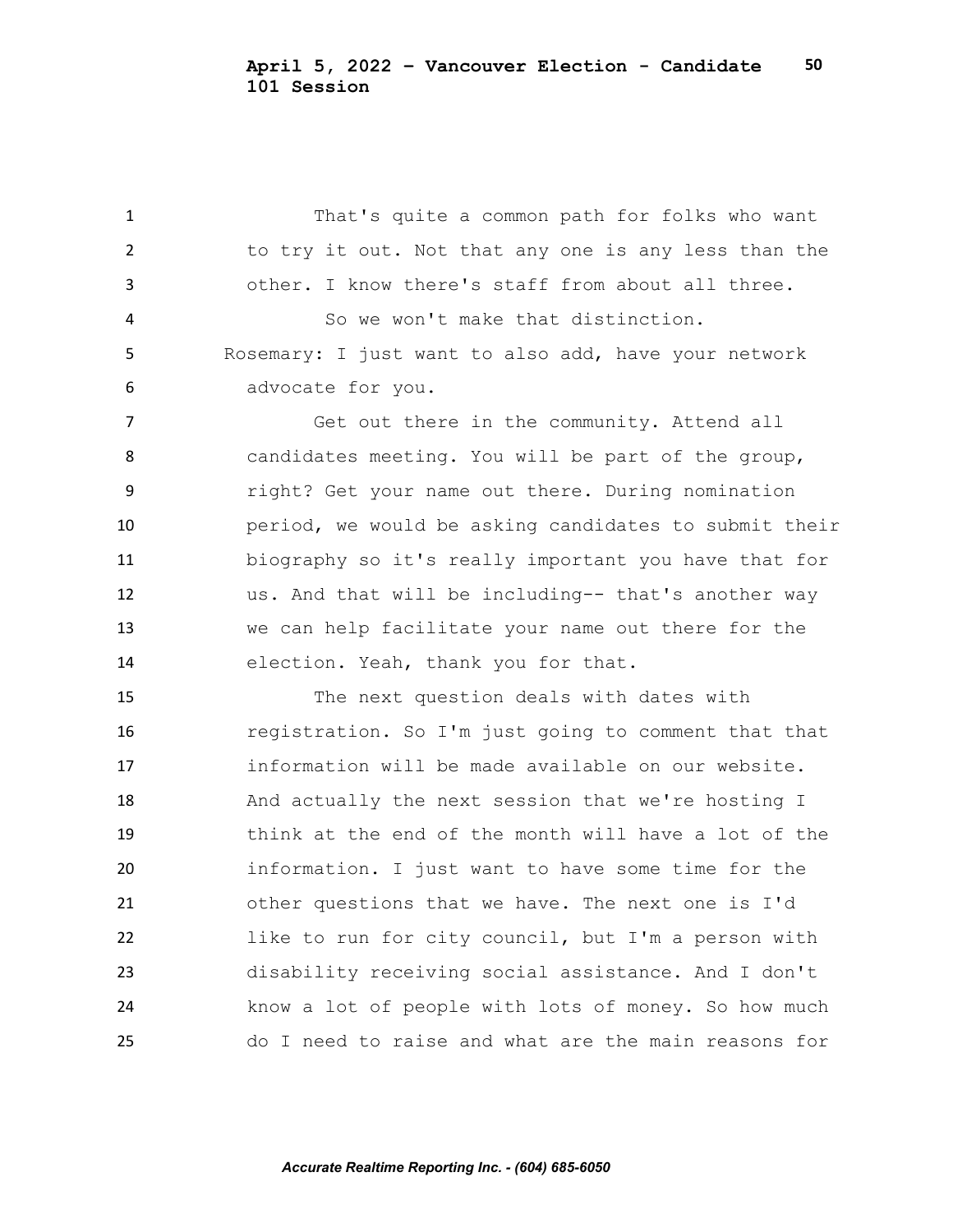raising money other than campaign costs? So I'm going to open that up to maybe Gerry you want to start with that and join Trudi? Gerry: I'd rather Trudi start, she's the campaign expert. Trudi: Well you don't have to raise any particular amount of money. There's a maximum that you can 8 raise, there is no minimum that you have to raise. Really depends on how much money you want to spend. Candidates will often buy lawn signs. Do a mailout 11 and they are very expensive. Getting your stuff printed for your mailout. One of the strategies to get people to remember your name at the ballot is make sure they have a card with your name on it for election day. There are all kinds of places you could spend your money and you don't have to. So if you were looking to run a more budget friendly campaign you may want to register a website so you have a digital presence and maybe get buttons made for all of your supporters to wear, something that's a little more cost effective but it doesn't have to be an expensive campaign. Gerry: And I think marketing and giving that

 name recognition is the challenge and there's lots of different tactics to make sure. Mailing lists and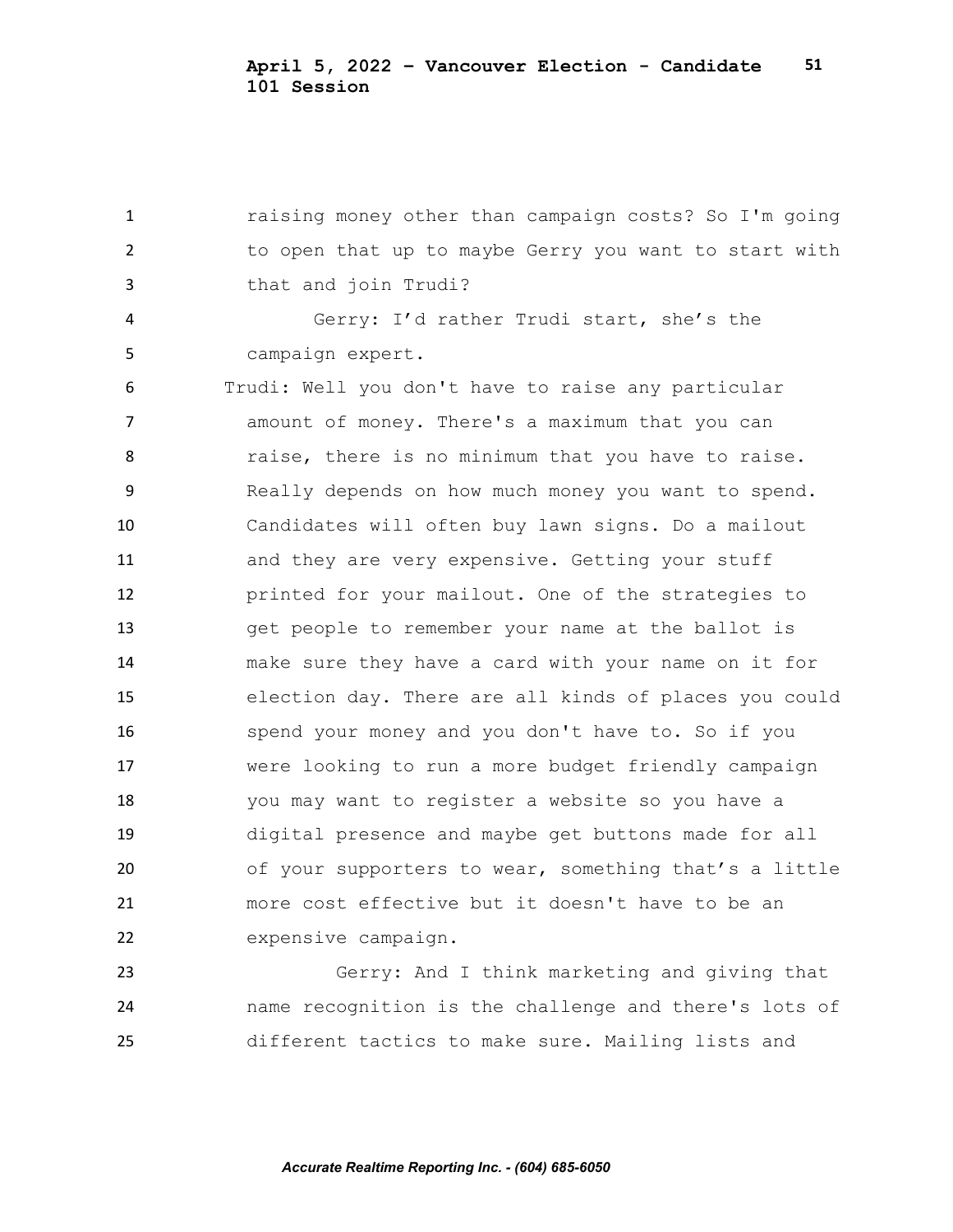getting to be able to get people to sign up-- so that you can get in touch with them. If you have a bank of volunteers I think that could be as important as anything.

 That there really are different kinds of power in this world and one is the network power of being able to communicate and connect with a lot of people. Money can help grease that a little bit and certainly lots of road signs and the like. But we don't have an open ended system as Trudi points out. So it's not like you can buy everything with millions of dollars. But money does kind of make the wheels move a little bit smoother as well. But it's not the only thing 14 that will help people get elected for sure.

 Rosemary: Thank you for that. The next question is what is the ratio of success between independent candidates and party-supported candidates? Is there any historical data available? Gerry: Not signing up for a PhD defense. I don't have 20 that on hand. Rosemary again you would have some idea.

 Anecdotally I would say it's a much lower success rate, right? And the independents that do succeed are more likely to have been a party member and they are an incumbent or something like that.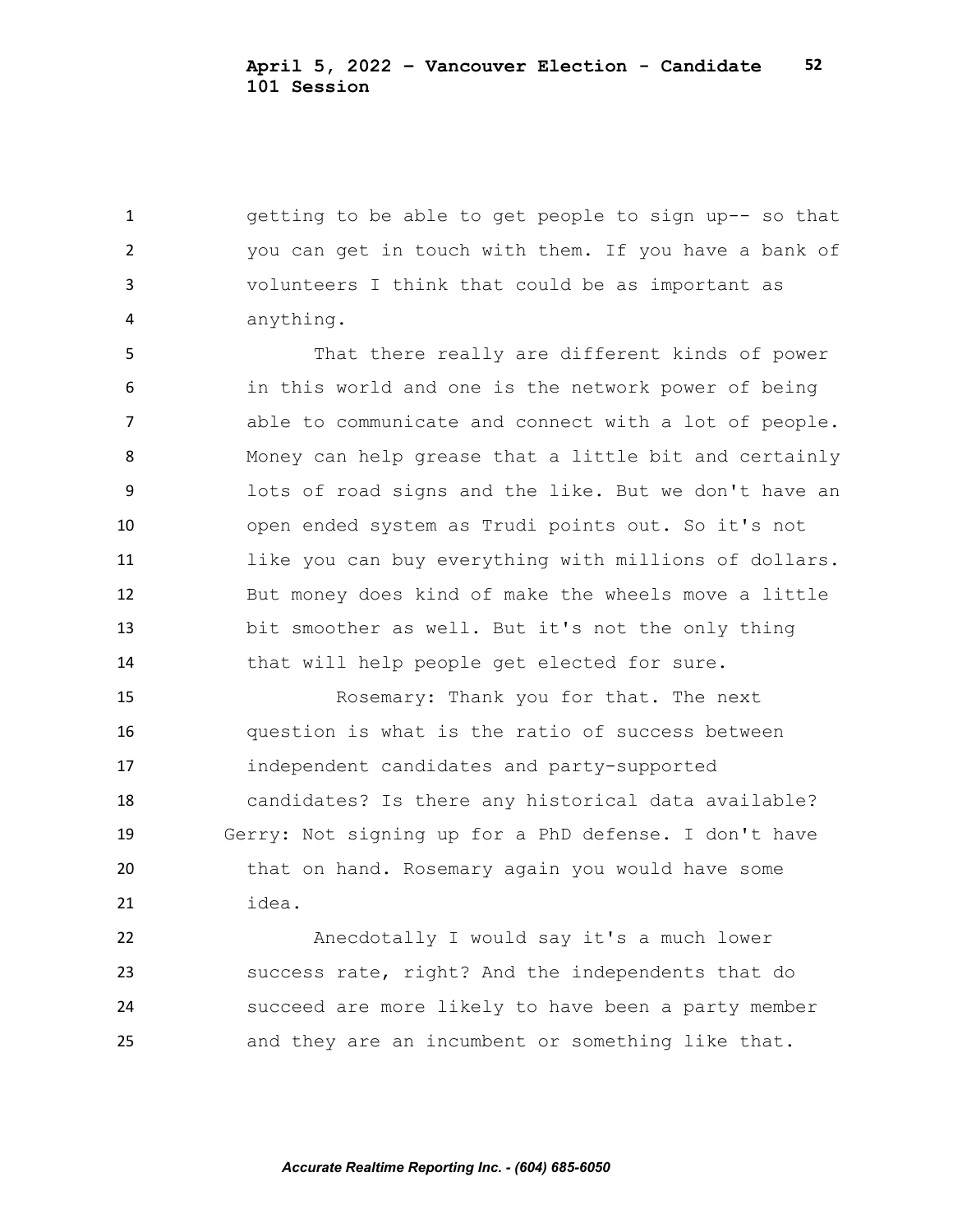And again that'd be true in provincial and federal politics as well. But kind of had these expectations about parties. Talking outside the city of Vancouver, that's a different game. If we're talking about Cranbrook or some place like that it 6 tends to work in that way. But for Vancouver and surrounding municipalities I think it tends to work in that way.

 Rosemary: Yeah, you're absolutely right. The other question we touched a bit this is an important one I think if we have time maybe we can talk about it again, unfortunately in the current world we live in, some politicians can face personal attacks both online and sometimes in public. What would you say to someone considering running for public office in regards to the risks and how one should prepare to handle themselves online and public should they end up being elected? What is the best way for someone who wants to make a difference in the community to not be discouraged by some of these challenges? Trudi? I'm going to ask you for some advice again.

 Trudi: It is such a real thing and I don't want it to be the thing that discourages you. I think the best advice that I have around that is to go in with a plan.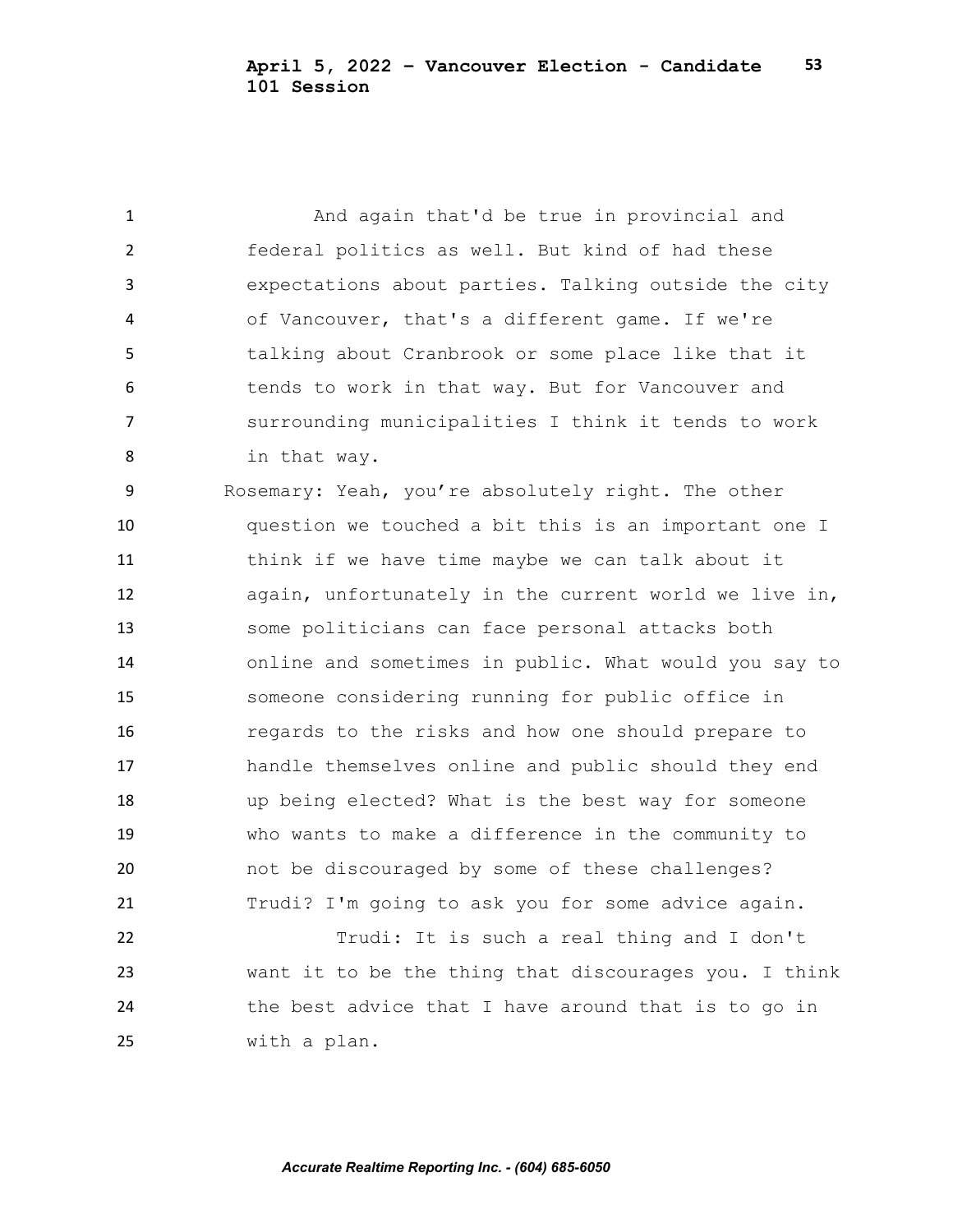Have a plan for when this happens so you know what you want to do. Are you going to respond on twitter when somebody is difficult, critical, rude, harassing, or are you going to call ten people who can all go on and bury that comment for you so that no one else has to see it? There's strategies you can use to deal with it so you don't have to. Do you want 8 to be the candidate who addresses these things publicly? Some people can do it and it really works for them. Others can't and it deflects from the real work.

 And that really is the role of the harassment is to deflect you from getting the work done. If you are committing to getting the work done, find some strategies that work for you. I'm happy to talk with you after this if folks have really specific concerns. But I think it is just going in with a really clear plan for how you want to deal with things.

 Rosemary: Great, thank you. Before I asked Gerry if they have further to add, is there anymore questions? If you do, please send them in. We will be ending the session shortly after the last question. Thank you. Gerry or Joy?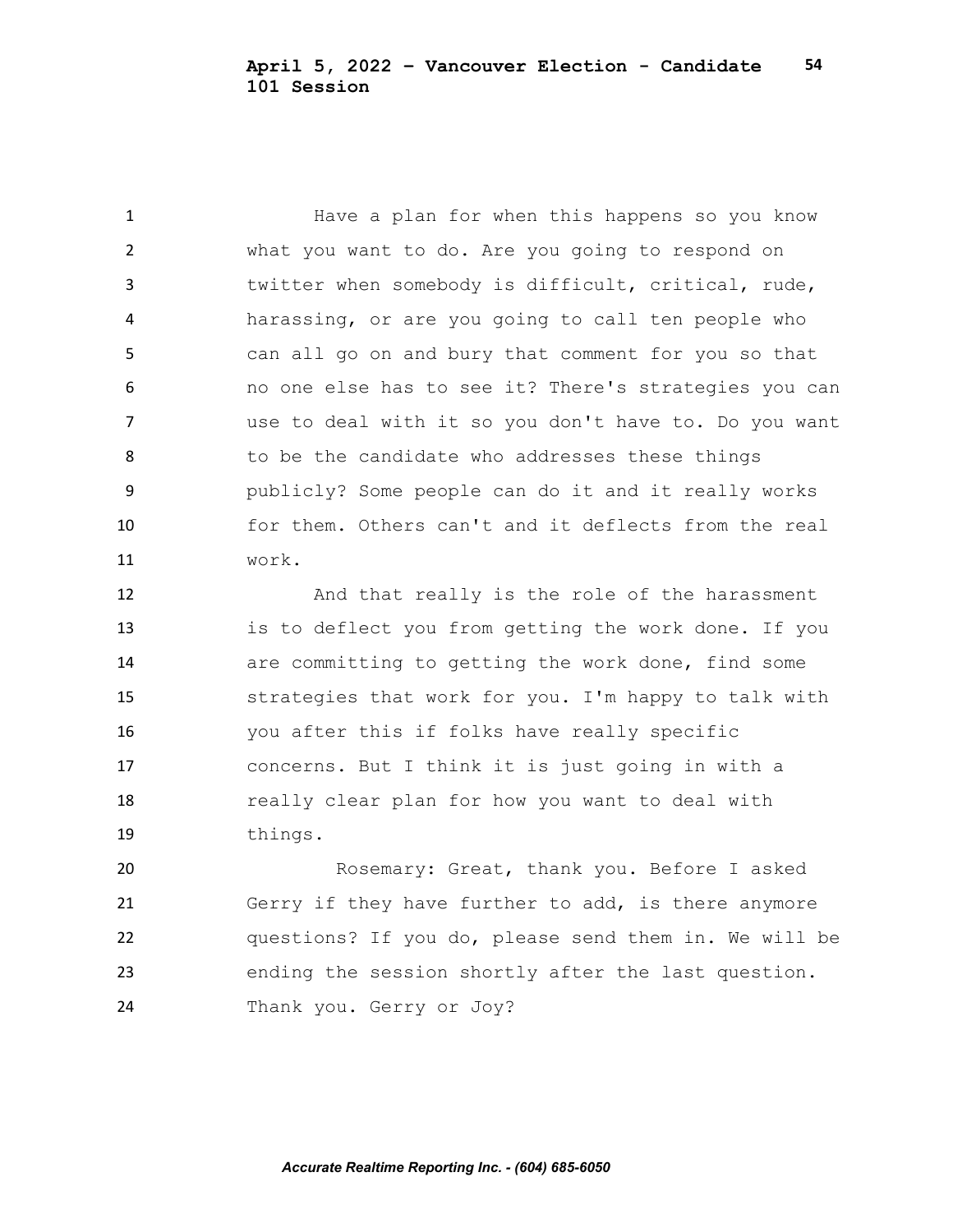Joy: I would just add as well as having specific plans that people pay attention to self-care. It's really important particularly while campaigning which can be-- well the whole job actually, but campaigning can be quite brutal. So self-care is important and if you can get it into your daily plan ahead of time, so 7 it's there, and it's working, and it's effective. You know which strategies are the most effective for you to keep yourself physically, emotionally, psychologically well. Then you'll perform the best 11 and you'll have the most impact when you're elected. Gerry: I think I could almost tie those things together. One of the things we've listened to presentations from former politicians in our institute for the last seven or eight years, and one of the differences I guess between federal, provincial and municipal politics is of course that immediacy I was talking about. Running into your constituents all the time in the grocery store or elsewhere, but it also means you are closer to family and friends on a regular basis. But there is that advantage I guess of local municipal politics. You are not in some far off town trying to do the job and keep the family together and respond to those pressures. There are a lot of time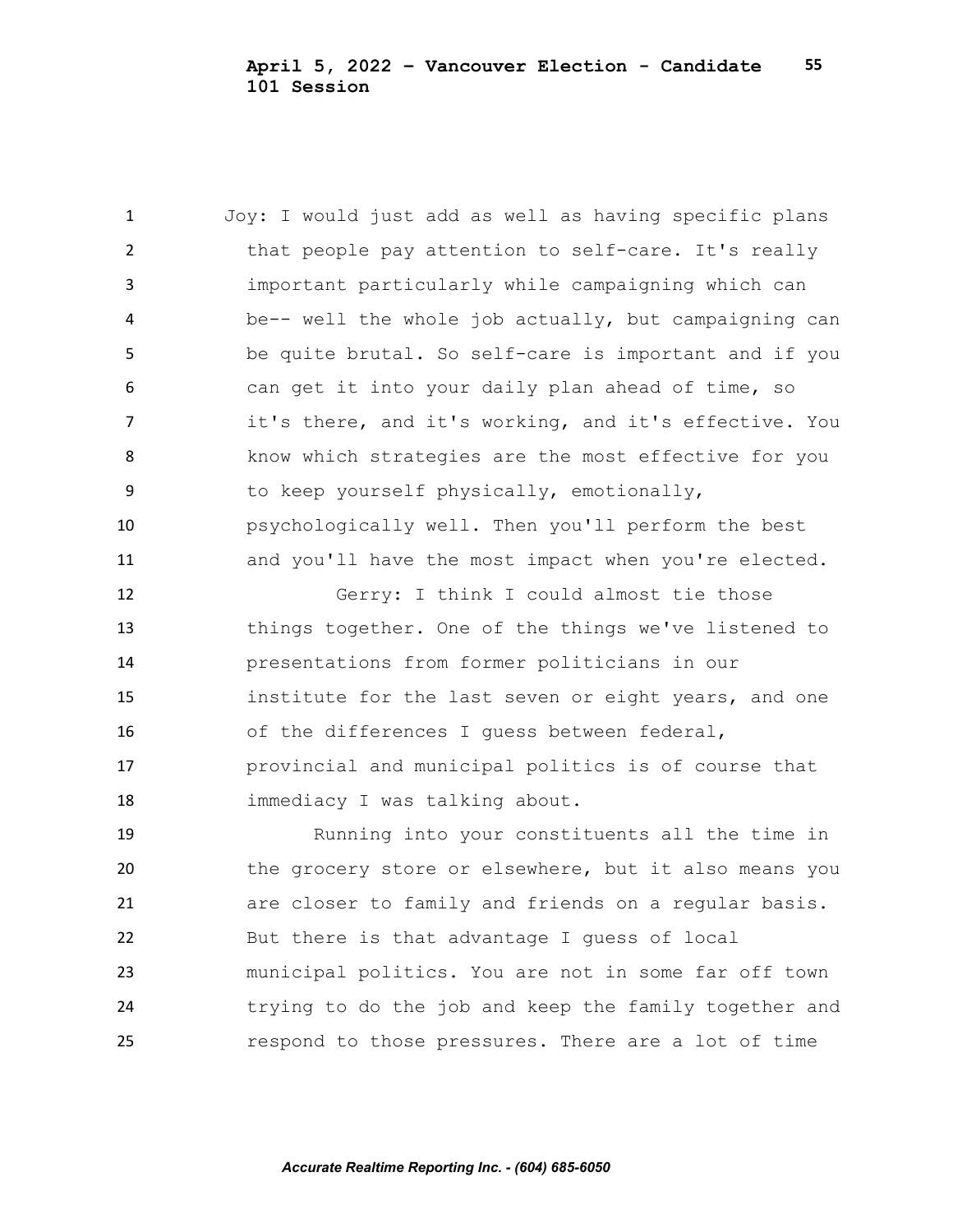demands of course and that's where self-care and rest comes in but hopefully you can rely on some others as well to be able to deal with that either in terms of the-- massive incoming that is social media and the **19 Fight** rest. Or just to deal with the logistical challenges of the day, getting from a to b and making sure you're fed and your clothes are clean when you're 8 there. Because those are all-- they are really mundane things, but a campaign demonstrates who can get a hold of those things and who can't. Because I 11 think they are a real test. They are marathons at a sprint pace for the most part I think. When the campaign window opens.

 Rosemary: Great, thank you very much. I think we are at our time. Any questions related to campaigning? The best thing to do is go on the elections BC website and we have that link on the city of Vancouver website. If you can't find it or if you have any other questions, please do e-mail us.

 elections@vancouver.ca. Maybe what I'll do now is ask our panelists last piece of advice for our future candidates? Maybe we'll start with Trudi? Trudi: Make good decisions. This is your time to plan. Make your decisions so you don't have to be planning and campaigning at the same time.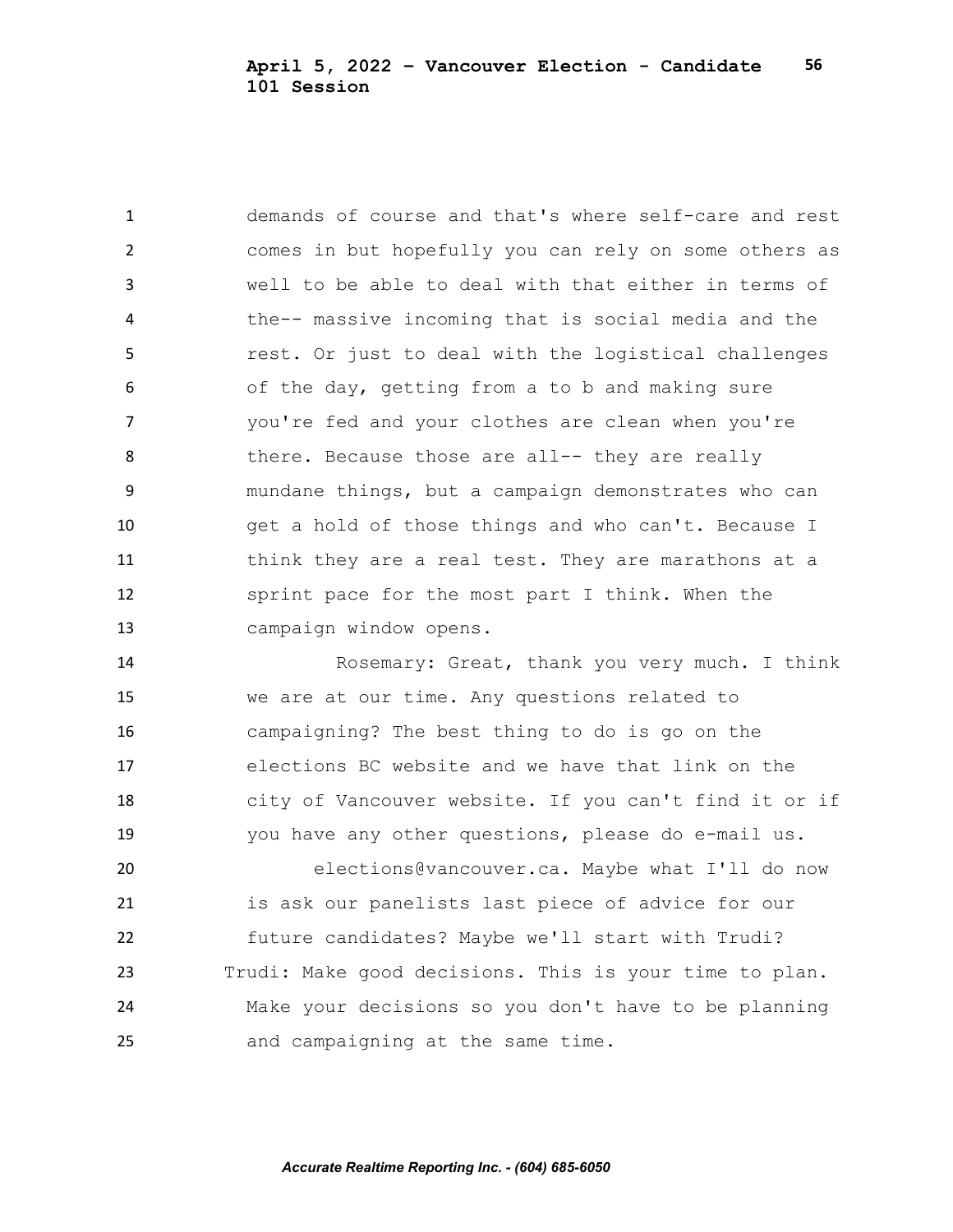So you have lots of choices. Make the choices 2 that you want and be the candidate that you really want to be. Joy: I hadn't really thought about this but remember to have some fun as well. Because it is a tough job and I really do applaud people for stepping up for public office. But remember to have fun. Gerry: We kicked off the whole project of our institute the conference on why don't more good people go into politics? Dealt with many of the kinds of things we've heard in these questions. Bad reputations or online abuse for people who step up and run for office and one of the things we've been trying to do is get rid of some of those barriers for people's thinking about running. And so my advice is 16 to encourage people to think they can do it. Because 17 I think everyone can. And we need everyone to step up. We need people who are willing to engage and to learn for their communities. It can't just be the folks who have always done it for years or the folks whose foot is already in the door, right? So it really is very encouraging to see lots of interest and people to take that chance. They might not win the first time they try, but try hard and give it